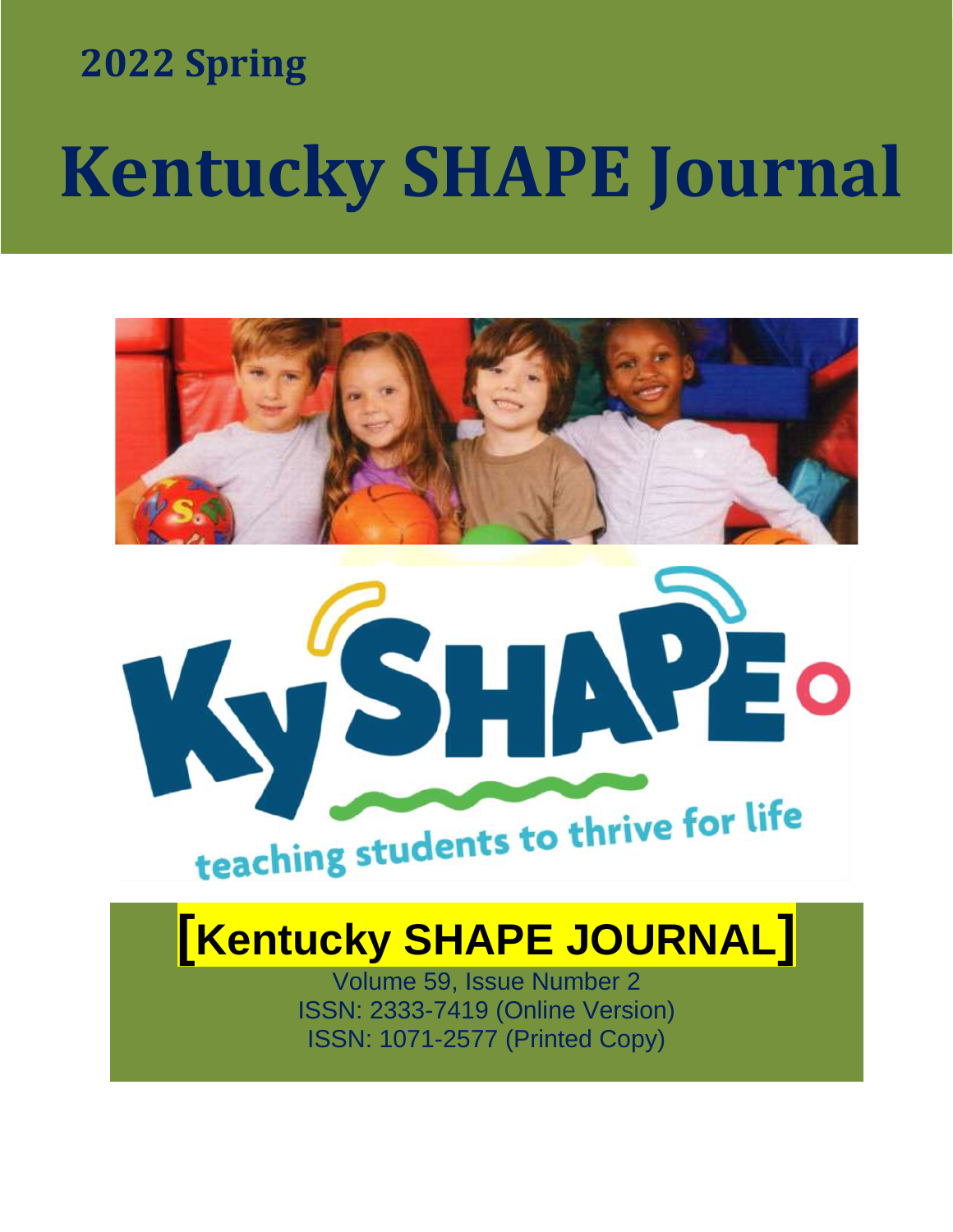# **Kentucky SHAPE Journal Volume 59, Issue 2, 2022 (Spring Issue) ISSN: 2333-7419 (Online Version) ISSN: 1071-2577 (Printed Copy)**

# **TABLE OF CONTENTS**

# **(Peer Reviewed Articles)**

| Understanding the influence of COVID-19 restrictions on recreation behaviors in western Kentucky |
|--------------------------------------------------------------------------------------------------|
| (McCreary, Knackmuhs, Poff, & Stenger-Ramsey)                                                    |
| (Fridley, Dittmore, & Stokowski)                                                                 |
| (Scott & Jordan)                                                                                 |

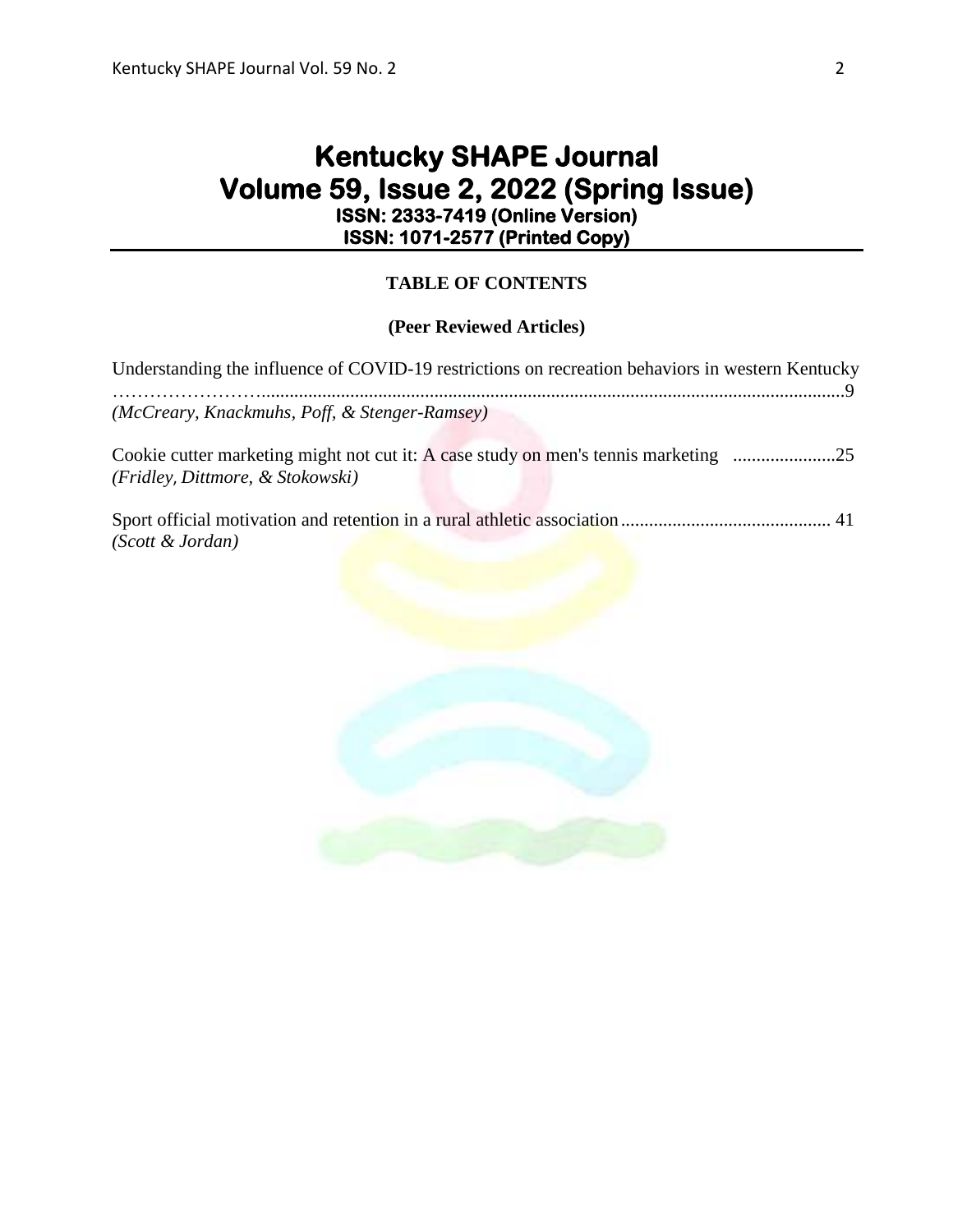# **2022 Board Members of KY SHAPE**

| President                             | Gavin Washington       |
|---------------------------------------|------------------------|
| President-Elect                       | LaDonda Porter         |
| Past-President                        | Robin Richardson       |
| <b>Executive Director</b>             | Jamie Sparks           |
| <b>Physical Education</b>             | Lindsey Prozanski      |
| <b>Physical Education-Elect</b>       | Shane Cunningham       |
| Health                                | Mary Jo Geddes         |
| Health-Elect                          | Dennis Minnis          |
| General                               | Michelle Thorton       |
| General-Elect                         | (TBA)                  |
| Dance                                 | <b>Candace Young</b>   |
| Dance-Elect                           | (TBA)                  |
| Sport and Leisure                     | Theo Bellamy           |
| Sport and Leisure- Elect              | (TBA)                  |
| At Large West                         | D.J. Riggs             |
| At Large West                         | <b>Jamie Neal</b>      |
| At Large East                         | <b>Daniel Hill</b>     |
| At Large East                         | George Salyers         |
| <b>Health Moves Minds Coordinator</b> | <b>Angela Stark</b>    |
| <b>Health Moves Minds Coordinator</b> | <b>Catie Embry</b>     |
| <b>Student Representative</b>         | (TBA)                  |
| Necrology                             | John Ferguson          |
| <b>Awards Chair</b>                   | Kim Demling            |
| <b>JCPS</b> Liaison                   | <b>Meme Ratliff</b>    |
| <b>Administration Liaison</b>         | Jessica Napier         |
| Journal Co-Chair                      | <b>Steve Chen</b>      |
| Journal Co-Chair                      | Gina Gonzalez          |
| Journal Co-Chair                      | Tricia Jordan          |
| <b>Exhibits Chair</b>                 | <b>Billie Stone</b>    |
| Secretary/Treasurer                   | <b>Stephanie Bunge</b> |
| <b>Convention Manager</b>             | <b>Stephanie Bunge</b> |
|                                       |                        |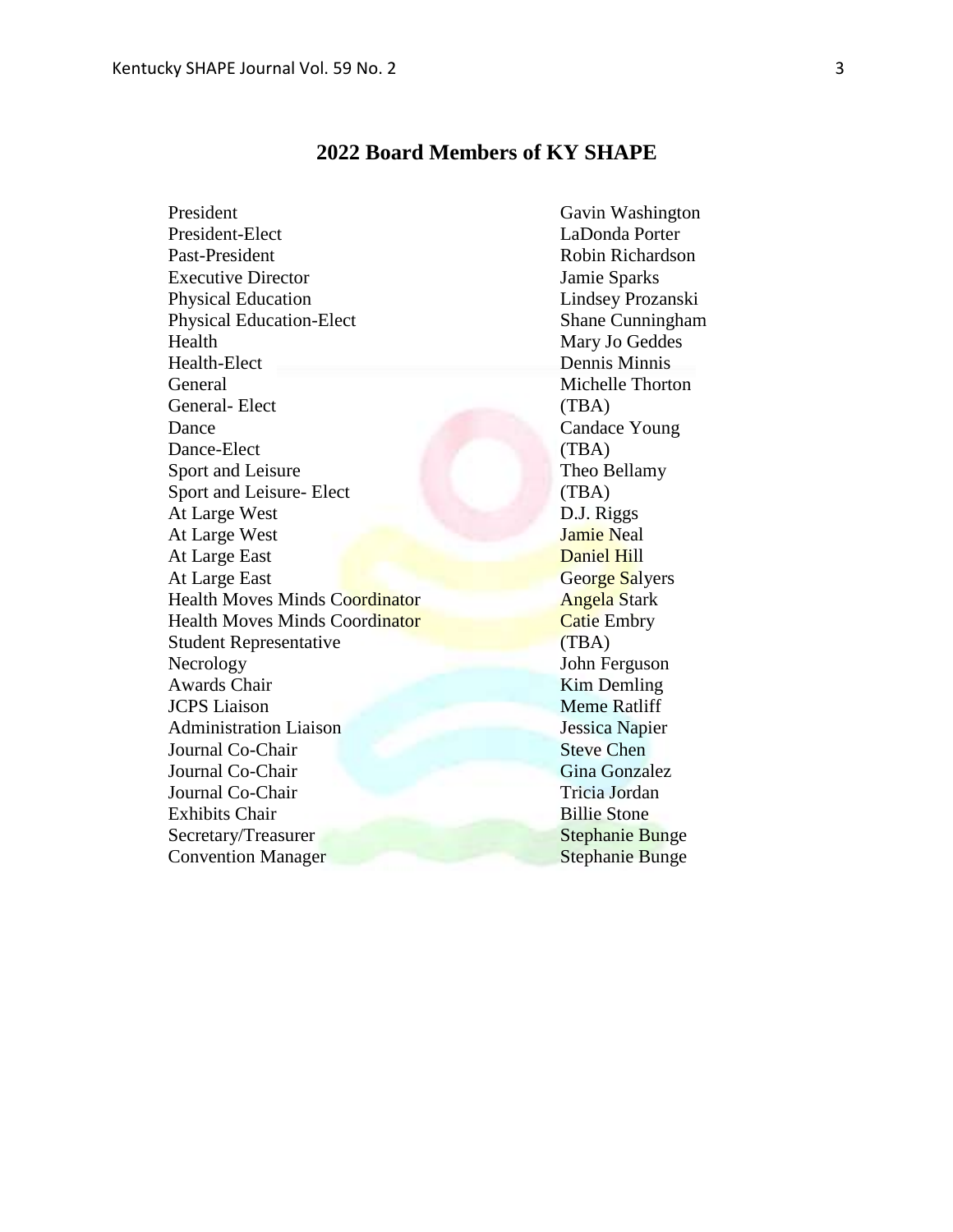# **A Message from the Kentucky SHAPE President**

Greetings from your 2021-2022 KY-SHAPE President! I have had the pleasure of being involved with KY-SHAPE and previously KAHPERD since I was an undergraduate student over two decades ago. Throughout my academic and professional career, this great organization has supported the phenomenal teachers of the Commonwealth of Kentucky by providing exceptional professional development and training opportunities. The KY-SHAPE journal has been a great resource for students, P-12 teachers, and higher education faculty to access cutting edge research in the field of health and physical education, exercise science, and sports management. I would like to take this opportunity to thank Dr. Steve Chen, Dr. Tricia Jordan, and Dr. Gina Blunt-Gonzalez for serving as our KY-SHAPE Journal co-editors. Their dedication and commitment to this journal is the reason for its success. Additionally, I would like to thank all of researchers who submitted their work for this upcoming publication.

Best wishes,

Dr. Gavin Washington 2021-2022 KY-SHAPE President

*Gavin Washington, Ed. D.*

*Associate Professor and Program Coordinator Health and Physical Education Kentucky State University Exum 269 400 East Main Street Frankfort, KY 40601 Office: (502) [597-5881](tel:(502)%20597-5881)*

# **Acknowledgement**

As the Editors of the Kentucky SHAPE Journal, we would like to show our appreciation to the following guestreviewers for their assistance in reviewing this current issue.

Dr. Michelle Davis Gerken, Eastern Kentucky University; Dr. Dr. Shea Brgoch, Western Kentucky University; Dr. Michael Bradley, Arkansas Tech University; Dr. Maes Hu, St. Ambrose University' Dr. Gavin Washington, Kentucky State University; Dr. Ted Peetz, Belmont University; Dr. Carol O'Neal, University of Louisville; and Dr. Donovan Ross, Morehead State University

Sincerely,

Dr. Tricia Jordan, Kentucky SHAPE Co-Editor Dr. Gina Blunt Gonzalez, Kentucky SHAPE Journal Co-Editor Dr. Steve Chen, Kentucky SHAPE Journal Managing Editor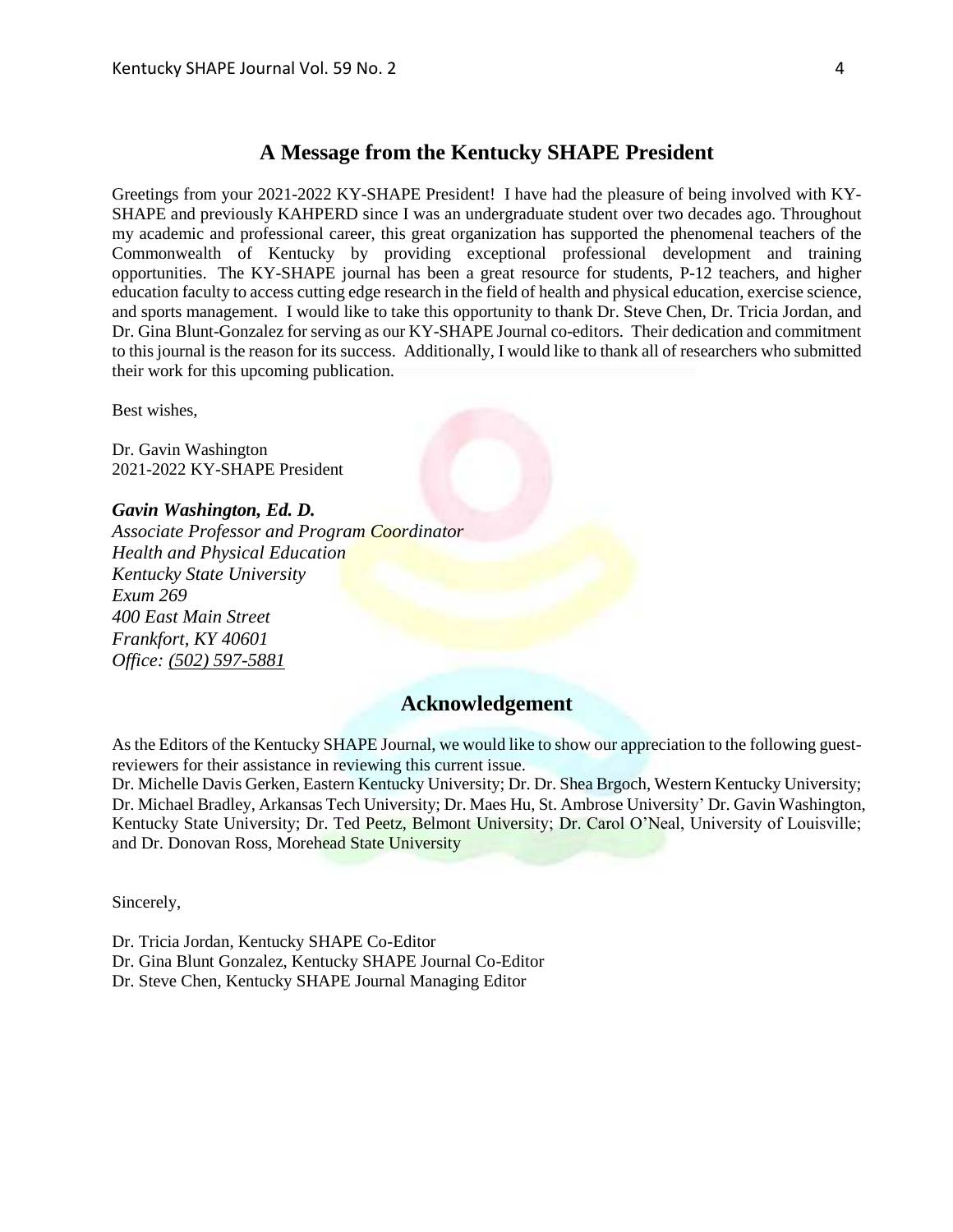### **Kentucky SHAPE Journal Submission Guideline**

# **SUBMISSION OF A PAPER**

The *Kentucky SHAPE Journal* (formerly *KAHPERD Journal*) is published twice yearly (spring and fall) by the Kentucky SHAPE. The journal welcomes the submission of empirical research papers, articles/commentaries, best practices/strategies, interviews, research abstracts (spring issue only) and book reviews from academics and practitioners. Please read the information below about the aims and scope of the journal, the format and style for submitted material, and the submissions protocol. Your work will more likely to be published if you follow the guidelines thoroughly.

Articles are accepted via an electronic attachment (must be in Microsoft Word format, doc or docx) through e-mail to the editor before the deadline dates. Submissions should be sent to one of the coeditors below based on the topic (nature) and discipline of the study:

- For an article related to health and physical education, health promotion, exercise science and exercise physiology, please email the submission to Gina Gonzalez: g.gonzalez@moreheadstate.edu
- For an article related to recreation and sport management/administration, sport sociology, and sport coaching, please email the submission to Tricia Jordan [\(tricia.jordan@wku.edu\)](mailto:tricia.jordan@wku.edu)

# **Deadlines:**

Spring issue—March 1 Fall issue—September 1

Estimated publishing time: Spring issue—Mid May & Fall issue—Late November

#### **AIMS AND SCOPE**

The main mission is to bring together academics and practitioners to further the knowledge and understanding of issues and topics related to health, physical education, sport administration and marketing, exercise science, sport coaching, dance, and recreation, etc. We encourage submissions relating to these topics from a variety of perspectives.

# **FORMAT AND STYLE**

When preparing manuscripts for publication in the *Kentucky SHAPE Journal*, authors should follow the guidelines set forth in the *Publication Manual of the American Psychological Association,*  Seventh Edition, 2019. Manuscripts should not be submitted for publication elsewhere at the same time being reviewed by *Kentucky SHAPE Journal*. Authors are advised to proof the typing, and check references for accuracy. Articles should include an abstract of approximately 150 words including the rationale for the study, methods used, key findings and conclusions. Manuscripts should not exceed 20 double-spaced pages (not including references, tables, and figures).

The manuscript must be typed double-spaced, including the abstracts and references; please number each line. Tables, charts, pictures, diagrams, drawings and figures should be in black and white, placed on separate pages at the end of the manuscript. They must be submitted photo-ready and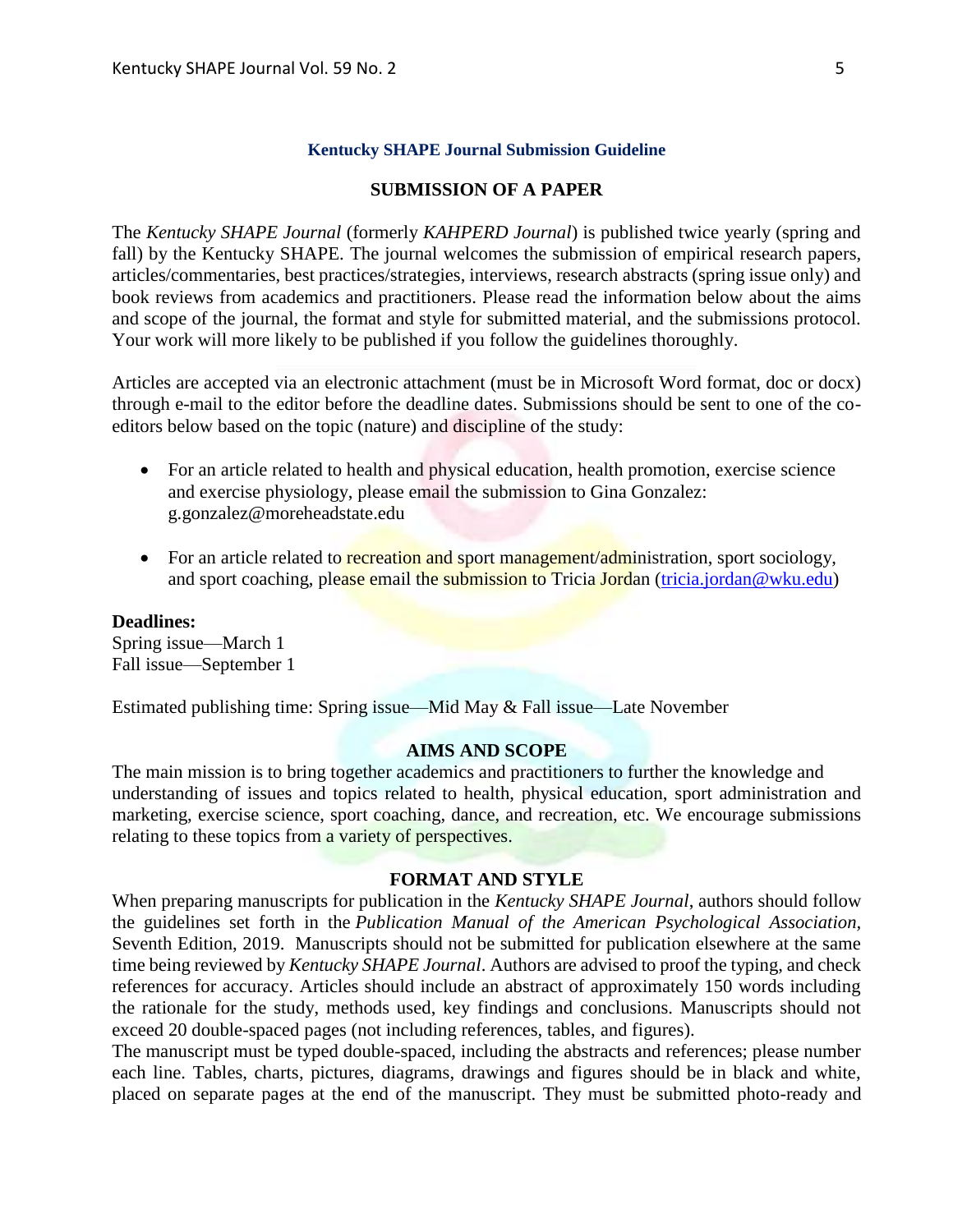reproduced to fit into a standard print column of 3.5 inches. Only one copy of each illustration is required, and captions and proper citations should be typed on the bottom of the table and diagrams; please clearly mark where the tables/figures belong in the text. Jargon should be reduced to a minimum, with technical language and acronyms clearly defined. The accuracy of any citations is the responsibility of the author(s).

For more specific style questions, please consult a recent edition of the journal.

# **CONTENT**

All submissions should be written primarily to inform senior practitioners and academics involved in areas of health, physical education, recreation, and dance.

# **Research Manuscripts**

Research articles should be well-grounded conceptually and theoretically, and be methodologically sound. Qualitative and quantitative pieces of research are equally appropriate. Formatting suggestion: Introduction, Literature Review, Methodology, Results, & Discussion, Conclusion, and Implication.

# **Book Reviews**

Reviews of books and/or reports are welcome (around 1000-2000 words). Information concerning the book/report must be sent to the editor. Interviews (it would be nice to discuss with the editor beforehand) and best practice/strategy papers of 1,500-3,000 words should be objective and informative rather than promotional and should follow the following format: Objective/Background/Discussion and Practical Implication.

# **Research Abstracts**

Research abstracts (300 words or less) are welcome. The submitted abstracts should have been presented (either an oral or a poster presentation) in the KAHPERD annual conference in the previous year.

\*The editors are keen to discuss and advise on proposed research projects, but this is no guarantee of publication.

# **Case Studies**

The purpose of using case studies in learning environments is to stimulate critical thinking. Such thinking skills as problem-solving, decision-making, creative thinking, visualizing, knowing how to learn, and reasoning should be stimulated as your case is discussed in learning environments. The guidelines found below provide authors guidance in writing case studies for publication in the *KAHPERD Journal*:

1. Use narrative form when writing your case(s). Consider telling a brief story about a controversial or problematic issue or incident in the field of discipline selected from the list of suggested subject areas, competencies, and educational levels. The story could, for example, illustrate principles or theories, describe events, and/or address problems or situations related to the topic(s) you choose. You may include data to be analyzed or illustrated. Include a key character with a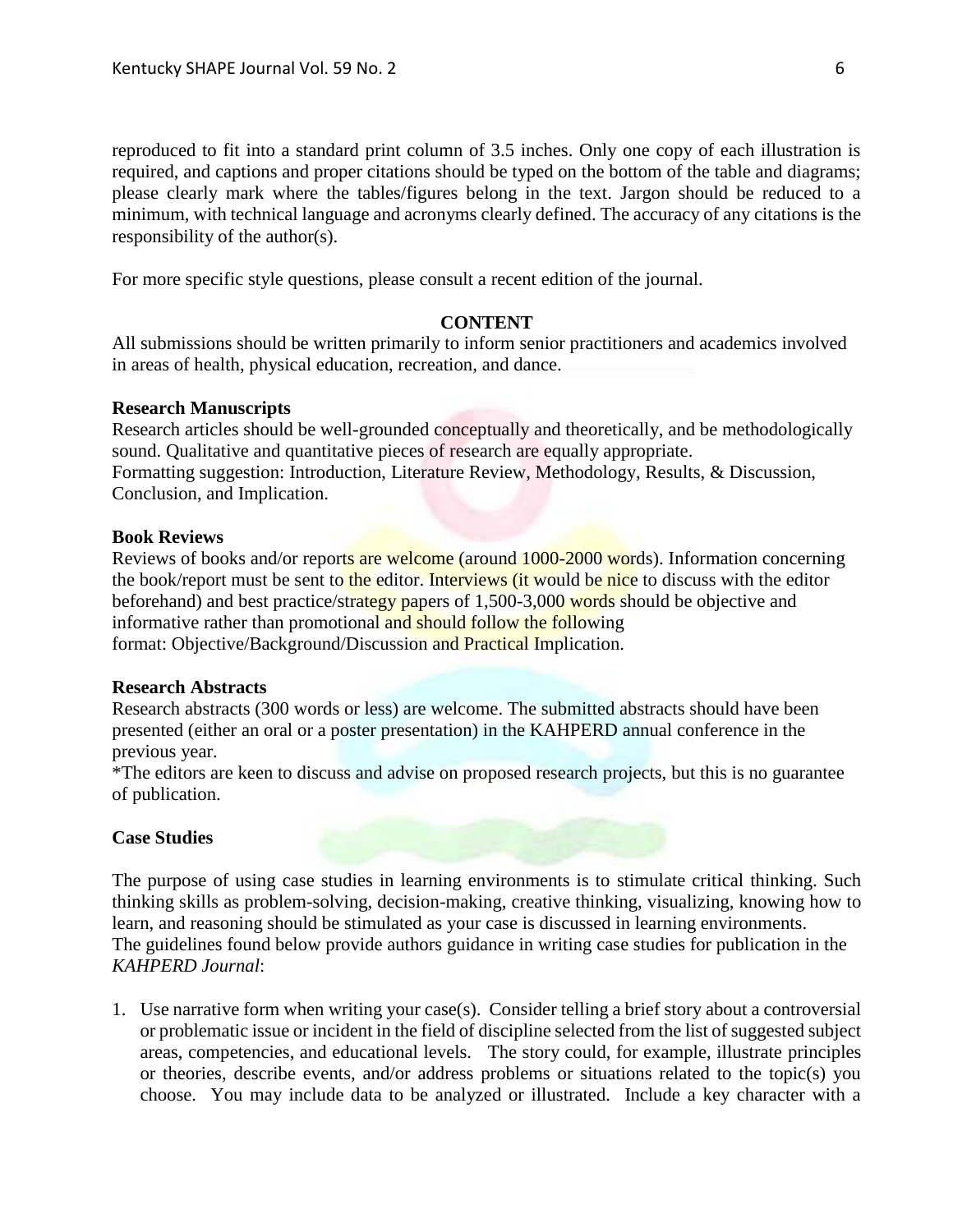problem or dilemma to solve. Within the case, the key character may or may not attempt to solve the issue within the case.

| <b>Suggested Subject</b><br><b>Area</b> | <b>Competencies</b>    | <b>Focus</b>            | <b>Educational</b><br><b>Level</b> |
|-----------------------------------------|------------------------|-------------------------|------------------------------------|
| Alcohol sponsorship                     | Diversity, ethics,     | <b>Sport Management</b> | Undergraduate,                     |
| and sales at collegiate                 | decision making,       |                         | Graduate, or                       |
| venues                                  | social responsibility  |                         | both                               |
| Class management                        | Leadership, strategic  | <b>PE</b>               | Undergraduate,                     |
|                                         | planning,              |                         | Graduate, or                       |
|                                         | communication          |                         | both                               |
| Design of fitness                       | Scientific training,   | Exercise science        | Undergraduate,                     |
| programs                                | First Aid training,    |                         | Graduate, or                       |
|                                         | sport psychology       |                         | both                               |
| Tourism economic                        | Economy, analytic      | Recreation              | Undergraduate,                     |
| impact study                            | skills, event planning |                         | Graduate, or                       |
|                                         |                        |                         | both                               |
| Developing a weight                     | Nutrition, exercise    | Health, and health      | Undergraduate,                     |
| watching program                        | knowledge,             | promotion               | Graduate, or                       |
|                                         | motivation             |                         | both                               |
| Preparing a dance gala                  | Strategic planning,    | Dance                   | Undergraduate,                     |
|                                         | event management,      |                         | Graduate, or                       |
|                                         | dance performance      |                         | both                               |

For Example:

- 2. The case can be based on reality or fictional scenario. It can also evolve from one's own or others' actual experience. It can be deeply personal and reflective, yet it should be written objectively. The case is intended to simulate real life; therefore, the case does not have to be unrealistically neat. Rather, the issue can be messy and complex.
- 3. Case authors should provide questions and solution ideas. Often, when writing and discussing case(s), it is advised to allow readers to discuss analyses and compromise, make their own interpretations, and draw their own inferences regarding solutions. Although solutions may not always extensively included, case authors are encouraged to cover detailed solutions that helps educators discuss the cases in a more informed and insightful way with students.
- 4. To provide an optimal learning opportunity through the case(s), four elements should be included in the case study submission:
	- a. Abstract and learning objectives: a summary of case and its purpose, learning outcomes and applications (75-150 words)

Fill in the following boxes

| <b>Suggested Subject</b><br>Area | <b>Competencies</b> | Focus | <b>Educational Level</b> |
|----------------------------------|---------------------|-------|--------------------------|
|                                  |                     |       |                          |

- b. Introduction of case: presentation of issues, challenges, problems, and various thoughts
- c. Teaching notes: addressing discussion questions, guidelines for discussions, and pros and cons of different solutions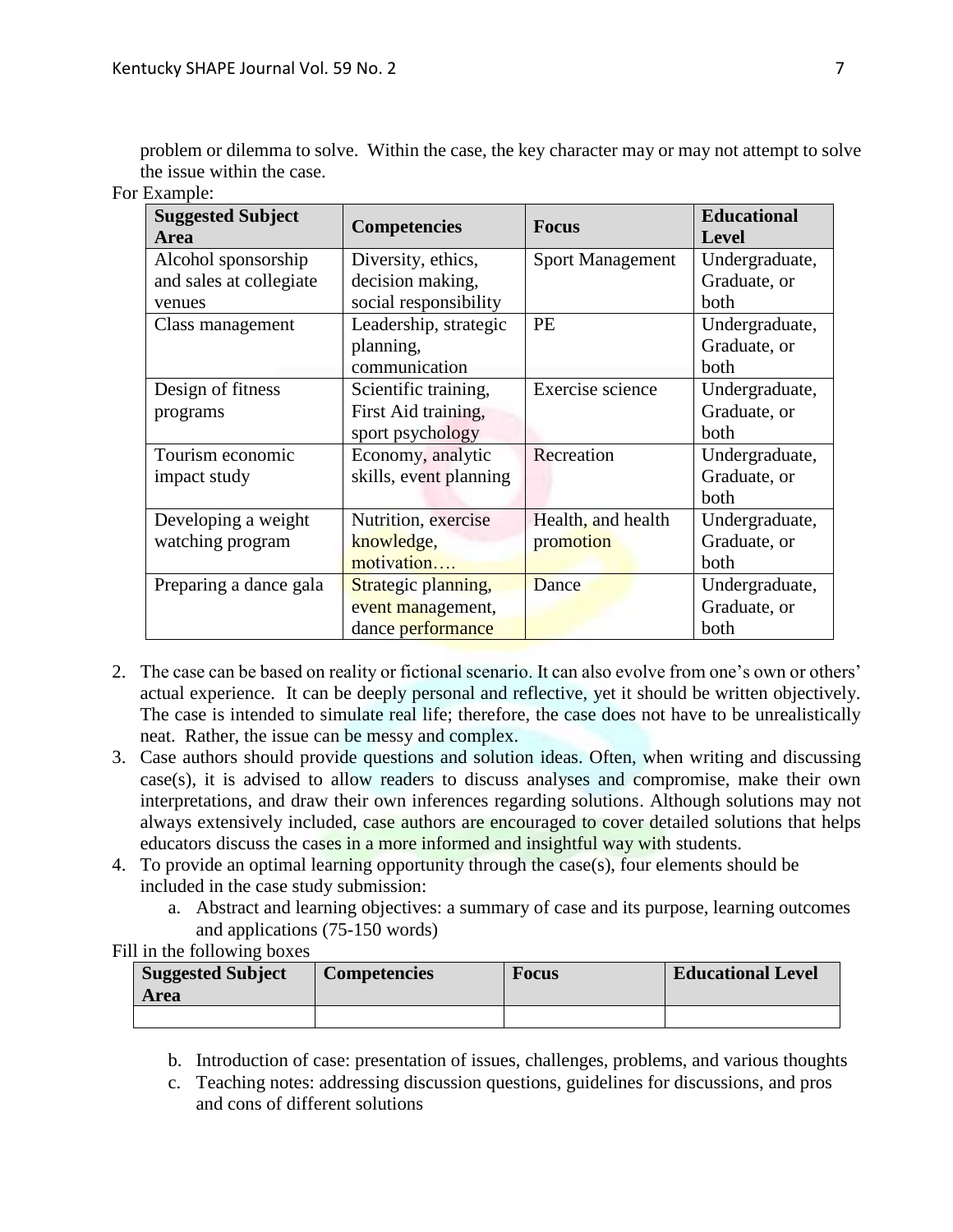d. References

# **SUBMISSIONS AND REVIEW PROTOCOL**

Submission of a paper to the publication implies agreement of the author(s) that copyright rests with *Kentucky SHAPE Journal* when the paper is published. *Kentucky SHAPE Journal* will not accept any submissions that are under review with other publications. All manuscripts submitted will be peerreviewed by 2 to 3 professionals/experts. Authors will normally receive a decision regarding publication within six to eight weeks. Rejected manuscripts will not be returned.

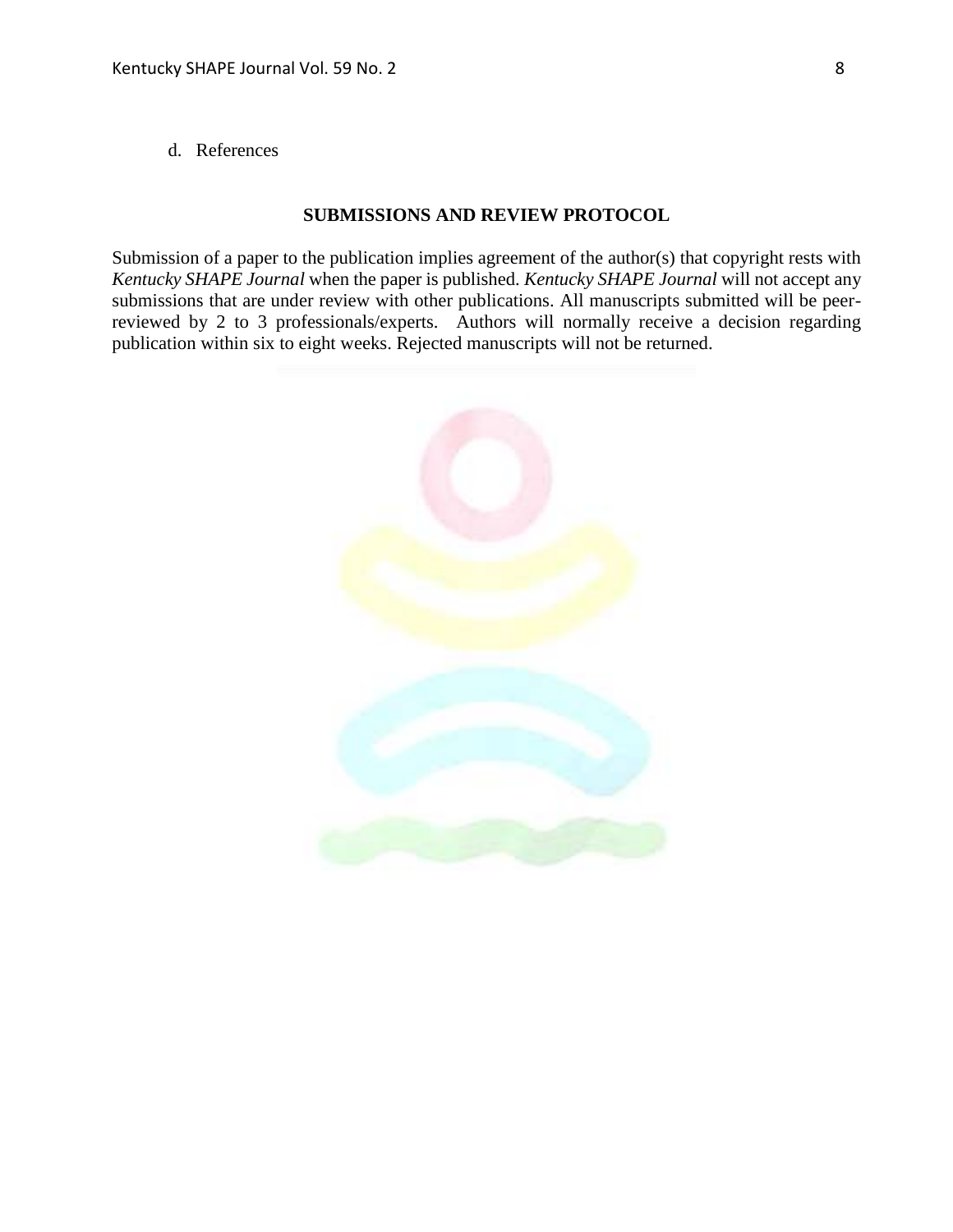# **(Peer Reviewed Article)**

# **Understanding the Influence of COVID-19 Restrictions on Recreation Behavior in Western Kentucky**

*Allie McCreary, Western Kentucky University Eric Knackmuhs, Western Kentucky University Raymond Poff, Western Kentucky University Tammie Stenger-Ramsey,* 

### **Abstract**

This paper explores how individuals' recreation and leisure time in western Kentucky was influenced by the COVID-19 pandemic and associated shifts in individuals' lifestyles. The objectives of this study were to: (a) assess individuals' recreation behaviors before and during lockdown; (b) evaluate individuals' COVID-19 risk perceptions; and (c) explore whether risk perceptions or other individual attributes influenced changes in individual recreation behaviors during the lockdown. A survey was administered electronically to a convenience sample of Western Kentucky University students and community members in April and May 2020 (n=349). Resulting data analyses illustrate key areas of change in activity participation due to the transmission-reduction measures, the influence of individuals' risk perceptions, and personal attributes on these changes. Based on these findings, recommendations are presented for recreation service provision amid external challenges.

*Keywords:* (5) pandemic, risk, individual, survey, leisure

# **Introduction**

The unprecedented COVID-19 global pandemic affected human populations worldwide, influencing how nearly all individuals in affected areas navigated their day-to-day lives. Some primary responses, prior to vaccinations, to slow the spread of the virus including face coverings, quarantines (a period of isolation after infection or exposure) and physical distancing (gathering in groups of less than ten and with a six-foot space between one another) were prescribed to entire countries and states beginning in February and March 2020.

Additionally, as part of the quarantine/physical-distancing approach, schools moved to an online format for all students from elementary to higher education institutions, "non-essential" professionals worked remotely from their homes, and "essential" professionals (e.g., healthcare, agricultural/food service, mail and package delivery, water, sanitation, and energy providers) shifted how they approached their work. Aside from the 'work' component of individuals' lives, the quarantine and physical distancing measures dramatically altered the 'leisure' component. Many gyms, state parks, sport leagues, faith spaces, shopping areas, beaches, and other recreation-oriented businesses and areas ceased or heavily modified in-person traditional service delivery.

Quarantine and physical distancing measures were and, at the time of writing, continue to be used to help reduce the negative impacts of COVID-19. This study explored the secondary effects of these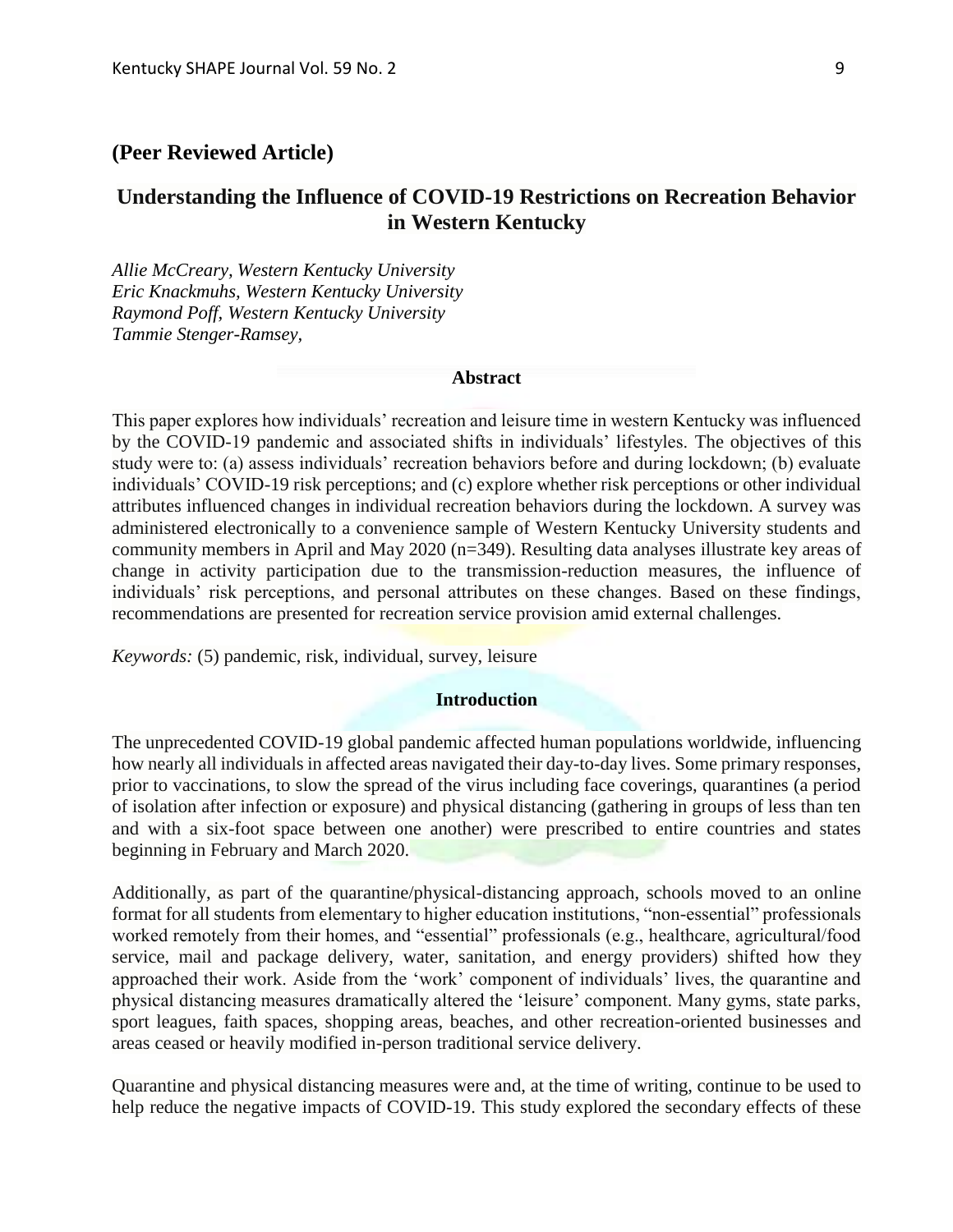transmission-reduction measures. Specifically, through survey-based research, the researchers assessed how recreation and leisure time in the western Kentucky region was influenced by COVID-19, for example the Kentucky Governor's "#HealthyAtHome" orders, park and recreation organization responses, and associated shifts in individuals' lifestyles. The objectives of this study were three-fold:

- 1. Assess the differences in individuals' recreation behaviors before and during the COVID-19 quarantine.
- 2. Understand the recreation-related challenges and opportunities presented to individuals during the COVID-19 quarantine.
- 3. Evaluate how individuals' (a) risk perceptions regarding the pandemic and (b) demographic attributes such as employment status, income level, and political ideology, may be associated with reported changes in recreation behaviors.

Outcomes of this study include descriptive and explanatory contributions to the basic understanding of how a global pandemic, and subsequent suppression mechanisms, influence recreation and leisure behaviors. Results allow for an understanding of how individuals' recreation preferences, motivations, and self-reported behaviors were modified due to quarantine-related changes in their lives. Some applied outcomes emerge, such as guidance for recreation professionals who continue remote service delivery as many #HealthyAtHome and #HealthyAtWork policies and practices continue.

# *Kentucky's #HealthyAtHome Orders*

Beginning on March 11, 2020 Kentucky Governor, Andy Beshear, began advising and recommending specific strategies to minimize the spread of COVID-19 (Kentucky Governor Andy Beshear, 2020). Some of these strategies directly affected recreation programs, services, and the ability of citizens to participate in leisure outside their home. For example, the first order was the cancellation or postponement of all community gatherings. Over the next five days, the governor recommended that K-12 schools cease in-person classes, childcare centers close, and that senior center programs suspend operations except drive-through pick-up and delivery of meals (Kentucky Governor Andy Beshear, 2020).

The following week all mass-gatherings were prohibited including faith-based events, sports, parades, concerts, festivals, conventions, and fundraisers. Shortly thereafter, non-life sustaining inperson retail businesses were closed, which included entertainment, sporting goods and bookstores. On March 26, mayors and county judge-executives were asked to start monitoring parks for public gatherings and stop people who were not following physical distancing practices (Kentucky Governor Andy Beshear, 2020). Subsequently, many municipal parks such as those in Bowling Green and Warren County, Owensboro, and Paducah (as well as those in other portions of the state, e.g., Covington and Louisville) officially closed all or parts of their facilities because they couldn't enforce COVID-19 mitigation guidelines (Bowling Green, 2020; City of Covington, 2020; Musgrave, 2020; Pickens, 2020). At the end of the month, out-of-state travel was restricted except for work, groceries, health care, or by court order (Kentucky Governor Andy Beshear, 2020).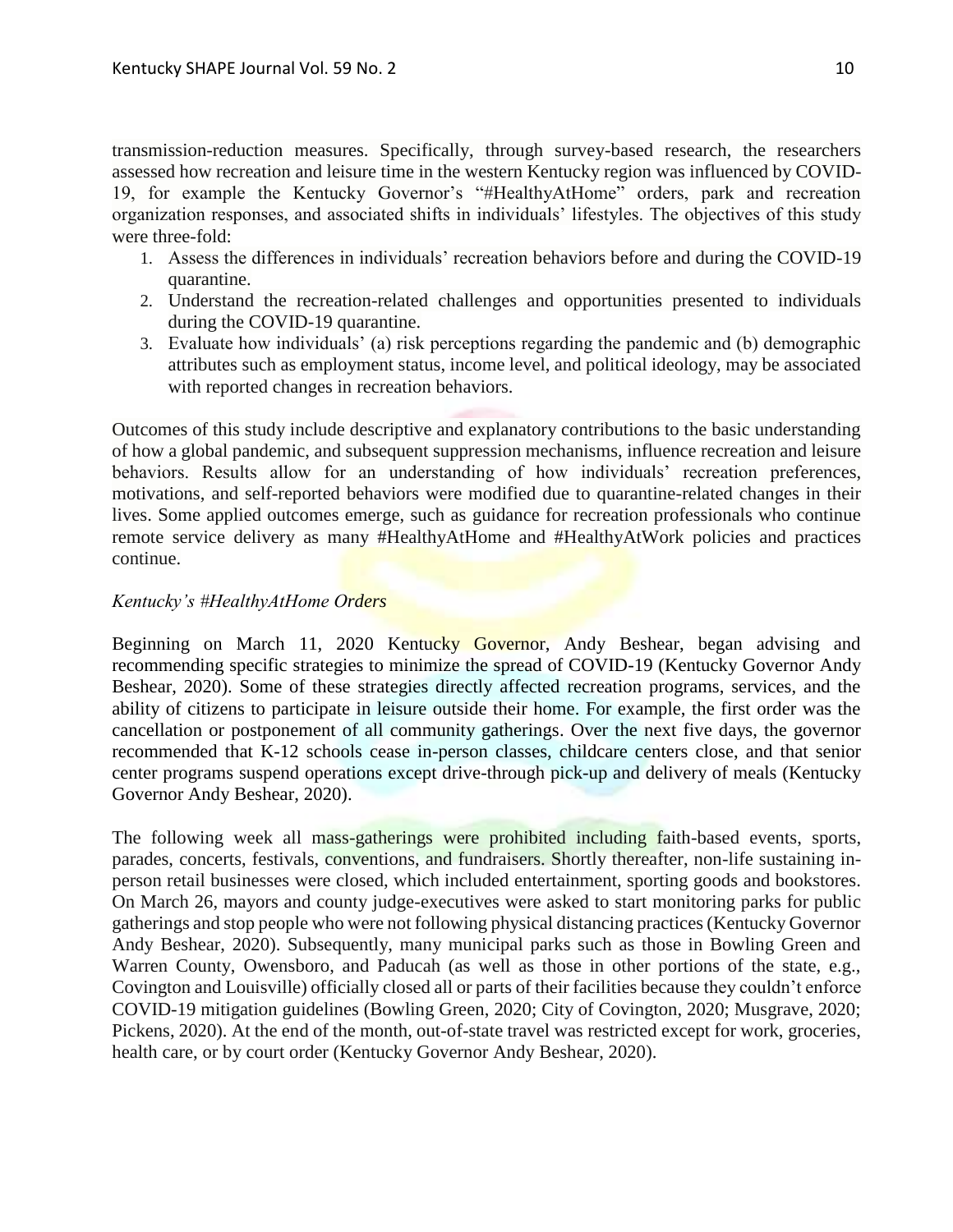April brought new additional challenges for recreation including a ban on out-of-state visitors and the closure of Kentucky State Parks campgrounds, hotels, and cabins. On April 9, two of Kentucky's most popular state parks, Natural Bridge and Cumberland Falls were closed (Kentucky Governor Andy Beshear, 2020).

In May, Kentucky began loosening restrictions on out-of-state travel and issued guidelines for the reopening of restaurants and houses of worship. One of the most important recreation-related announcements was that people could begin gathering in groups of 10 or fewer on May 22. June marked the reopening of recreation opportunities with restrictions such as movie theaters, fitness centers, house of worship activities, horseracing, campgrounds, childcare and low-touch youth sports and public pools. State owned or operated outdoor recreation such as the Salato Wildlife Education Center, tourism attractions such as Kentucky Kingdom amusement park, and state park recreational areas, campgrounds, and cabins, reopened. With four exceptions, lodges at state resort parks also reopened (Kentucky Governor Andy Beshear, 2020).

# **Review of Literature**

The pandemic resulted in a response from scholars to record the impacts of this novel event and its impact on multiple industries including leisure, sport, tourism, and recreation. One reflective manuscript, synthesizing observations from leisure scholars around the world (Sivan, 2020), identified seven areas of impact from COVID-19 to leisure: (a) shift to home-based activities, (b) proliferation of online offering and use, (c) growing need for connectivity, (d) accentuated inequality, (e) survival of the leisure industry,  $(f)$  increased demand for psychological support, and  $(g)$  enhanced acts of helping hands and voluntarism. Another reflective manuscript documenting observations from the United States in particular, established four similar, somewhat overlapping areas of COVID-19 impact to leisure: (a) a need for social connection, (b) a need to minimize boredom and anxiety, (c) a need for physical activity and/or the occupation of one's time, and (d) a need for spiritual fulfilment and a sense of community (Anderson, 2020).

Studies were conducted to assess how such restrictions impacted recreation behavior in the early days of the pandemic. For example, Rice and colleagues (2020a) undertook a 3-phase assessment of how the COVID-19 pandemic was changing outdoor recreation behaviors in April and May 2020. They reported decreases in the number of days participating in outdoor recreation with significant decreases in backpacking, camping, RVing, outdoor climbing, and downhill winter sports. Other activities such as birdwatching, wildlife viewing, gardening, and outdoor running increased slightly. The primary reason given for changes to outdoor recreation behaviors were adhering to physical distancing guidelines, followed by site closure, and a hesitancy to risk exposure to COVID-19. Distance traveled to participate in outdoor recreation also dropped significantly with almost 50% of participants included in that study remaining within two miles of home.

The decision to participate in outdoor recreation was motivated primarily by benefits to physical and mental health (Rice et al., 2020a). Most respondents reported they planned to return to their preferred outdoor recreation behaviors after the pandemic. In fact, by May 2020, respondents' participation in outdoor recreation was already starting to increase in terms of frequency and distance traveled (Rice et al., 2020c). Participants started returning to public lands after earlier shifting to neighborhood and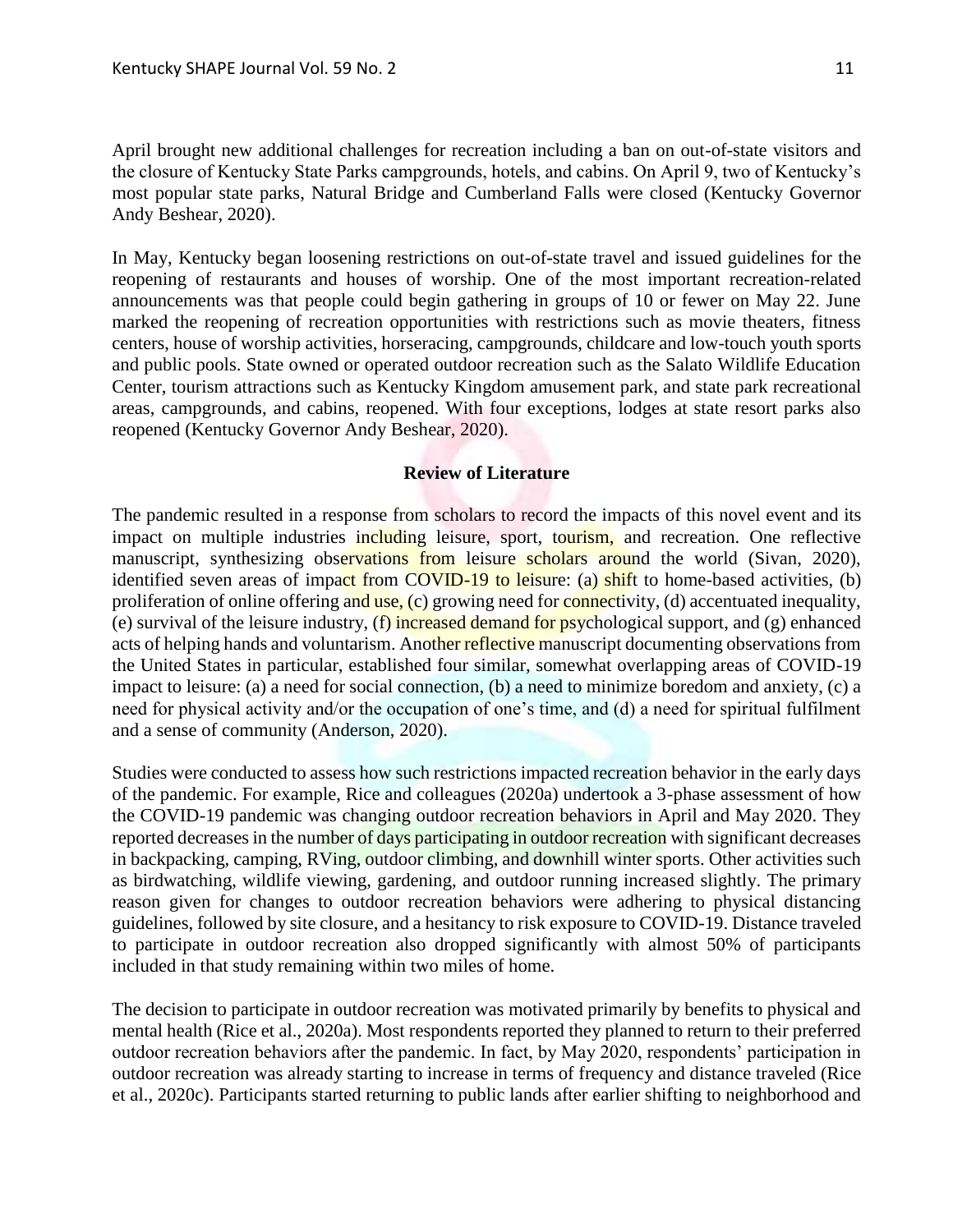city streets. However, closed areas and fear of exposure to COVID-19 remained prominent barriers to participation in outdoor recreation. One-third of respondents reported the COVID-19 pandemic would have long-term impacts on their recreation behavior: greater use of public lands and increasing outdoor recreation, particularly fitness-based outdoor recreation (Rice et al., 2020a).

Still, in July 2020, Landry, et al. (2021) reported a 26% decrease in outdoor recreation trips compared to before the pandemic. Urban outdoor enthusiasts were most impacted by stay-at-home orders and physical distancing practices as the frequency of outdoor recreation participation and distance traveled decreased more than for rural outdoor enthusiasts.

Diminished participation in outdoor recreation may result in significant impact to physical, mental, and emotional health. Adolescents reported participating in fewer outdoor activities during the pandemic than before and reported a corresponding decrease in subjective well-being (Jackson et al., 2021). However, those who were active in the outdoors reported smaller declines in subjective wellbeing. Approximately two-thirds of college students at four large universities limited their outdoor activity during the first two months of the pandemic with 54% reducing their park use (Larson et al., 2021). Reasons for declining park use included closures, "lockdowns", concern about contracting COVID-19, and negative emotions. Emotional distress among students surveyed was widespread. However, students that maintained a pre-pandemic level of park use improved their mental and physical health.

Other studies explored the impacts of COVID-19 through the lens of age. For example, Ettekal and Agans (2020) identified techniques for adapting recreation programs that lead to positive youth development in ways that would align with pandemic-era restrictions. Rivera-Torres and others (2021) explored how older adults pursued recreation and leisure activities to enhance mental wellbeing during the pandemic such as through engagement in physical activity and the use of technology. Other literature published during the pandemic also provided commentary on the role of technology, such as 'viral' videos and musical parodies in alleviating boredom, alienation, and anxiety, and perhaps promoting well-being (e.g., Lehman, 2021).

These studies emphasize the importance of parks to physical, mental, and emotional health particularly in times of distress such as a pandemic. Globally, Fang, et al. (2021) used data from 131 countries to assess the impact of public health policies on leisure and recreation behavior. While stricter policies resulted in sharp and immediate decreases in participation, they also recovered more quickly and rebounded closer to pre-pandemic levels than areas that did not actively intervene.

This study was designed to examine the impacts of COVID-19 on a specific community of individuals: those residing in western Kentucky during the early months of the pandemic (spring 2020). Rather than make global or national observations, the intent of this study was to assess regional impacts of COVID-19. And, unlike studies focusing on a particular type of recreation, sport, leisure, or tourism, this study sought to understand changes in general recreation behaviors within this community.

# **Methodology**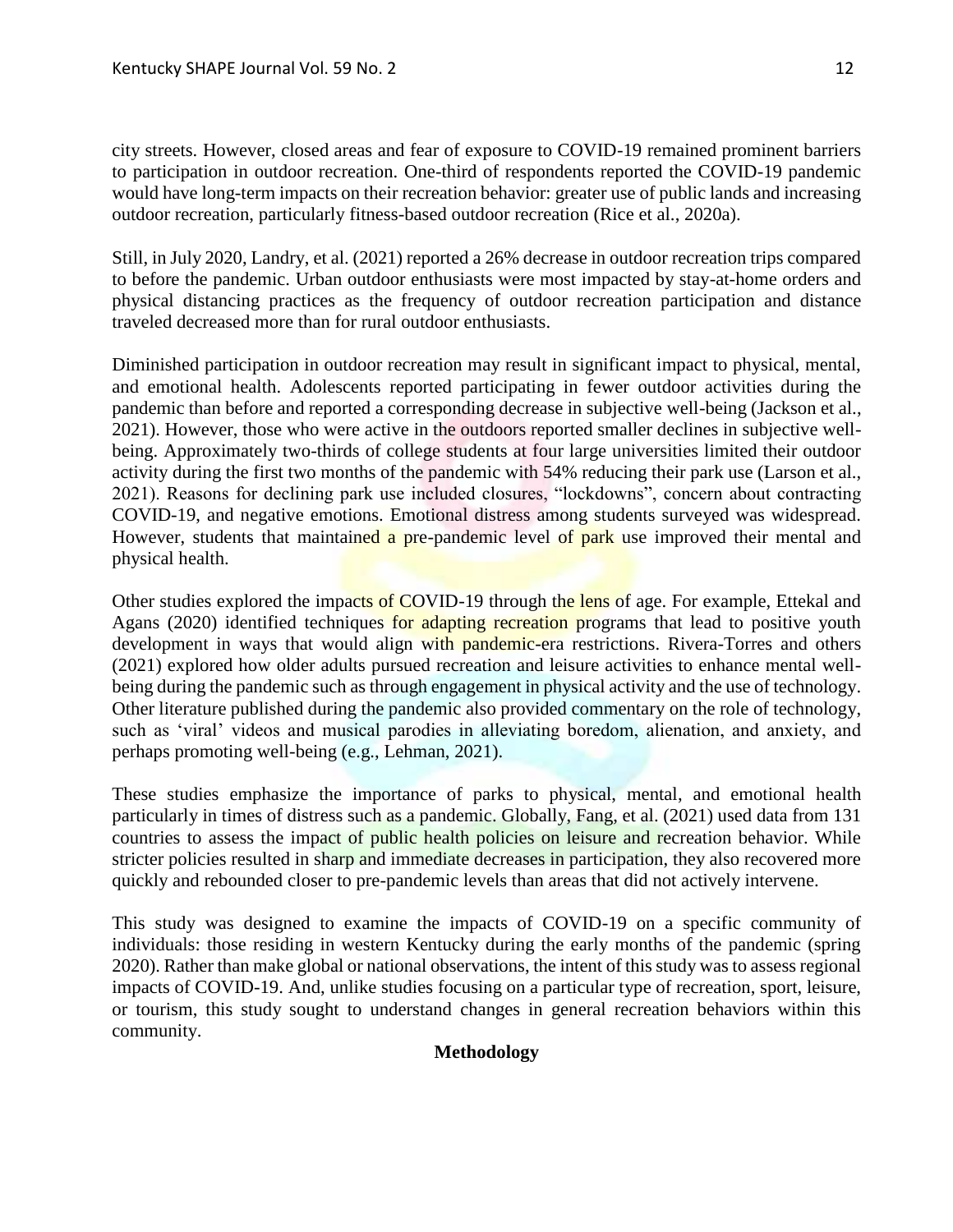To explore the impact of COVID-19 and #HealthyAtHome policies on recreation and leisure behaviors of individuals in western Kentucky, a survey-based methodology was employed. Due to the nature of the sampling time frame (May 1-31, 2020) when many individuals were not gathering in community spaces or interacting face-to-face with those outside their household, an electronic (i.e., online, web-based) survey questionnaire was used to collect data. A non-probability sampling approach (i.e., convenience and chain-referral sampling) was utilized to recruit participants for this exploratory study. Three eligibility requirements were acknowledged by participants before they accessed the questionnaire; participants were required to be (a) 18 years of age or older; (b) participating voluntarily; and (c) residing, working, or studying within the following counties for at least eight months of the year: Warren, Butler, Edmonson, Barren, Allen, Simpson, Logan. The survey questionnaire and recruitment protocol were approved by the Western Kentucky University (WKU) Institutional Review Board (IRB) prior to participant recruitment and data collection.

# *Participant Recruitment*

Participant recruitment utilized a convenience sampling technique and chain-referral sampling. The survey was advertised in the Bowling Green Daily Newspaper (Sunday edition) on May 10, 17, 24, and 31, 2020; in the WKU Herald electronic newsletter on May 8; and was sent to the WKU 'all students' listserv on May 4. Further, participants were prompted to share the survey link with others in their networks. To encourage participation, individuals who completed the survey were offered an entry to win one of twenty, \$25 gift cards for a local recreation-related business. From those who entered the drawing, twenty names/email addresses were randomly selected using online randomization software and gift cards were distributed in June, following the sampling period.

# *Survey Measures*

To achieve the study objectives, the electronic survey questionnaire was developed and distributed to measure the following variables of interest. There were three sections of the questionnaire measuring items related to the study objectives:

- 1. Reported changes in recreation engagement during the COVID-19 #HealthyAtHome shutdown period.
- 2. Risk perceptions of COVID-19 (using a modified form of the Risk Perception Index developed by Leiserowitz, 2006).
- 3. Demographic attributes: employment status, income level, and self-identified political ideology.

Three variables represented risk perceptions: concern, worry, and perceived seriousness of the COVID-19 pandemic. These variables were modified from a previous study assessing climate change risk perceptions (Leiserowitz, 2010) and included asking participants to rate their level of concern about COVID-19, their level of worry about COVID-19, and how serious they perceived the impacts of COVID-19 to be. The assessment was on a Likert-type scale that was binned into three categories: (1) not at all concerned/worried/serious; (2) somewhat concerned/worried/serious; and (3) extremely concerned/worried/serious. Three variables represented personal, demographic, attributes: income level, employment status, and political ideology.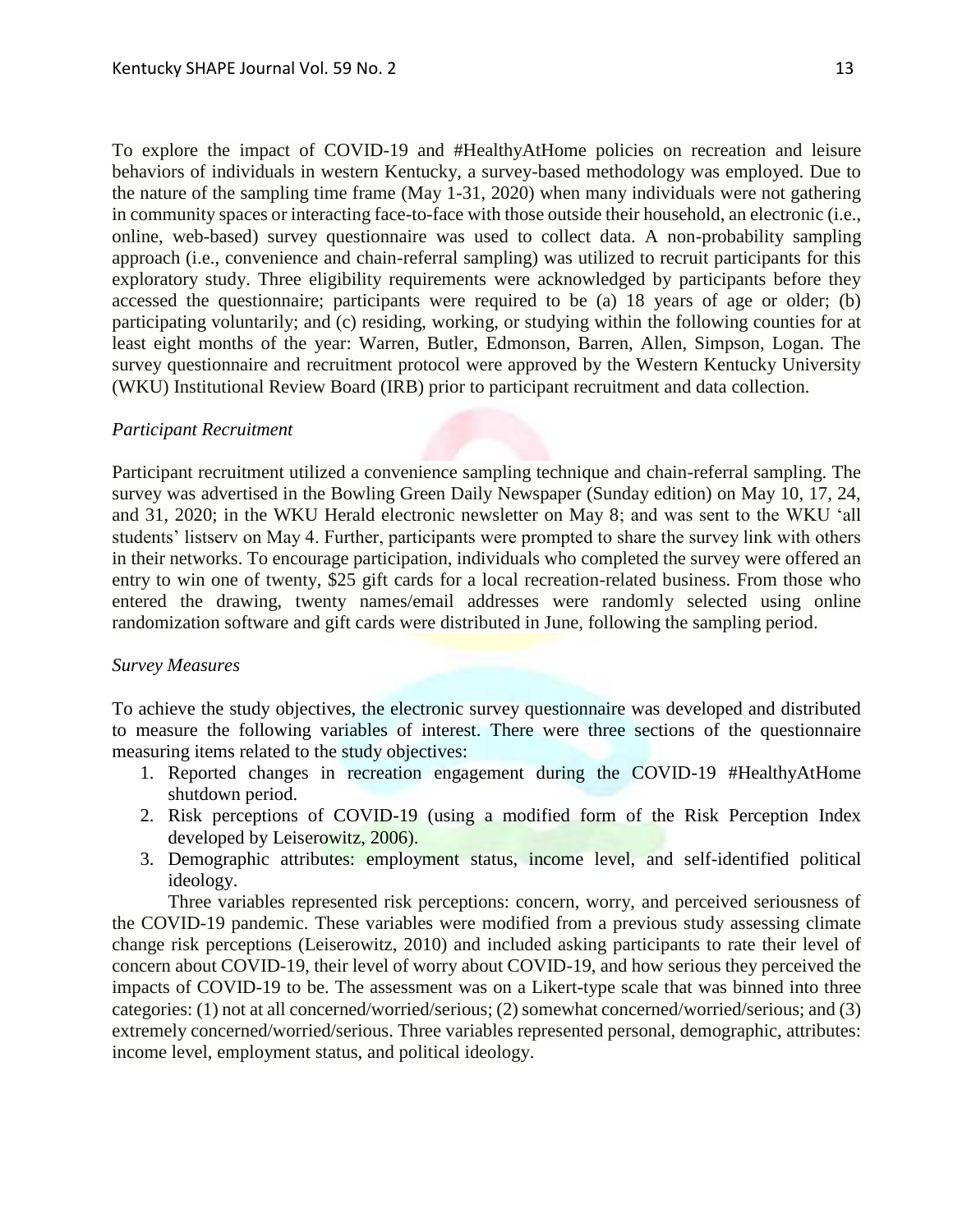#### *Analysis*

Data analysis began in June 2020. All data were analyzed for disengaged and incomplete responses; those cases were removed from further analyses. Descriptive statistics were then computed to understand the remaining survey sample's composition and frequency distributions for key variables. Inferential analyses were aimed at exploring relationships between changes in recreation behaviors during the shutdown period and (a) COVID-19 risk perceptions and (b) demographic attributes (employment status, income level, political ideology). Pearson chi-square testing was used to assess significant associations (Vaske, 2008) between reported changes in recreation behaviors and respondents risk perceptions and personal attributes.

# **Results**

A total of 722 people accessed the survey link during the sampling time frame and answered at least some of the questions. However, 370 cases were removed due to incompleteness (failure to complete 75% or more of the survey items). Three additional cases were removed due to 'unengaged response' (determined by running a standard deviation of each set of measures and checking for STD=0 in two or more sets of measures, indicating that the respondent was 'clicking through' the questionnaire). This resulted in 349 usable responses (i.e., retained 48% of the original data set for analysis). While the survey instrument and protocols did not require a response for any survey item (i.e., forced response-type items are unallowable per IRB approval), the 349 cases retained for analysis had provided responses to 26% or more of the questionnaire items. However, in some cases, percentages for items may not total 100 where missing data occurred due to this function of the survey design. On average, it took 23 minutes for participants to complete the questionnaire.

# *Sample Population Demographic Attributes*

The majority of respondents were 18-24 years of age (76%) with another 14% of respondents reporting 25-34 years of age. Few reported an age over 35 (3% 35-44, 3% 45-54, 4% 55-64, and 1% 65-74). Most respondents described their marital status as single (80%) with fewer identifying as married (17%) or divorced (3%). The sample was predominantly white (82%) with fewer participants identifying as Black (3%), Asian, Hispanic, Indian/native, or other (all 1% each). Nearly a third of the sample described themselves as employed either full or part time (32%) while a minority reported that they were unemployed and actively seeking employment (13%). Many participants (40%) reported an income at or below \$49,999 annually, an almost equal proportion (42%) reported an income above that threshold. A quarter of the sample (25%) self-identified as conservative, politically, while over a third (36%) identified as liberal.

In terms of the psychological variables included in this study, most participants (79%) were worried about the negative impacts of COVID-19. The majority of respondents felt concerned about the spread of the virus (77%) and many in the sample reported they were taking the pandemic somewhat to extremely seriously (83%). See Table 1 for a profile of the descriptive statistics describing the sample population for this study.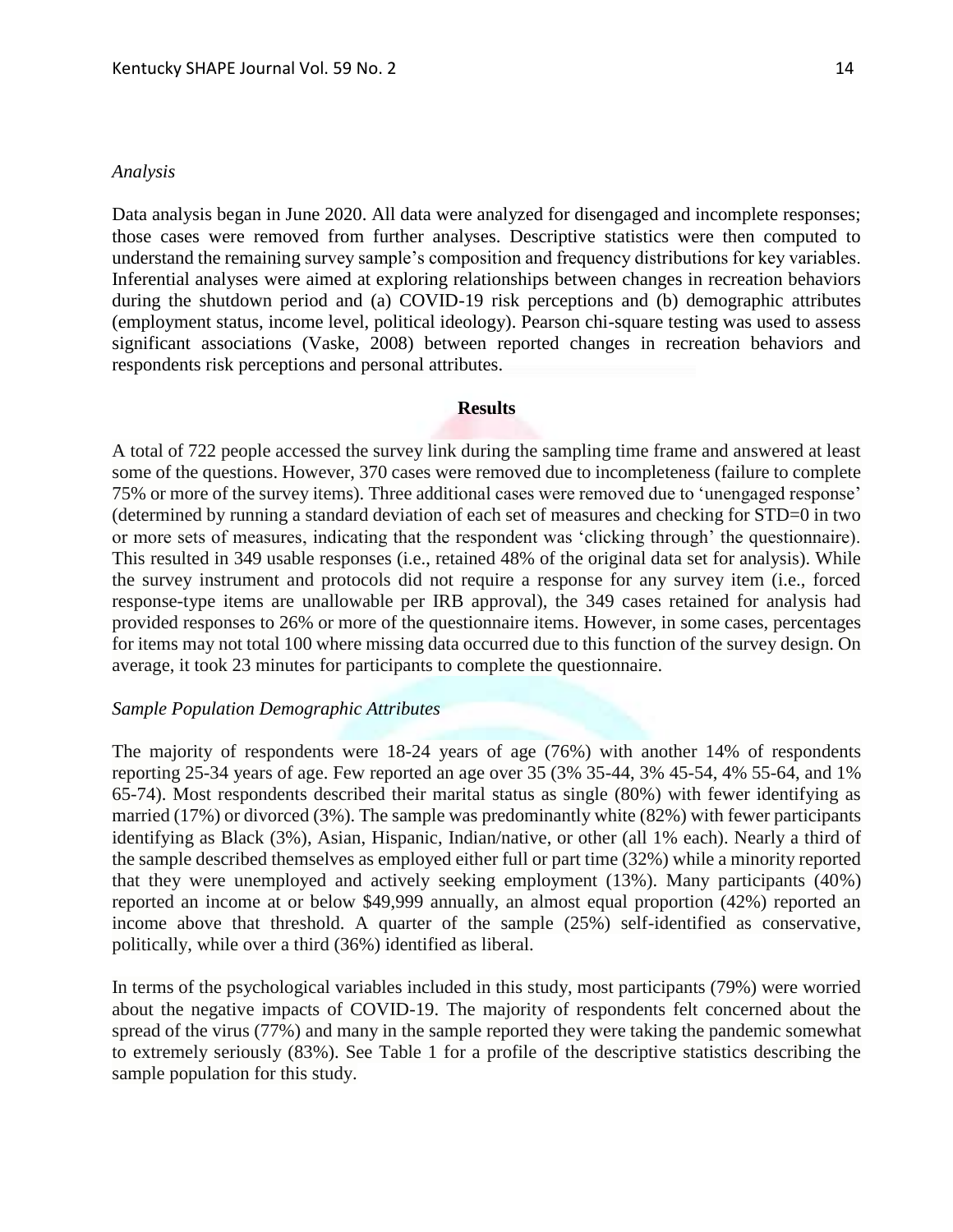| Characteristic       |                                     | % of Sample |
|----------------------|-------------------------------------|-------------|
| Age                  |                                     |             |
|                      | 18-24                               | 76%         |
|                      | $25 - 34$                           | 14%         |
|                      | 35-44                               | 3%          |
|                      | 45-54                               | 3%          |
|                      | 55-64                               | 4%          |
|                      | 65-74                               | $<$ l $%$   |
| Marital status       |                                     |             |
|                      | Single                              | 80%         |
|                      | Married                             | 17%         |
|                      | Divorced                            | 3%          |
| Race/ethnicity       |                                     |             |
|                      | <b>Black</b>                        | 3%          |
|                      | White                               | 82%         |
|                      | Indian/native                       | 1%          |
|                      | Asian                               | 1%          |
|                      | Other                               | $1\%$       |
|                      | Hispanic                            | 1%          |
| Income               |                                     |             |
|                      | $\le$ /=\$49,999                    | 40%         |
|                      | $>\times$ = \$50,000                | 42%         |
| Employment           |                                     |             |
|                      | Employed full or part time          | 32%         |
|                      | Unemployed, looking for work        | 13%         |
| Political ideology   |                                     |             |
|                      | More conservative                   | 25%         |
|                      | More liberal                        | 36%         |
| Worry about COVID-19 |                                     |             |
|                      | Unlikely to have negative impacts   | 19%         |
|                      | Likely to have negative impacts     | 79%         |
| Concern              |                                     |             |
|                      | Little to no concern                | 20%         |
|                      | Moderate to great amount of concern | 77%         |
| Seriousness          |                                     |             |
|                      | Mild to not serious                 | 13%         |
|                      | Somewhat to extremely serious       | 83%         |

*Table 1. Sample Population Profile (n=349)*

*Note:* Where totals do not equal 100%, remainder totals the percentage of individuals who did not respond.

# *Recreation Participation*

Typical recreation participation was assessed by asking participants about their activity frequency prior to COVID-19 and the subsequent Healthy at Home policies. The most frequently reported activities prior to the #HealthyAtHome order included: jogging/running, scenic driving, watching TV, listening to music, talking on the phone, reading, shopping, going to the movies, attending concerts, visiting museums or zoos, completing puzzles or playing games (including video games), and attending social gatherings (see Table 2). The least frequently reported activities prior to COVID-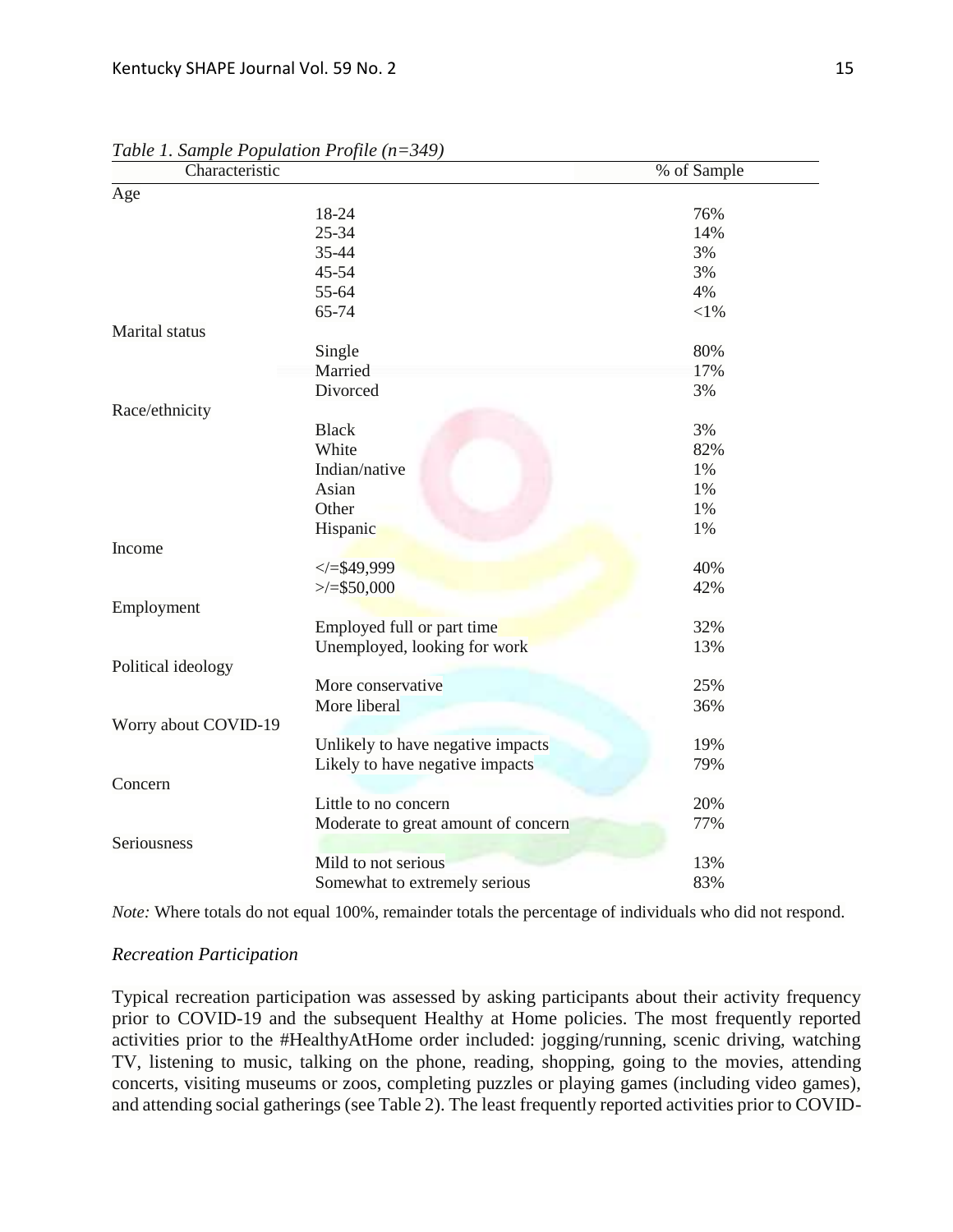19 were music lessons, working on collections, gardening, camping, boating, fishing, horseback riding, and golfing.

| Activity                                             | <b>Before</b> |     | Same/Increased Decreased/Stopped |
|------------------------------------------------------|---------------|-----|----------------------------------|
| Bicycling                                            | 75%           | 41% | 32%                              |
| Jogging/running                                      | 88%           | 57% | 15%                              |
| Swimming                                             | 97%           | 27% | 51%                              |
| Walking/hiking                                       | 81%           | 74% | 22%                              |
| Golf                                                 | 60%           | 22% | 36%                              |
| Gym                                                  | 80%           | 15% | 64%                              |
| Team sports                                          | 66%           | 16% | 49%                              |
| Camping                                              | 71%           | 25% | 43%                              |
| Canoeing, kayaking, motorized boating                | 71%           | 30% | 39%                              |
| Fishing                                              | 66%           | 35% | 29%                              |
| Horseback riding                                     | 57%           | 19% | 37%                              |
| Hunting                                              | 53%           | 22% | 30%                              |
| Scenic driving                                       | 81%           | 58% | 22%                              |
| ATV/OHV use                                          | 55%           | 24% | 29%                              |
| Watching TV                                          | 95%           | 86% | 8%                               |
| Listening to music                                   | 95%           | 89% | 6%                               |
| Talking on the phone                                 | 97%           | 88% | 8%                               |
| Reading for pleasure                                 | 91%           | 77% | 12%                              |
| Gardening                                            | 71%           | 51% | 19%                              |
| Shopping                                             | 89%           | 32% | 55%                              |
| Going to the movies                                  | 85%           | 5%  | 77%                              |
| Attending festivals, concerts, events                | 84%           | 5%  | 77%                              |
| Visiting museums, zoos                               | 83%           | 6%  | 73%                              |
| Playing cards, puzzles, other games                  | 86%           | 66% | 19%                              |
| Playing computer or video games                      | 81%           | 64% | 14%                              |
| Working on collections                               | 61%           | 30% | 29%                              |
| Creating arts or crafts                              | 77%           | 59% | 14%                              |
| Dance lessons                                        | 53%           | 20% | 31%                              |
| Music lessons                                        | 53%           | 21% | 31%                              |
| Attending library programs                           | 55%           | 15% | 38%                              |
| Attending a family member's performance              | 72%           | 11% | 59%                              |
| Unstructured play time with family at home           | 78%           | 51% | 24%                              |
| Hosting/attending social gatherings w/family/friends | 88%           | 8%  | 67%                              |

*Table 2. Activity Participation Percentages Before and During the #HealthyAtHome Orders*

In response to COVID-19 and #HealthyAtHome policies, respondents reported whether their previous participation either (a) increased or stayed the same; or (b) decreased or stopped. Less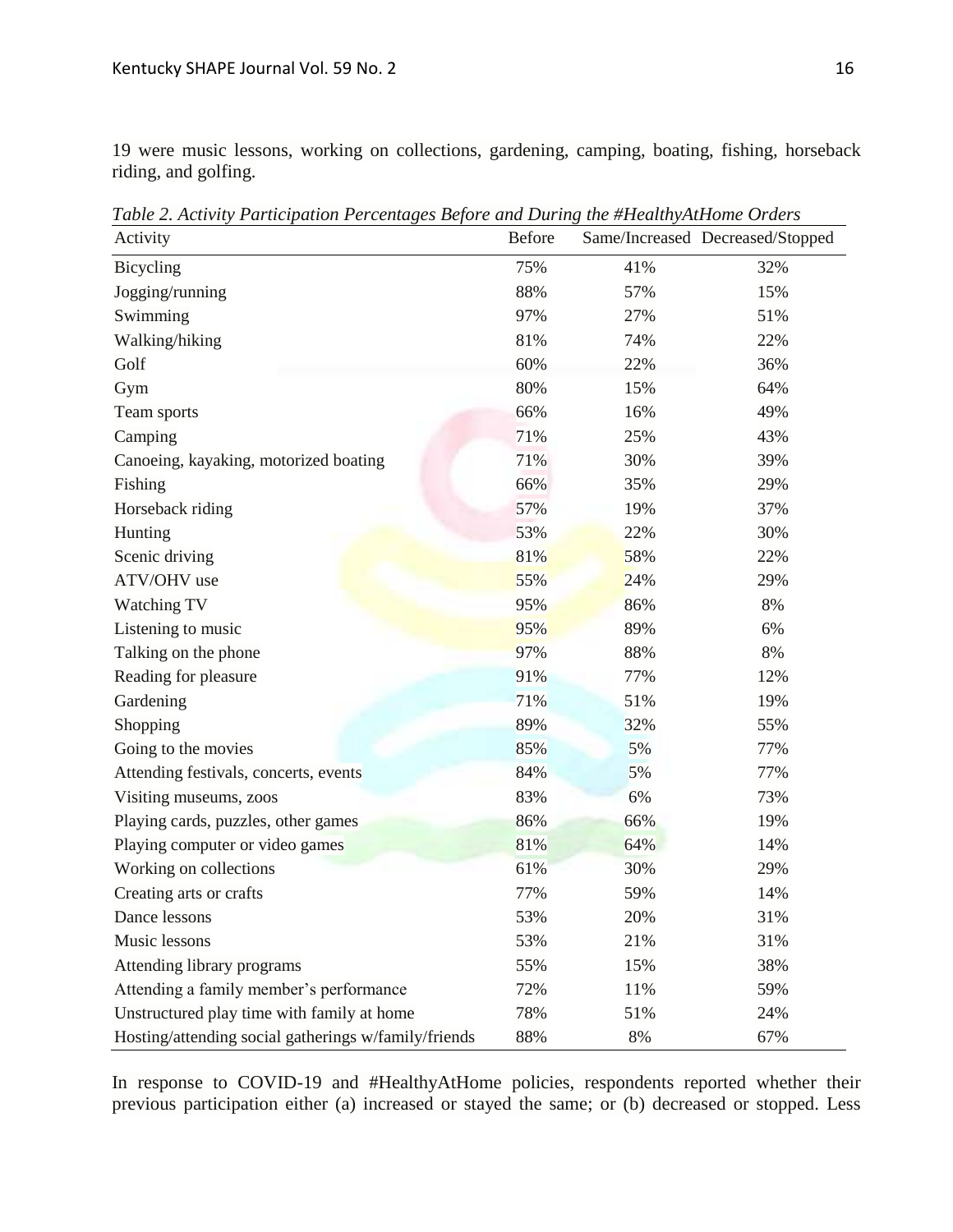frequent participation was most common among those activities such as shopping, going to the movies, attending festivals, concerts, museums, or zoos, or other general social gatherings, and decreased participation in going to the gym, participating in team sports, swimming, golfing and camping. During COVID-19, respondents reported they were more frequently engaging in activities such as jogging/running, walking/hiking, watching TV, listening to music, spending time on the phone, playing video games and engaging in unstructured play at home.

# *Risk Perceptions*

Overall, participants were concerned about COVID-19 (21% a great deal, 22% a lot, and 34% a moderate amount). However, respondents felt that worldwide standard of living decreases and worldwide disease increases were the most likely impacts of COVID-19 while decreases to their own personal standard of living and increases to their own personal chance of disease was less likely. Still, most (43% extremely, 40% somewhat) participants considered COVID-19 to be a serious threat.

# *Relationships between Risk Perceptions and Demographic Attributes & Recreation Behaviors*

To address the final research question, cross tabulation statistics (chi-square tests) were computed to test for significant associations between changes in recreation behavior during #HealthyAtHome and six independent variables. The three variables representing risk perceptions were more strongly associated with changes in recreation behaviors than the variables representing personal attributes. For risk perceptions: (a) seriousness was associated with changes in ten recreation activities; (b) concern associated with changes in seven activities; and (c) and worry associated with changes in four activities (see Table 3). In terms of the personal attribute variables: (a) political ideology was associated with four activities; (b) income associated with two, and (c) employment was not significantly associated to any of the recreation activities included in the study (see Table 4).

| Activity            | <b>Risk Perceptions</b>                        |                                                |       |
|---------------------|------------------------------------------------|------------------------------------------------|-------|
|                     | Concern                                        | Seriousness                                    | Worry |
| Gardening           | $p=.037$                                       |                                                |       |
|                     | $\chi$ 2=4.347                                 |                                                |       |
|                     | $\varphi_c = .135$                             |                                                |       |
| Going to the movies | $p=.049$                                       |                                                |       |
|                     | $\chi$ 2=3.869                                 |                                                |       |
|                     | $\varphi_c = 118$                              |                                                |       |
| Walking/hiking      | $p=.005$                                       |                                                |       |
|                     | $\chi$ 2=7.993                                 |                                                |       |
|                     | $\varphi_c = 157$                              |                                                |       |
| Canoeing, kayaking, | $p = 016$                                      | $p=.009$                                       |       |
| motorized boating   | $\chi$ 2=5.754<br>$\varphi$ <sub>c</sub> =.157 | $\chi$ 2=6.841<br>$\varphi$ <sub>c</sub> =.173 |       |
|                     |                                                |                                                |       |

*Table 3. Significant Associations Between Changes in Recreation Activity and Respondent Risk Perception*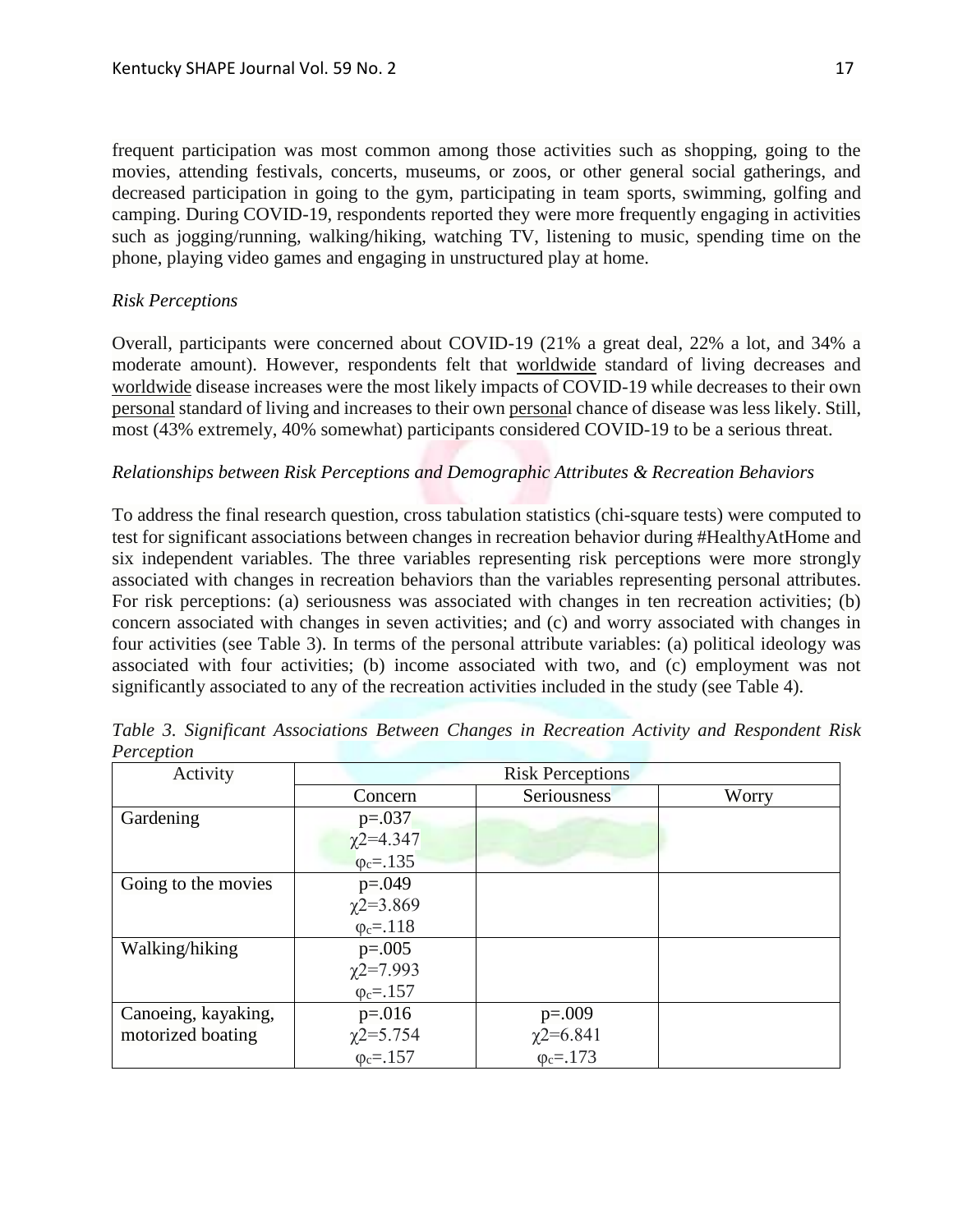| Hosting or attending   | p<.001             | $p=.001$           |                    |
|------------------------|--------------------|--------------------|--------------------|
| social gatherings with | $\chi$ 2=20.319    | $\chi$ 2=10.244    |                    |
| family, friends        | $\varphi_c = 265$  | $\varphi_c = .190$ |                    |
| Scenic driving         | $p=.003$           | $p=.029$           |                    |
|                        | $\chi$ 2=9.086     | $\chi$ 2=4.782     |                    |
|                        | $\varphi_c = 183$  | $\varphi_c = 135$  |                    |
| Playing computer or    | $p = 019$          |                    |                    |
| video games            | $x2 = 5.547$       |                    |                    |
|                        | $\varphi_c = 145$  |                    |                    |
| Attending a family     | p<.001             |                    | $p=.004$           |
| member's               | $\chi$ 2=12.805    |                    | $\chi$ 2=8.439     |
| performance            | $\varphi_c = .232$ |                    | $\varphi_c = 188$  |
| Golf                   |                    | $p=.033$           |                    |
|                        |                    | $\chi$ 2=4.546     |                    |
|                        |                    | $\varphi_c = 153$  |                    |
| Camping                |                    | $p=.043$           |                    |
|                        |                    | $\chi$ 2=4.100     |                    |
|                        |                    | $\varphi_c = 134$  |                    |
| Fishing                |                    | $p=.012$           |                    |
|                        |                    | $\chi$ 2=6.375     |                    |
|                        |                    | $\phi_c = 174$     |                    |
| Hunting                |                    | $p=.006$           |                    |
|                        |                    | $\chi$ 2=7.524     |                    |
|                        |                    | $\varphi_c = 208$  |                    |
| ATV/OHV use            |                    | $p=.024$           |                    |
|                        |                    | $\chi$ 2=5.112     |                    |
|                        |                    | $\varphi_c = 170$  |                    |
| Dance lessons          |                    | $p=.043$           |                    |
|                        |                    | $\chi$ 2=4.114     |                    |
|                        |                    | $\varphi_c = 155$  |                    |
| Reading for pleasure   |                    | $p=.022$           | $p=.050$           |
|                        |                    | $\chi$ 2=5.212     | $\chi$ 2=73.836    |
|                        |                    | $\varphi_c = .133$ | $\varphi_c = 113$  |
| Working on             |                    |                    | $p=.037$           |
| collections            |                    |                    | $\chi$ 2=4.372     |
|                        |                    |                    | $\varphi_c = 148$  |
| Visiting museums and   |                    |                    | $p=.032$           |
| zoos                   |                    |                    | $\chi$ 2=4.610     |
|                        |                    |                    | $\varphi_c = .131$ |

*Note*: p-value (p), chi-square statistic  $(\chi^2)$ , and Cramer's V value ( $\varphi_c$ ).

*Table 4. Significant Associations between Changes in Recreation Activity and Personal Attributes* 

| 1V1U | Personal | Attributes<br>Demographic,   |
|------|----------|------------------------------|
|      | ıcome    | <b>Political</b><br>ideology |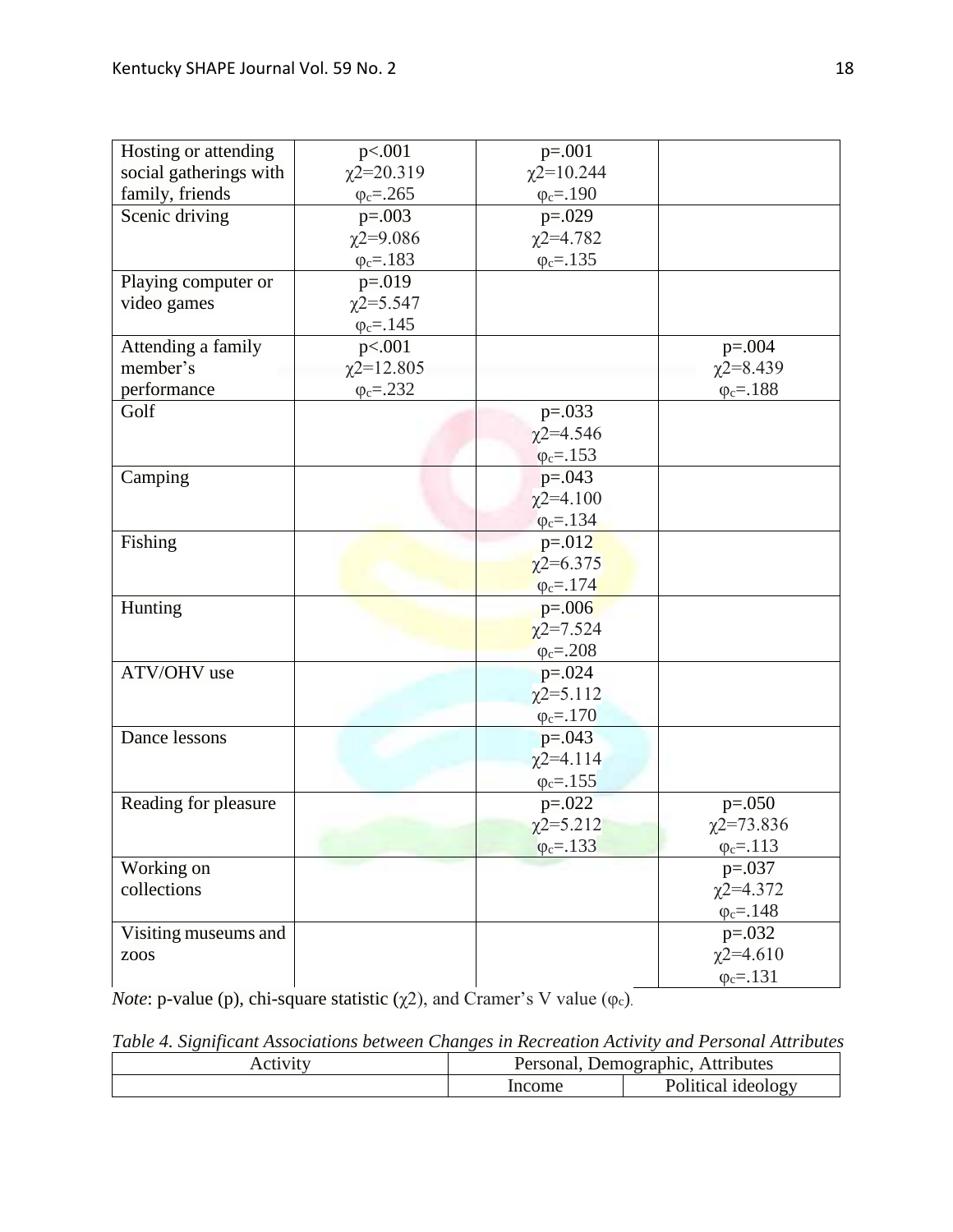| Scenic driving                        |                   | $p=.012$           |
|---------------------------------------|-------------------|--------------------|
|                                       |                   | $\chi$ 2=6.267     |
|                                       |                   | $\varphi_c = .191$ |
| Playing computer or video games       |                   | $p=.007$           |
|                                       |                   | $\chi$ 2=7.371     |
|                                       |                   | $\varphi_c = 210$  |
| Team sports                           |                   | $p=.021$           |
|                                       |                   | $\chi$ 2=5.355     |
|                                       |                   | $\varphi_c = 203$  |
| Talking on the phone                  |                   | $p = 011$          |
|                                       |                   | $\chi$ 2=6.522     |
|                                       |                   | $\varphi_c = 178$  |
| Playing cards, puzzles, other games   | $p=.021$          |                    |
|                                       | $\chi$ 2=5.351    |                    |
|                                       | $\varphi_c = 150$ |                    |
| Unstructured play time with family at | $p=.015$          |                    |
| home                                  | $\chi$ 2=5.937    |                    |
|                                       | $\phi_c = 166$    |                    |

*Note*: p-value (p), chi-square statistic  $(\overline{\chi^2})$ , and Cramer's V value ( $\varphi_c$ ).

# *Concern & Recreation*

In general, the relationship between concern about COVID-19 and recreation behaviors was negative. For most activities where a significant relationship emerged, as concern decreased, recreation activity increased. This was true of seven different activities. Those who maintained or increased their activity level of (a) walking; (b) scenic driving; (c) boating; (d) gardening; (e) going to the movies; (f) unstructured play time with family at home; and (g) attending social gatherings were less likely to be concerned about COVID-19. A significant, positive relationship emerged for one activity: an increase or maintenance in the frequency of playing video games was associated with an increased concern about COVID-19.

# *Seriousness & Recreation*

A similar pattern emerged in terms of seriousness and recreation behaviors. A negative relationship emerged between seriousness and nine different activities. As participation in (a) golfing, (b) camping; (c) boating; (d) fishing; (e) hunting; (f) scenic driving; (g) ATV/OHV use; (h) dance lessons; and (i) attending social gathering continued or increased, the perceived seriousness of COVID-19 decreased. Again, one significant, positive relationship emerged: an increase in reading for pleasure was positively associated with perceiving COVID-19 as more serious.

# *Worry & Recreation*

Reading was also positively associated with worry; those who increased their reading activity were more worried about the potential negative impacts of COVID-19. The remaining three significant associations with worry were all negative. A maintenance or increase in activity related to (a) visiting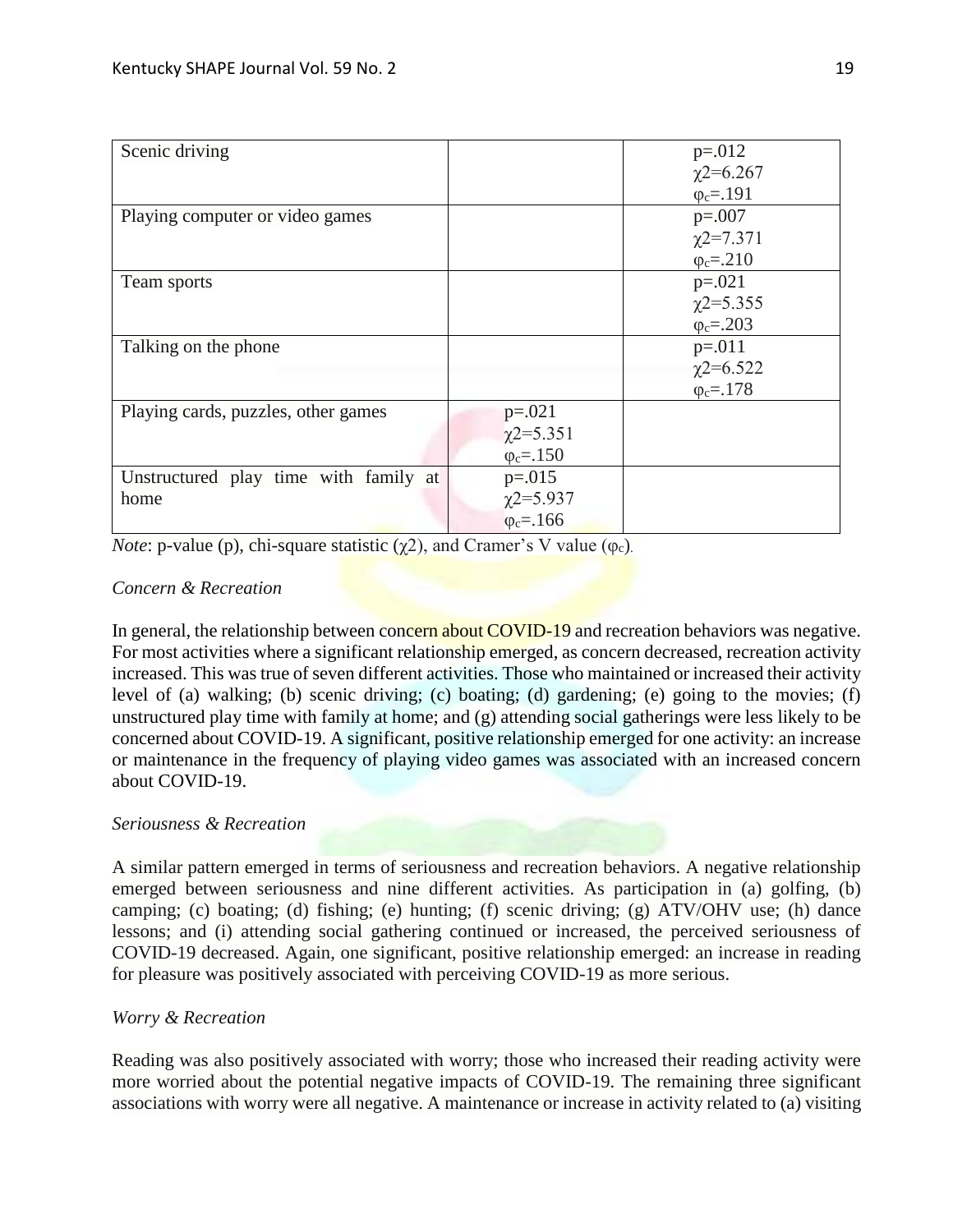zoos and museums; (b) working on personal collections; and (c) spending time with family were all associated with less worry about COVID-19.

# *Income & Recreation*

Higher income was positively associated with two activities. A maintenance or increase in playing games such as card games and puzzles in the home and an increase in the level of playing outside at home during the lockdown period were both associated with a level of income at or above \$50,000 annually.

# *Political ideology & Recreation*

Finally, there were four significant relationships between political ideology and recreation behaviors. Those who maintained or increased their involvement in team sports and those who increased their video game play activity were associated with identifying as conservative. Those who increased scenic driving and those who increased their time spent talking on the telephone were associated with identifying as liberals

# **Discussion, Conclusion, & Implications**

Overall, our findings reveal that activities that did not require access to recreation facilities and direct connection to service providers were most likely to increase (e.g., running, walking, hiking, watching TV, listening to music, unstructured play at home). Conversely, activities that did require facilities and in-person interaction (e.g., shopping, going to the movies, attending festivals, concerts, museums, zoos, or other general social gatherings) were most likely to decrease. For activity participation, risk perceptions were found to influence behaviors in some instances. For example, individuals who perceive COVID-19 as less risky were more likely to engage in active recreation such as going to the movies and visiting museums and for individuals who perceive COVID-19 as riskier were more likely to report an increase in passive recreation opportunities such as playing video games and reading.

Due to the exploratory nature of this study, including the utilization of a convenience sample, generalizability of these findings is limited. A random sample may have provided for more generalizable results. The results here may be viewed as a single case study, allowing recreation managers and researchers to consider other context-specific impacts of COVID-19 to individuals' leisure time during the pandemic and compare their own findings to these results.

# *Management Implications*

While it is unclear how long COVID-19 will continue to impact everyday life, including recreation and leisure, today's recreation and leisure service providers will most likely be addressing its direct and indirect impacts for the foreseeable future. Questions and hopes regarding getting back to, or finding, 'normalcy' pervades conversations. Likely, even when this pandemic concludes, professional practices won't completely return to the 'normal' which existed prior to the pandemic. Talented professionals will desire to learn from their pandemic-induced experiences and search out the best parts that have current and future value. Just like professionals systematically engaging in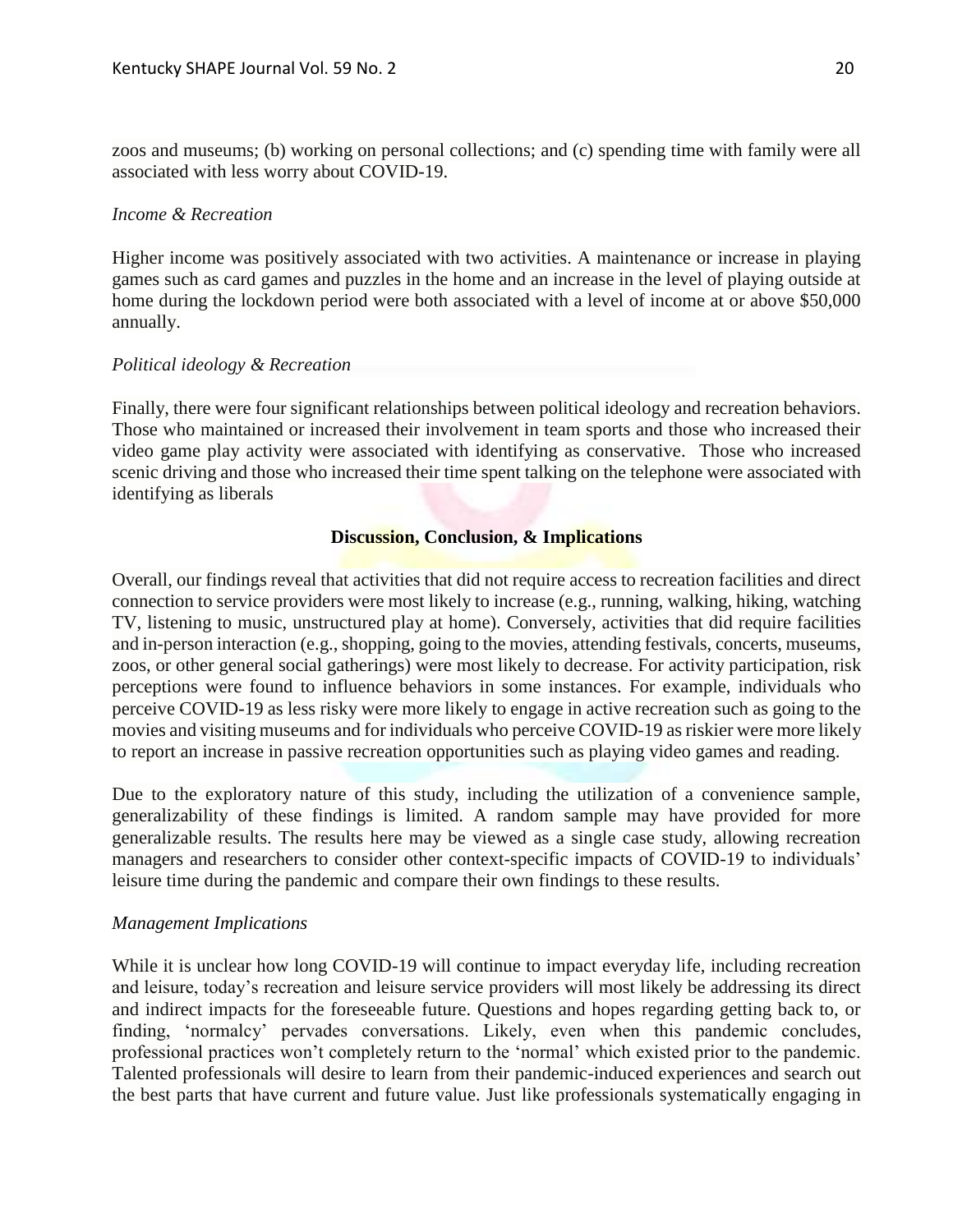ongoing evaluations of their work (programs, facilities, etc.), keen professionals will evaluate how COVID-19 has shaped their operations and those they serve. As part of these evaluative processes, purposive decisions will shape the way forward. Some key aspects for professionals to consider include: (a) service provision amid external challenges; (b) re-examining the audiences we serve and how to meet their needs; (c) identifying and evaluating trends prompted by the pandemic; and (d) continued research.

# *Service Provision amid External Challenges*

The research presented in this paper was prompted by the global COVID-19 pandemic, a sudden and significant external challenge. It is easy to only see this pandemic and its related impacts on service provision because of its current influence. Do professionals need to step back for a moment and consider the broader implications and lessons gained from current experiences and consider operating strategies for other kinds of service disruptions? Besides widespread disease, what other external challenges might impact our communities and necessitate different strategies? These challenges might include: (a) natural disasters such as tornadoes, hurricanes, or floods; or perhaps (b) economic difficulties caused by the closure of manufacturing facilities, or other widespread employment disruptions. These two categories of challenges may impact entire communities at the same time or only parts of a community. How can the pandemic shape future planning and preparedness for such challenges? How do you provide services in such scenarios?

# *Re-examining the Audiences We Serve*

Effective leaders actively assess the needs of the diverse populations they serve and assist their organizations to responsively plan for those varied needs. That should be a normal part of recreation and leisure service provision. Chances are likely the pandemic has made many in our profession aware of previously unseen, or maybe overlooked, audiences and/or needs. The pandemic highlighted disparities in access to key resources such as healthcare, transportation, internet, and financial stability. These are ongoing challenges most professionals are quite aware of, but perhaps the pandemic reminded/forced them to look beyond what they had been doing. The pandemic challenged families with children as they attempted to help supervise their education at home, while perhaps trying to work as well. Was there an opportunity for recreation and leisure providers to assist families? This global event has highlighted the needs of many with various physical or mental health concerns. While the pandemic forced much of the world at some point to physically distance, wear masks, or avoid large gatherings, do our communities include populations who are isolated (without a pandemic) and would benefit from other service delivery approaches?

# *Identifying and Evaluating Trends Prompted by the Pandemic*

No one would likely state they have enjoyed the pandemic and wished it would stay long-term. In spite of the challenges, creative and popular/preferable service provision options emerged. Embracing and retaining some of these new opportunities could serve individuals and communities, while strengthening the role of recreation and leisure. Professionals may see the value in continuing to offer preferred options such as online classes (baking, yoga, photography, etc.). Perhaps other options/events that are self-paced, family-friendly, and available to a variety of schedules should find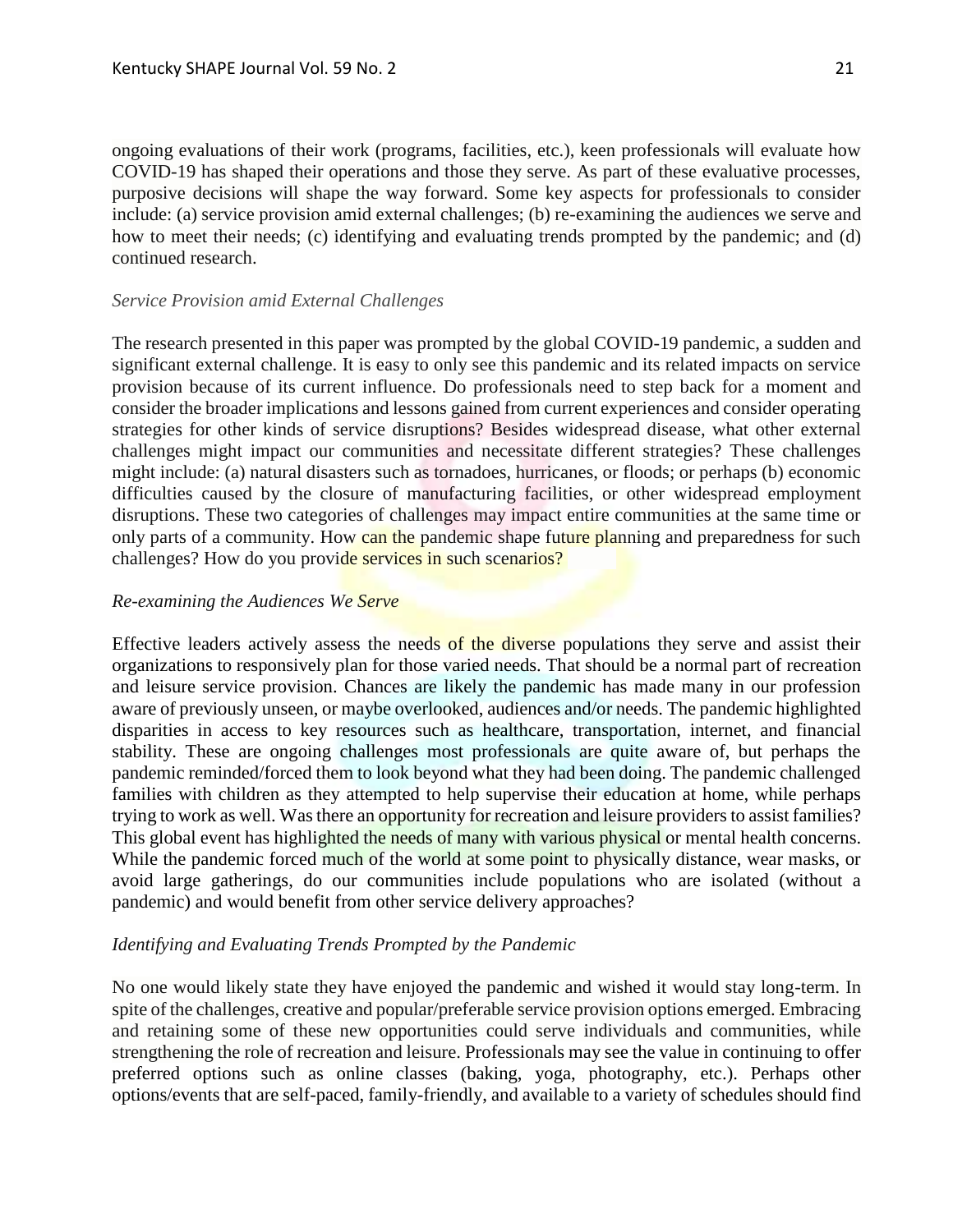a permanent home in recreation agencies (story walks, scavenger hunts). One trend with potential value is the need to plan programs and events that can be physically distanced or be viable under lowdensity participation rates. Keeping in mind, not everyone likes to be around many people or to be extremely social even without a pandemic, thoughtful programming may create opportunities for those individuals to find meaningful and comfortable opportunities to participate. Holding programs outdoors permitted many pandemic period opportunities. A thoughtful use of outdoor spaces for programs may facilitate additional opportunities and provide additional benefits to participants from being outside. While the world is ready to move on and stop dealing with the pandemic, it would be a shame to abandon the good discoveries, which could benefit communities and agencies.

# *Continued Research*

Finally, it is important that researchers and practitioners continue to monitor the pandemic's impacts. The profession needs to understand the impacts on all segments of communities, but especially on the underserved/isolated. Are recreation providers taking care of those they serve? Additional research efforts may assess the effectiveness of implementing/continuing newly discovered and preferred programming options. The questions posed here, along with other research and writing on the topic (e.g., Bhatt, 2021), will hopefully encourage recreation professionals to reflect on lessons learned during the pandemic and use this reflection to improve facilities and services in the future.

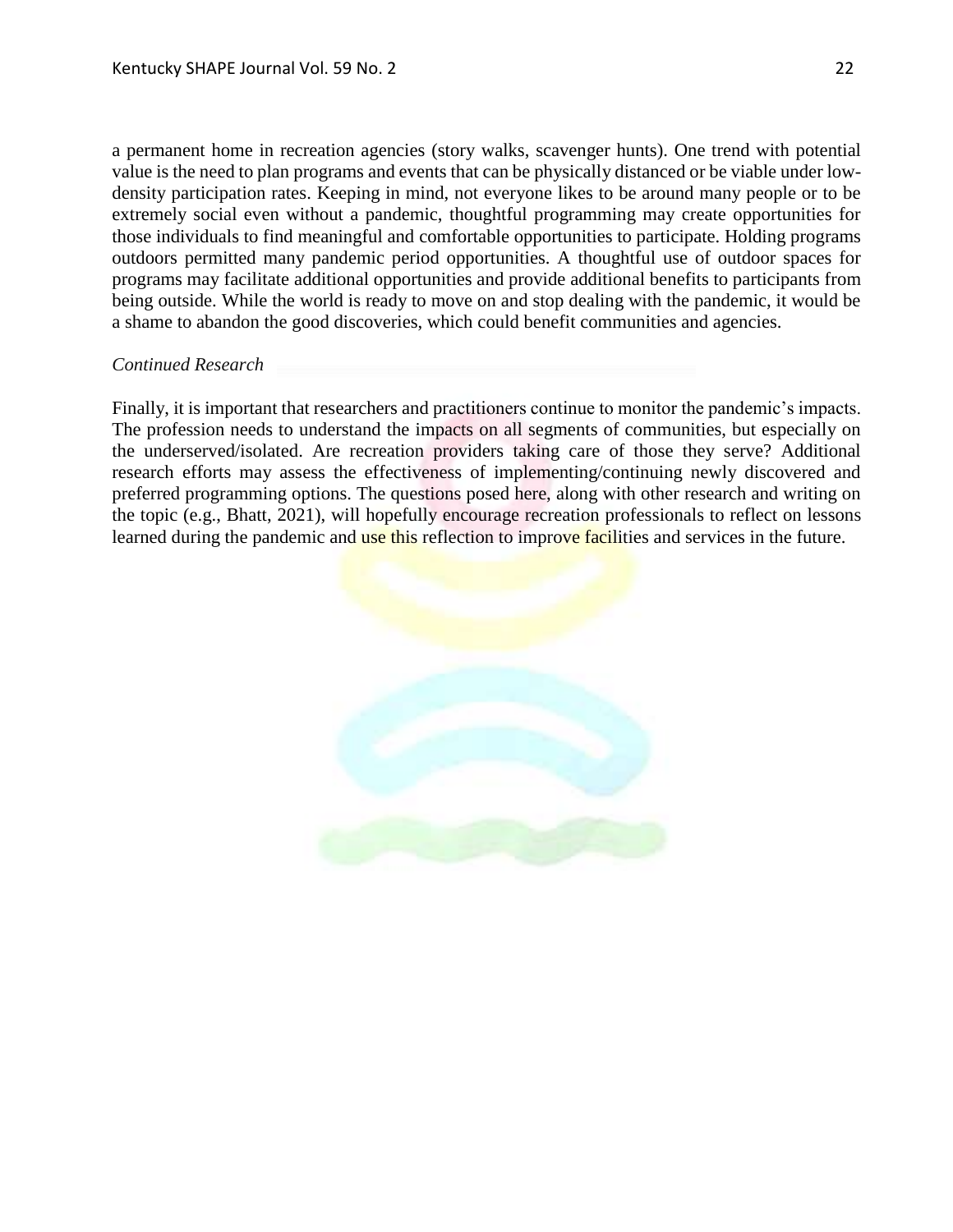# **References**

- Anderson, S. (2020). COVID-19 and Leisure in the United States. *World Leisure Journal, 62*(4), 352- 356.
- Bhatt, N. (2021, December 16). Next practices for the post-pandemic 2020s. *Parks & Recreation Magazine*. [https://www.nrpa.org/parks-recreation-magazine/2022/january/next-practices-for](https://www.nrpa.org/parks-recreation-magazine/2022/january/next-practices-for-the-post-pandemic-2020s/)[the-post-pandemic-2020s/](https://www.nrpa.org/parks-recreation-magazine/2022/january/next-practices-for-the-post-pandemic-2020s/)
- Bowling Green (2020). *Coronavirus update*. <https://www.bgky.org/coronavirus>
- City of Covington (2020, March 27). City restricting playground use. <https://www.covingtonky.gov/news/2020/03/27/city-restricting-playground-use>
- Ettekal, A. V., & Agans, J. P. (2020). Positive youth development through leisure: Confronting the COVID-19 pandemic. *Journal of Youth Development, 15*(2), 1-20.
- Fang, Y., Zhu, L., Jiang, Y., & Wu, B. (2021). The immediate and subsequent effects of public health interventions for COVID-19 on the leisure and recreation industry. *Tourism Management, 87*, 1-8. <https://doi.org/10.1016/j.tourman.2021.104393>
- Jackson, S.B., Stevenson, K.T., Larson, L.R., Peterson, M.N. & Seekamp, E. (2021). Outdoor activity participation improves adolescents' mental health and well-being during the COVID-19 pandemic. *International Journal of Environmental Research and Public Health 18*, 2506[.](https://doi.org/10.3390/ijerph18052506) <https://doi.org/10.3390/ijerph18052506>
- Kentucky Governor Andy Beshear (2020, October 20). *Kentucky's response to COVID-19*. [https://governor.ky.gov/Documents/20201020\\_COVID-19\\_page-archive.pdf](https://governor.ky.gov/Documents/20201020_COVID-19_page-archive.pdf)
- Landry, C. E., Bergstrom, J., Salazar, J., & Turner, D. (2021). How has the COVID-19 pandemic affected outdoor recreation in the U.S.? A revealed preference approach. *Applied Economic Perspectives and Policy, 43*(1), 443–457. doi:10.1002/aepp.13119
- Larson, L. R., Mullenbach, L. E., Browning, M., Rigolon, A., Thomsen, J., Metcalf, E. C., Reigner, N. P., Sharaievska, I., McAnirlin, O., D'Antonio, Cloutier, S., Helbich, M., and Labib, S.M. (2021). Greenspace and park use associated with less emotional distress among college students in the United States during the COVID-19 pandemic. *Environmental Research, 204*, 112367.
- Lehman, E. T. (2021). "Washing Hands, Reaching Out"–Popular Music, Digital Leisure and Touch during the COVID-19 Pandemic. *Leisure Sciences, 43*(1-2), 273-279.
- Leiserowitz, A. (2010). Risk perceptions and behavior. In *Climate change science and policy*. Island Press.
- Musgrave, B. (2020, March 28). Updated: Lexington closes playing fields, golf courses over coronavirus outbreak. *Lexington Herald Leader*. <https://www.kentucky.com/news/local/counties/fayette-county/article241555601.html>
- Pickens, K. (2020, March 27). New closures, rules announced for city parks. *The Owensboro Times.*  [https://www.owensborotimes.com/news/2020/03/new-closures-rules-announced-for-city](https://www.owensborotimes.com/news/2020/03/new-closures-rules-announced-for-city-parks/)[parks/](https://www.owensborotimes.com/news/2020/03/new-closures-rules-announced-for-city-parks/)
- Rice, W. L., Meyer, C., Lawhon, B., Taff, B. D., Mateer, T., Reigner, N., & Newman, P. (2020a). *The COVID-19 pandemic is changing the way people recreate outdoors: Preliminary report on a national survey of outdoor enthusiasts amid the COVID-19 pandemic*. <https://doi.org/10.31235/osf.io/prnz9>
- Rice, W. L., Mateer, T., Taff, B. D., Lawhon, B., Reigner, N., & Newman, P. (2020b). *The COVID-19 pandemic continues to change the way people recreate outdoors: A second preliminary*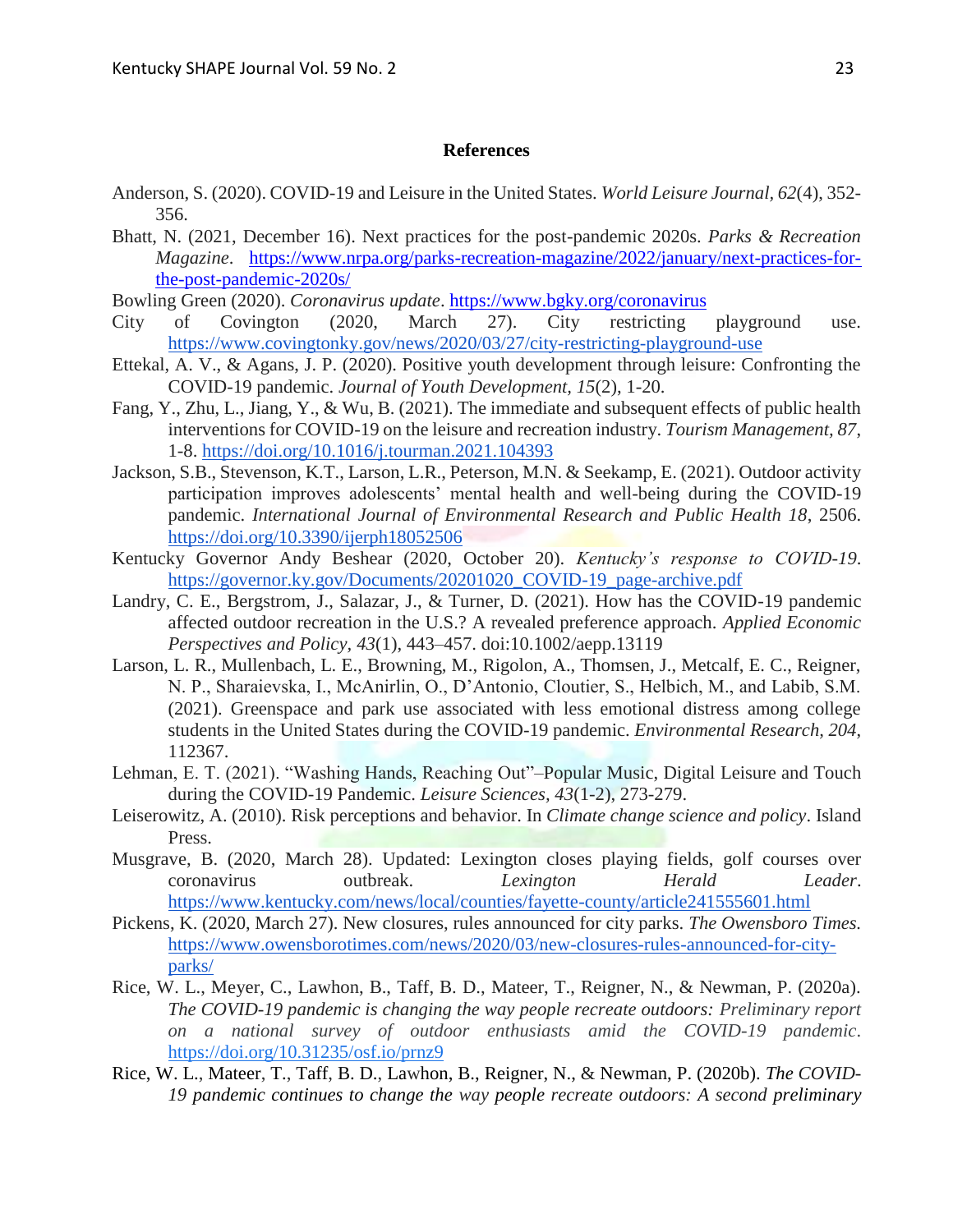*report on a national survey of outdoor enthusiasts amid the COVID-19 pandemic* [Pre-print]. SocArXiv. https:/ /doi.orq/10.31235/osf.io/dqhba

- Rice, W. L., Mateer, T., Taff, B. D., Lawhon, B., Reigner, N., & Newman, P. (2020c). *Longitudinal changes in the outdoor recreation community's reaction to the COVID-19 pandemic.*  <https://doi.org/10.31235/osf.io/gnjcy>
- Rice, W. L., Mateer, T. J., Reigner, N., Newman, P., Lawhon, B., and Taff, B. D. (2020d). Changes in recreational behaviors of outdoor enthusiasts during the COVID-19 pandemic: Analysis across urban and rural communities. *Journal of Urban Ecology, 6*(1), 1-7[.](https://doi.org/10.1093/jue/juaa020) <https://doi.org/10.1093/jue/juaa020>
- Rivera-Torres, S., Mpofu, E., Jean Keller, M., & Ingman, S. (2021). Older Adults' Mental Health Through Leisure Activities During COVID-19: A Scoping Review. *Gerontology and Geriatric Medicine, 7*, 23337214211036776.
- Robertson, M. (2020, March 19). *Paducah restricting access at city parks*. News 3 WSIL. [https://www.wsiltv.com/coronavirus/paducah-restricting-access-at-city](https://www.wsiltv.com/coronavirus/paducah-restricting-access-at-city-parks/article_359e291a-eb8e-5179-a92a-f710d1550d4e.html)[parks/article\\_359e291a-eb8e-5179-a92a-f710d1550d4e.html](https://www.wsiltv.com/coronavirus/paducah-restricting-access-at-city-parks/article_359e291a-eb8e-5179-a92a-f710d1550d4e.html)
- Sivan, A. (2020). Reflection on leisure during COVID-19. *World Leisure Journal, 62*(4), 296-299.
- Vaske, J. J. (2008). *Survey research and analysis: Applications in parks, recreation and human dimensions*. Venture Publishing.

# **Acknowledgement**

This project was funded by a 2020 Western Kentucky University, College of Health and Human Services, Quick Turn-Around Grant. The authors would like to acknowledge LB Passey for their assistance with data collection and analysis.

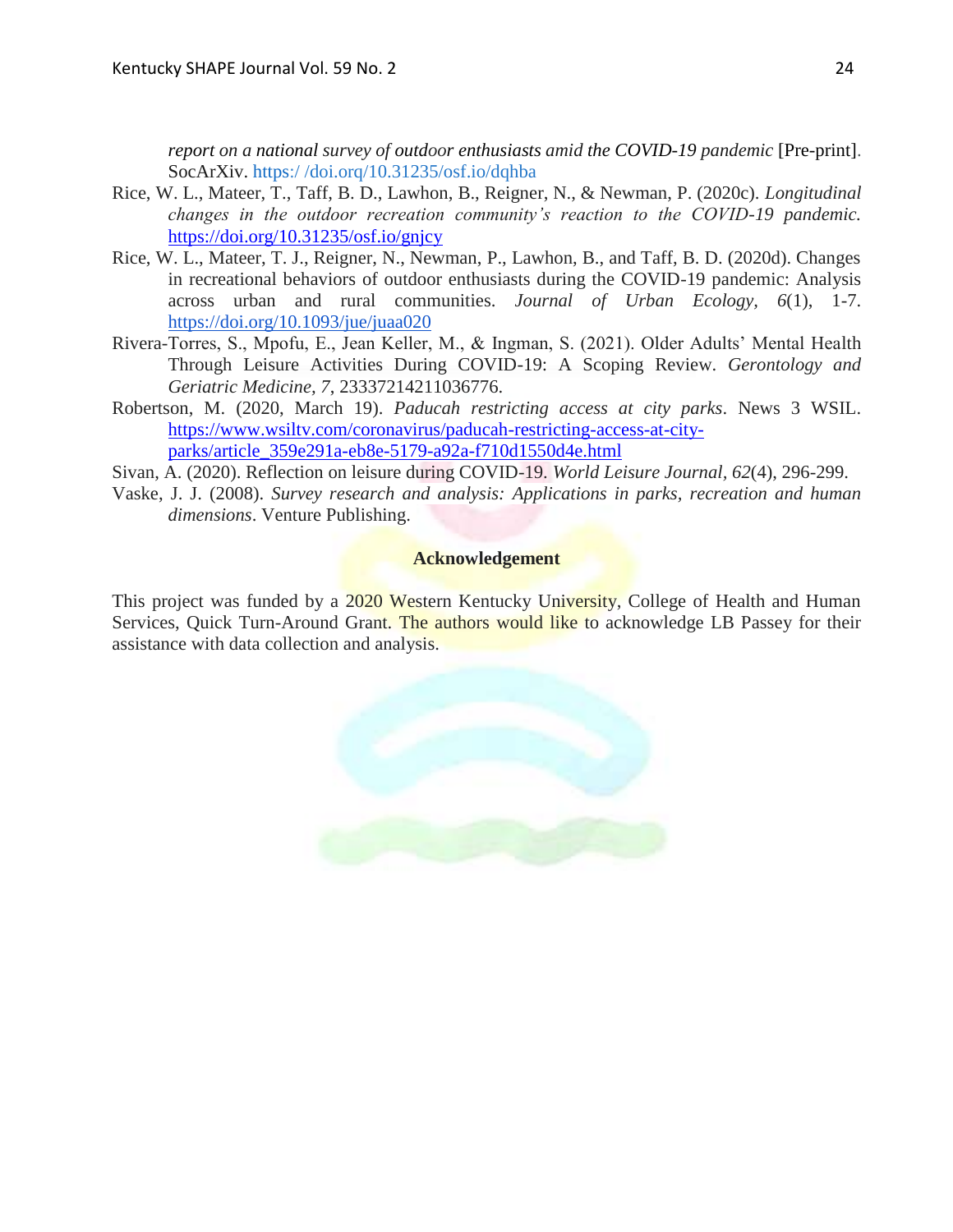# **(Peer-Reviewed Article)**

# **Cookie Cutter Marketing Might Not Cut It: A Case Study on Men's Tennis Marketing**

*Alison Fridley, The University of Southern Mississippi Stephen Dittmore, University of Arkansas Sarah Stokowski, Clemson University*

#### **Abstract**

There has been little to no research conducted to understand the barriers and challenges of generating awareness for the team. Utilizing a case study approach, this study explores the best target market and exposure techniques for a Division I Power Five men's tennis program in the southeastern United States. This study used the planned behavior theory and the social identity theory as the theoretical lenses to better understand how university students and booster club members identify as a social group and the relation to team identity. The planned behavior theory is used in relation to sport spectators, as the subjective norms of relationships influence are significant in sport settings. Team identification has been aligned with social identity theory, a psychological theory that describes a person's identity based on the relationship between the person and the groups they belong to. Four distinct themes emerged from the data, including *communication*, *social interaction*, *connection*, and *hospitality*. The findings suggested **booster club members are the primary fans and help the team** generate greater fan interest through events, such as a booster club barbeque. The importance of sociability was clear, and the implications for target marketing and team exposure to acquire fans are discussed within.

*Key words*: athletic giving, donor intentions, booster club, revenue generation, planned behavior theory

# **Introduction**

Consider the following scenario: It is one of the biggest collegiate tennis matches of the season, and a small crowd gathered to watch court one. Meanwhile, a few other people scattered behind courts two and three, the player on court four had family attending for support, yet only a couple of fans have wondered to watch courts five and six. While players do not compete on the same court every match, this is the typical breakdown of spectatorship. When the home team wins a point, one can hear the player's name followed by words of encouragement. This suggests that while the team might not have a large fan base, they have a loyal and caring one.

At the Power Five level, the vast majority of marketing efforts target the highly visible, revenuegenerating programs, such as football and men's basketball. While the university's sport marketing department typically uses such high-profile sports to cross-promote other teams, the men's tennis team is rarely mentioned, even if it is the only team with an event the next day. The purpose of this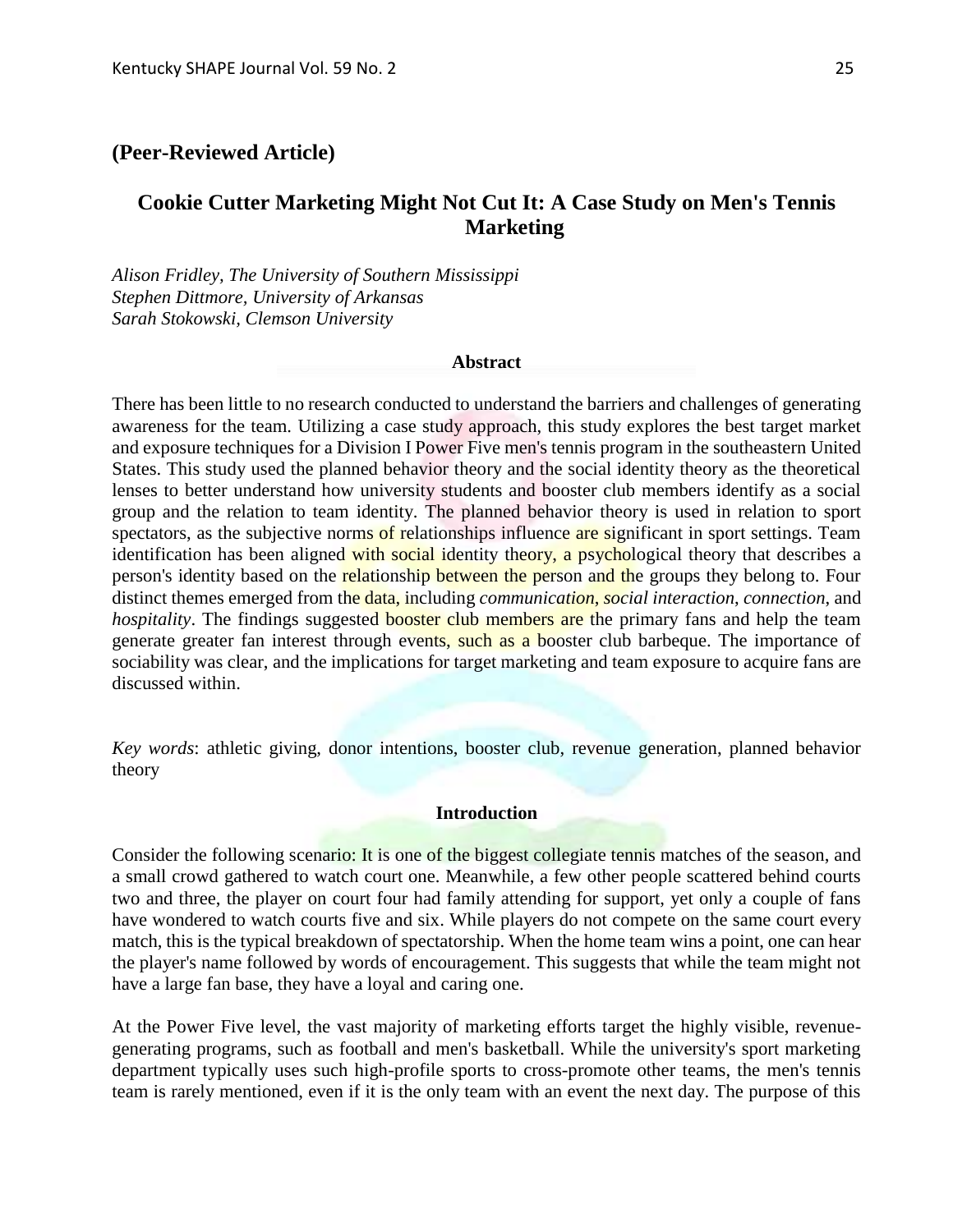study was to examine the challenges associated with marketing a non-revenue generating sport and ultimately to understand the best way to connect with the larger target market for a men's tennis team that finished in the lower half of an NCAA Division I Power Five Conference.

# **Review of Literature**

Sport marketing is used to encourage fan interest by linking sport products with fan behavior (Ratten, 2011). Effective sport marketing techniques include directed communication and the allocation of resources toward the best target market (Ratten, 2016). Sport marketers must maintain innovative strategies explicit to the target market and potential consumers in order to be efficient and effective (Benedek, 2021). Within college athletics, community interaction may encourage giving (i.e., sponsorships, donations, booster club fees). Further, purposeful interaction between a team and its fanbase is an essential part of relationship marketing, which includes the marketing strategies directed at establishing, developing, and maintaining successful relationships between an organization and its consumers (Morgan & Hunt, 1994). Sport organizations rely on social media to maintain relationships with primary stakeholders (Dixon & Martinez, 2015). Non-revenue generating sports rely on social media to raise event awareness, the key to ultimate attendance intentions. In the sport marketing context, awareness describes the knowledge of team existence, characterized by low levels of involvement and a lack of psychological connection (Funk  $&$  James, 2001).

# *Motivation*

Athletic event attendance is a primary sport fandom consumption behavior (Melnick & Wann, 2011). Yim and Byon (2018) found service satisfaction impacted consumer attendance intention. According to attribution theory (Weiner, 1985; Weiner, 2000), consumers disconnected from game satisfaction after a loss and used service related satisfaction to make future consumption decisions (Yim & Byon, 2018). For this reason, Yim and Byon (2018) suggested sport marketers designate increased time and resources to customer service related strategies.

Psychological intentions, such as escape, family needs, entertainment, and social interaction, have been shown to motivate sport consumption (Trail & James, 2001; Wann, 1995, etc.). Earnheardt (2010) found uncommitted observation was a primary motivation for sport spectator event attendance. Spectators expressed higher interest in quality, competitive games with teams of similar abilities (Trail et al., 2003). Sport fans, conversely, indicated a persistent desire for connection to a team, player, or sport as the primary motivation for athletic event attendance (Hunt et al., 1999; Toder-Alon et al., 2018). Sport fans can be described as consumption driven (Bodet & Bernache-Asollant, 2011); they have experienced sport fandom through social and emotional value resulting from group affiliation (Toder-Alon et al., 2018). Understanding motives for different fan groups enables sport marketers to create strategies tailored for the specific target market of a particular team.

# *Team Identity*

Focusing on psychological aspects within marketing enables effective sport marketing techniques (Chalip, 1992). The understanding of consumer identification allows for effective marketing (Ratten, 2011). For example, fans with high team identification exhibit team support regardless of game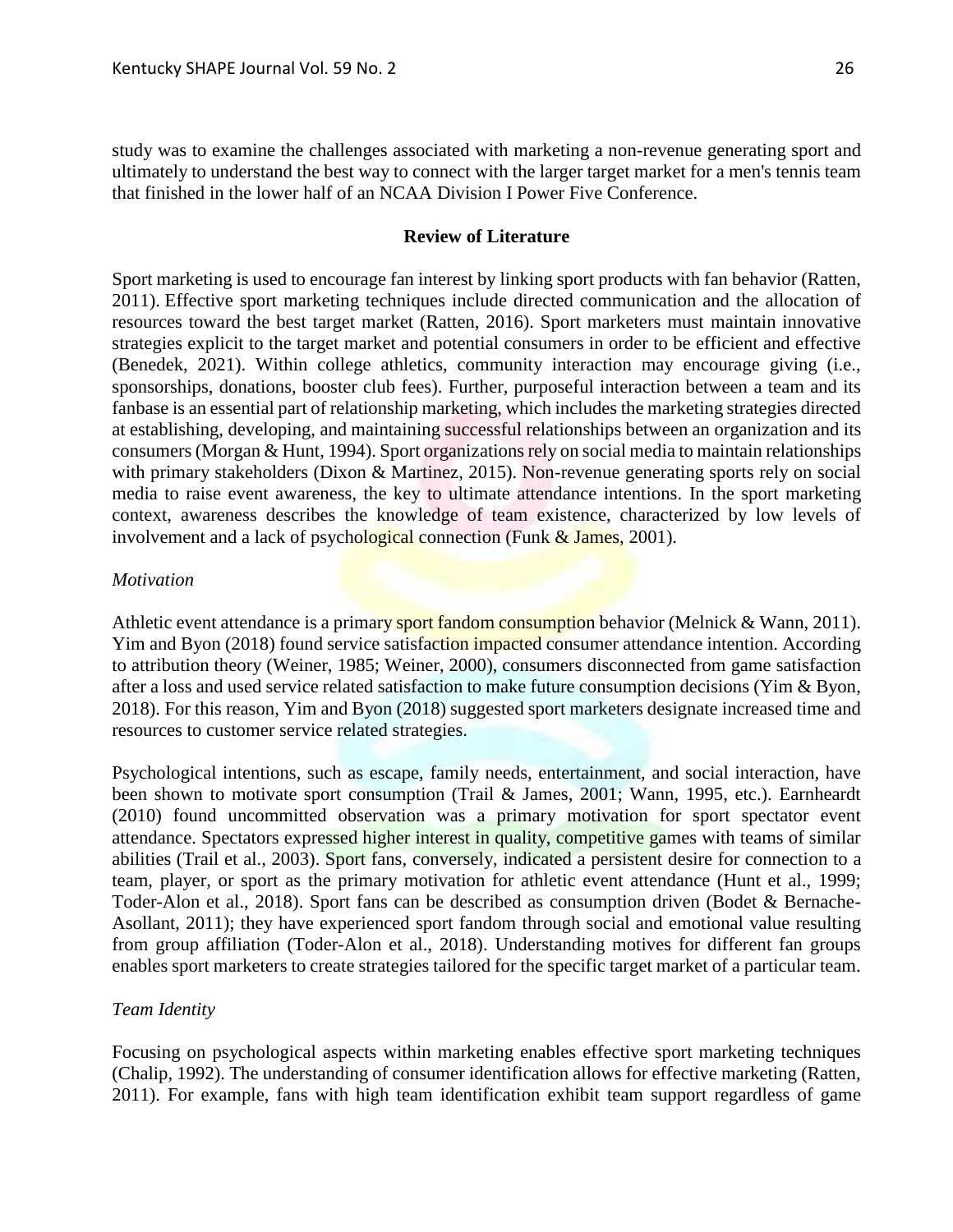outcome (Yim & Byon, 2018). For long-term success, sport marketers should increase team identification (Avourdiadour & Theodorakis, 2014; Yim & Byon, 2018). However, for fans with low team identity, sport marketers focus on meeting consumer expectations within their control (signage, promotional activities, customer service, etc.), as satisfaction is key to future consumption (Yim & Byon, 2018). There are many people and experiences that comprise the meaning of the term team (Delia & James, 2018). The meaning of team evolves as the components of a team change (i.e., coaches leave, players graduate). Researchers have suggested fans may identify with a team, players, coaches, and even the community (Trail et al., 2003). Delia and James (2018) suggested attachment

to players, coaches, and community are included in the meaning of team.

# *Social Identity*

Athletic event attendance allows for more than simple entertainment; it permits spectators to engage in social activity and, in turn, enrich their social and psychological lives (Melnick, 1993). Team identification has been aligned with social identity theory (Lock & Heere, 2017), a psychological theory that describes a person's identity based on the relationship between the person and the groups they belong to (Delia & James, 2018; Heere & James, 2007; Tajfel & Turner, 1979). Alumni, a group predisposed to higher interest in booster membership, have been known to form social identification through an appreciation for team history (Boyle & Magnusson, 2007). Social identity groups might consist of players, coaches, and other fans (Lock & Heere, 2017). Boyle and Magnusson (2007) found social identity positively impacts brand loyalty and equity in college athletics. Tajfel (1982) described social identity as the self-concept the individual derives from the knowledge of and emotional value placed on group membership. Related to social identity is the concept of sociability, which is defined by Melnick (1993) as a need for group contact and refers to a casual, frequently unexpected social interaction. Social identity theory enriched data interpretation of team identity and the interaction between the team and their fans.

#### *Planned Behavior Theory*

Ajzen's (1991) theory of planned behavior is one of the most cited psychological models used to predict human social behavior (Ajzen, 2011); it has been used to predict behavior in diverse fields, including exercise, leisure, and marketing (Cunningham & Kwon, 2003). The planned behavior theory used attitudes, subjective norms, and perceived behavioral control to predict the intention to participate in an activity (Choi, 2016; Cunningham & Kwon, 2003). Cunningham and Kwon (2003) defined attitude as the extent to which a person views a behavior as favorable or not, the subjective norm as the social expectations a person has to engage, or not engage, in a given activity, and perceived behavioral control as the concept of perception of difficulty in engaging in an activity (see also Choi, 2016).

Cunningham and Kwon (2003) found reason to support previous behavior, attitudes, subjective norms, and perceived behavioral control to positively relate to a person's intentions to attend an athletic event. Similar to Ajzen (1991), the participant's attitudes and subjective norms were found to be of higher importance in predicting consumption intentions over perceived behavioral control. It was noted that the findings could be specific to sport spectators, as the subjective norms of relationship influence is significant in sport settings (Cunningham & Kwon, 2003). For this reason,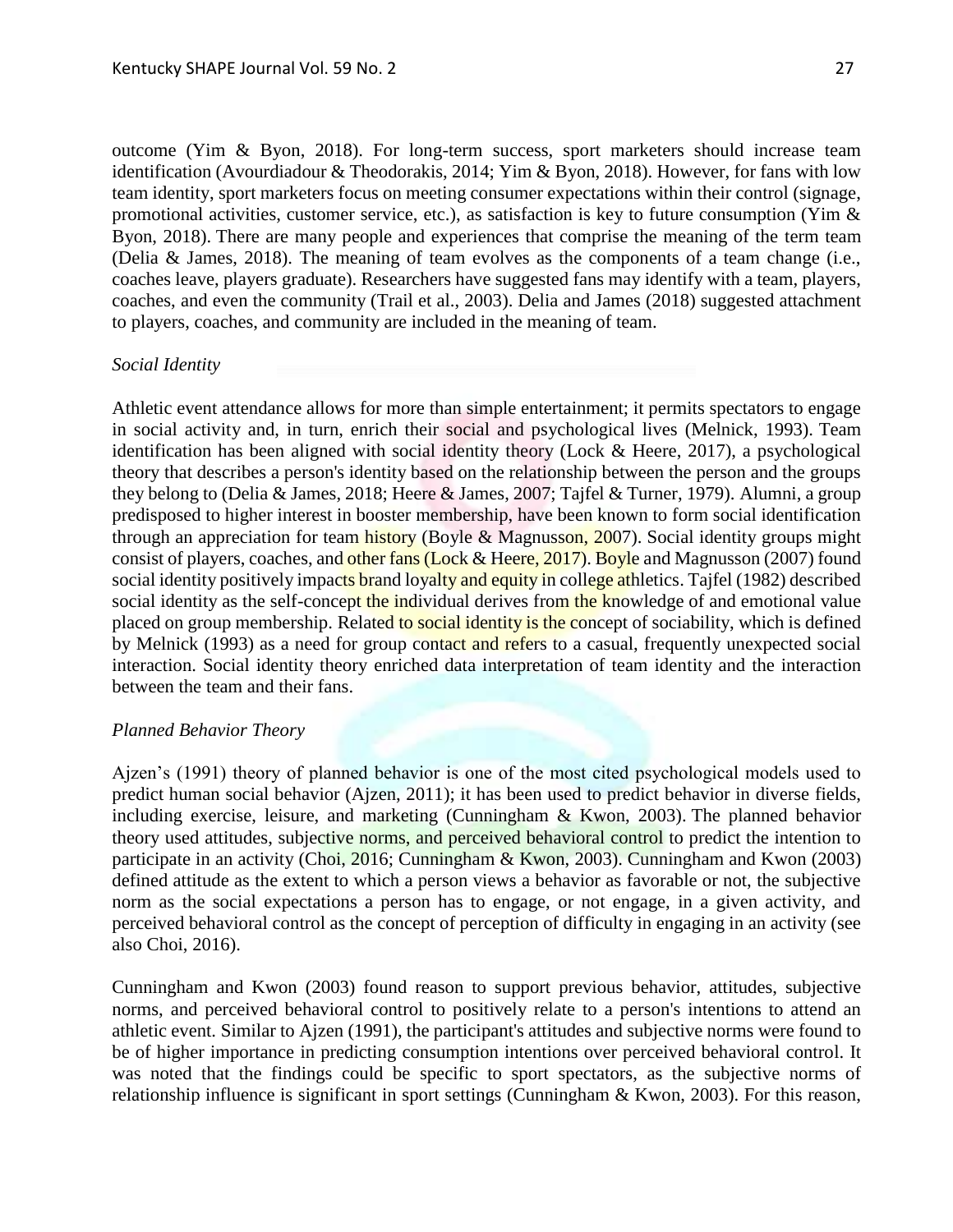Cunningham and Kwon (2003) suggested social clubs, booster clubs, and other efforts should be made to encourage a social atmosphere at sporting events. The planned behavior theory guided the development of semi-structured interviews and open-ended questionnaires.

# *Athletic Donors*

College athletics in the Power Five have multimillion-dollar budgets generated from multiple sources, including booster donations (Ko et al., 2014); athletic departments have become dependent on such donations (Stinson & Howard, 2004). Koesters et al. (2015) mentioned athletic departments are continuously looking for new ways to generate revenue, as outside income is a large part of collegiate athletics (Outside income, 2010). Stinson and Howard (2004) found over half of the examined university donors contributed financially to athletic departments. Athletic departments rely on booster club members for their financial donations to intercollegiate athletics. However, booster clubs provide more than financial services to intercollegiate teams and athletic departments; they have been used to generate excitement for upcoming athletic events or athletic seasons (Vilona, 2013) and provide emotional support to athletic programs during the competition season (Gladden et al., 2005).

Prince and File (1994) identified seven types of donors: communitarians, devout, investors, socialites, altruists, repayers, and dynasts. The Athletics Contributions Questionnaire outlined four broad donor motivations: Social, philanthropic, success, and benefits (Billing et al., 1985). Gladden et al. (2005) found donors' motives included: supporting and improving the athletic program, support of the local community, tangible benefits, philanthropy, personal entertainment, and commitment. While booster clubs and athletic donors appear well documented in the literature, little to no prior research is allocated to booster clubs in non-revenue generating athletic teams.

# *Purpose of the Study*

Informed by Ajzen's (1991) theory of planned behavior, the purpose of this study was to examine the challenges associated with marketing a non-revenue generating sport and ultimately to understand the best way to connect with the target market for the men's tennis team at University X. This study is driven by two primary research questions:

- RQ1. What are the challenges to effective marketing for men's tennis at an NCAA Division I Power Five institution in the southeastern United States?
- RQ2. What challenges do a men's tennis team at an NCAA Division I Power Five institution in the southeastern United States face in their fans' team identity?

# **Methodology**

Qualitative inquire strives to provide exhaustive insight into the topic studied (Creswell & Poth, 2018). As the present study sought to examine marketing a non-revenue sport (tennis), at one institution, case study methodology was appropriate. According to Merriam (1998):

"a case study design is employed to gain an in-depth understanding of the situation and meaning for those involved. The interest is in the process rather than the outcomes, in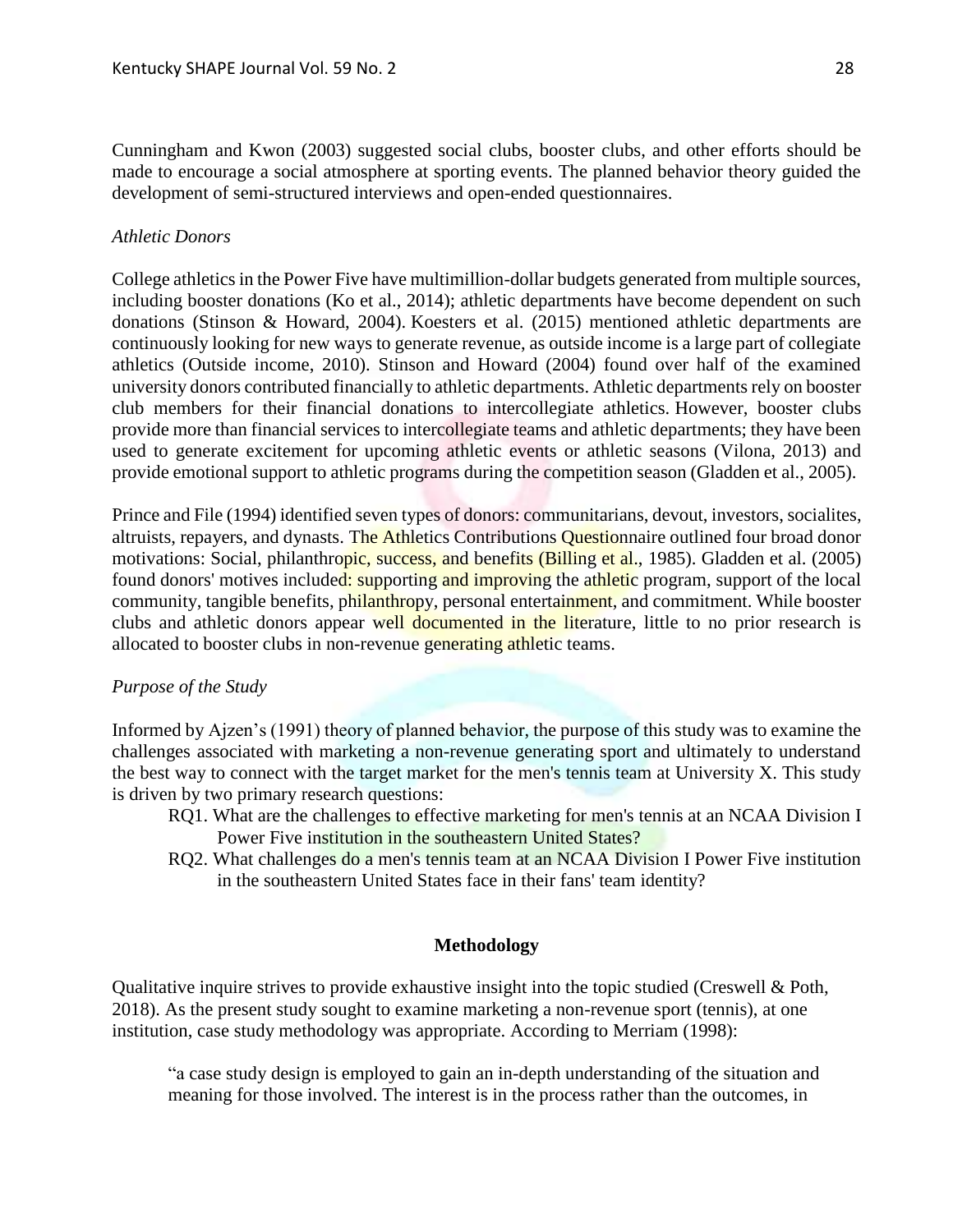context rather than a specific variable, in discovery rather than confirmation. Insights gleaned from case studies can directly influence policy, practice, and future research." (p. 19)

As the current efforts directed to promote this team's matches were targeted toward university students and current fans, understanding student awareness, booster motives, and coach observations may allow the team's staff and marketing department to better recruit and serve potential new fans.

# *Participants*

Thirty-nine individuals participated in this study. Eight participants were current booster club members for the tennis team and aged between 42 and 81 years old (see Table 1). Of these eight participants, three identified as male, the other five identified as female, and all eight identified as either White or Caucasian through an open ended-question regarding race. Boosters selected their own pseudonyms to maintain confidentiality to the extent of the law. The booster participants of the study indicated household incomes over \$150,000 on average. This demographic data indicates that the sample is homogeneous. One participant was the head coach of the team. Thirty university students, aging between 18 and 30, with 15 identifying as male and 14 identifying as female, participated in the study. Specifically, direct quotes were derived from one male, John (22), and three females, Anne (19), Emma (20), and Sophie (23). Pseudonyms for student participants were assigned randomly.

| Pseudonym  | Age | Gender |
|------------|-----|--------|
| Mrs. Marla | 81  | Female |
| <b>PM</b>  | 42  | Male   |
| Ken        | 55  | Male   |
| Tracy      | 55  | Female |
| Mary Lou   | 59  | Female |
| Kathryn    | 60  | Female |
| Carrie     | 66  | Female |
| Alan       | 67  | Male   |
|            |     |        |

*Table 1. Booster Participant Demographics*

# *Researcher Reflexivity*

The primary researcher grew up with tennis, beginning competitive play in middle school, where she ultimately advanced to a top 10 ranking in the state and top 150 in the South before committing to a Division II university for a tennis scholarship. Throughout her masters education, the primary researcher worked as an intern for the university's athletic marketing department as well as a tennis manager for a Division I men's team. She is a certified tennis official. These personal experiences influenced how the primary researcher interpreted the interviews with participants and the meaning attributed to each transcript. In order to minimize the impact of personal biases, the researcher not only utilized self-check through reflexive memoing and engaged in peer debriefing with the research team throughout the research process.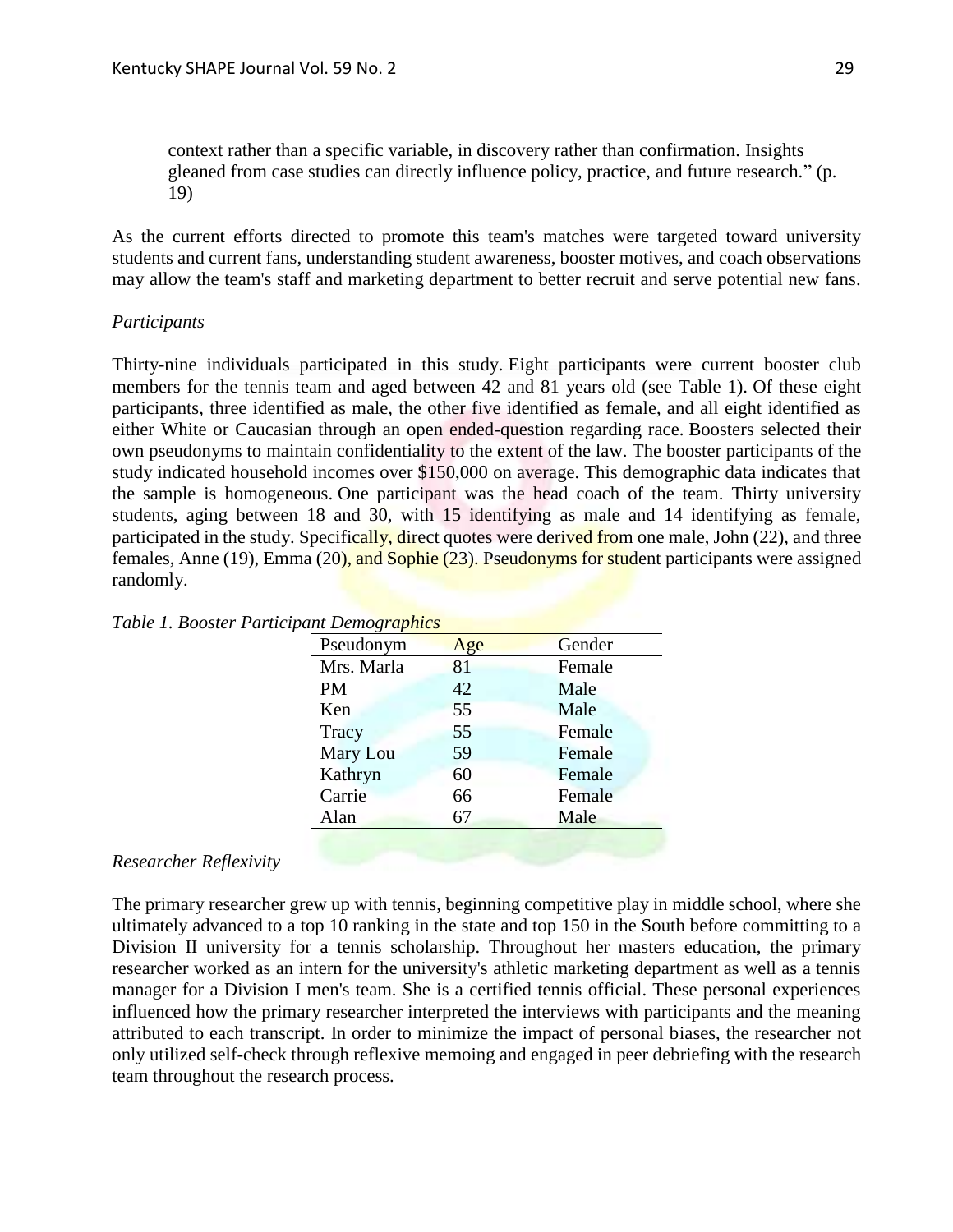## *Data Collection*

After receiving institutional review board approval to conduct the study, the head coach was contacted to initiate participant selection. There were three different groups of participants chosen based on combination sampling, which is common within case studies as they use multiple forms of data (Creswell & Poth, 2018). The coaches and boosters were recruited through homogenous purposeful sampling to focus the study, while students were recruited through convenience sampling to allow most of the time the researcher was in the area to be focused on the booster club members. The researcher explained the risks and benefits of participation, the voluntary nature of the research, and confidentiality and its limits. Each interview participant signed an informed consent document. Student participants filling out the open-ended questionnaires verbally consented to participation in the study.

### *Coach interviews*

The first group included coaches, a head coach and an assistant coach were recruited from a Division I FBS institution in a Power Five Conference; only the head coach participated. The focus of the coach's interviews was on their perceptions of awareness levels and promotional marketing techniques' effectiveness at recruiting match viewership. For example, the coach was asked to explain what he would like to see happen in marketing, what he liked about the current marketing of tennis, and what he believed should be done to improve the current marketing strategies.

#### *Booster club interviews*

The focus of the booster club interviews was on the participants' opinions on the level of awareness of tennis matches. The researcher inquired about the promotional marketing techniques that helped to drive the desire for attendance. For example, one interview question inquired about an ideal tennis experience from the participants' perspective with potential probing questions regarding marketing strategies and social experiences.

# *Student questionnaires*

The focus of the student questionnaires was on student levels of awareness of tennis matches and the promotions that created interest in attending a tennis match. For example, the students were asked if they had attended tennis matches and what they liked or did not like. If the students had not attended any tennis matches, the questionnaire inquired if they were interested in attending one in the future and asked what could be done to make tennis a more attractive sporting event.

The primary tool for data collection was a semi-structured interview guide. This allowed the interviews to remain fluid in a conversational manner while ensuring the interviews covered the same general information. The interview questions for the different participant groups were created with the primary research questions in mind. The nine interviews were conducted in person at the university tennis courts unless a location was requested by the participant. Some participants requested coffee houses and others preferred the interviews be held in their homes. The interviews were audio-recorded and lasted between 30 minutes to one hour. A transcription of their interview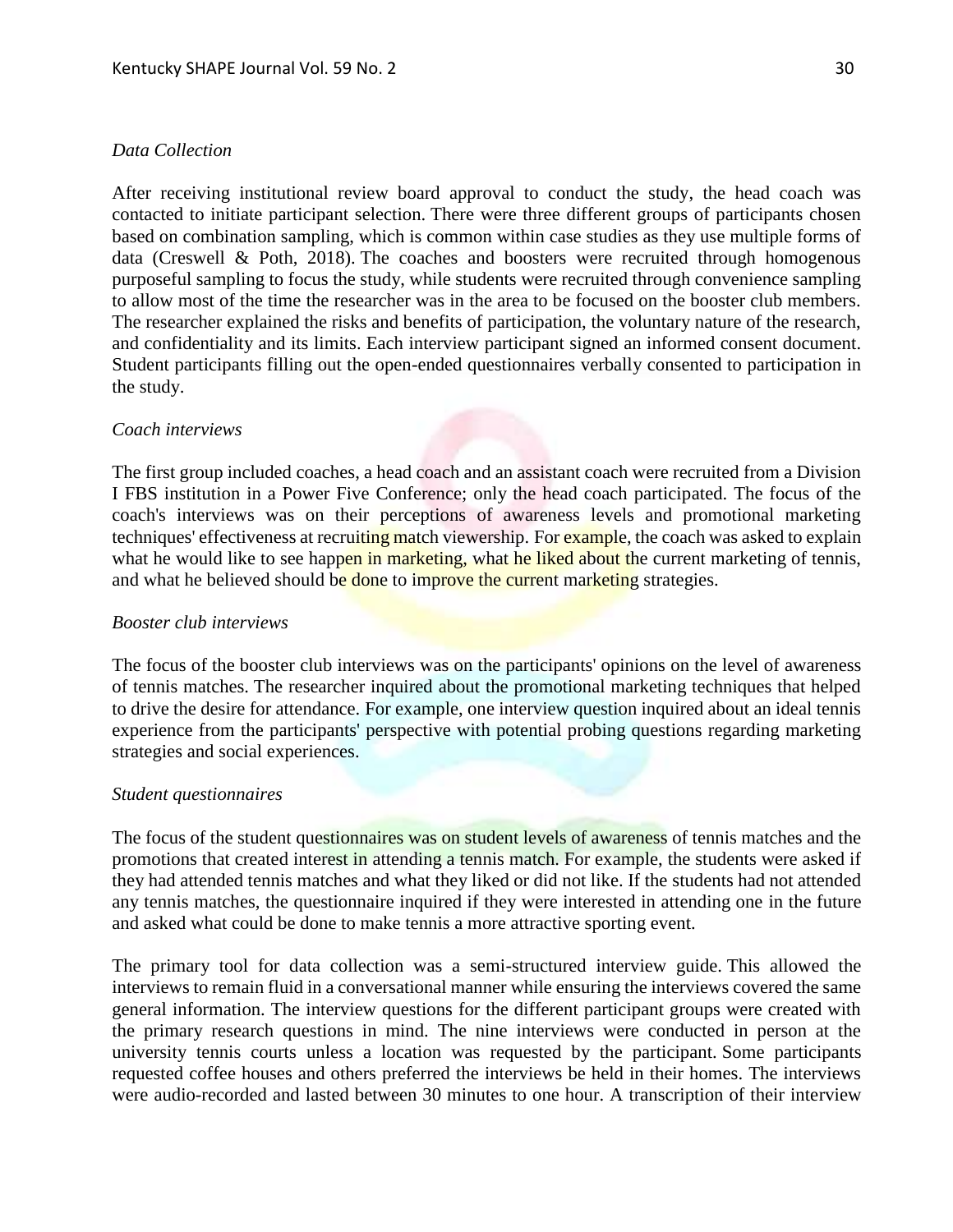was returned to participants for member checking. Casual follow-up communication allowed for additional information or clarification. A questionnaire used to describe the sample's major characteristics such as age, ethnicity, education level, and socioeconomic status was included. Finally, the researchers surveyed 30 university students with an open-ended questionnaire. All participants were at least 18 years old.

# *Establishing Trustworthiness*

Trustworthiness was demonstrated through thorough documentation of the data collection process. Data were portrayed without distortion through descriptive validity, peer debriefing, triangulation, and member checks (Maxwell, 2013). Documentation of data collection and analysis, descriptive accounts of the participants' experiences, and a clear framework of researcher biases and assumptions help to certify the credibility of the data. Once the data had been accurately described, it was important to interpret the data correctly. The researchers showed this through research team discussions and theoretical validity. The theoretical frameworks of this study are the social identity theory and the theory of planned behavior.

Analytical theoretical triangulation, the understanding of the back and forth between theory and data (Ravitch & Mittenfelner-Carl,  $2016$ ), was used by the researchers through the two theoretical lenses and data gathered from the three groups of participants. The researchers also engaged in conversations about the data while maintaining the amenity required with peers who were not on the research team.

# *Data Analysis*

The data analysis process began with organizing the data (Ravitcha & Mittenfelner-Carl, 2016). The primary researcher took notes of interesting, important, and repetitive responses while conducting the interviews. The primary researcher documented her experience through journaling. The digital recordings of interviews were transcribed verbatim utilizing a transcription service.

Coding, the process of showing meaning in the data (Ravitcha & Mittenfelner-Carl, 2016), began with categorizing the data based on similarity. Next, the codes were connected to develop major themes. As expressed above, moving from one coding strategy to the next will enrich the research findings (Maxwell, 2013). Deductive coding was utilized by the research team. Deductive coding allows researchers to use literature, research, and prior experience as a way to read the data in a way to look for something specific (Ravitcha & Mittenfelner-Carl, 2016).

# **Findings**

The findings emerged into four distinct themes driven by the research questions about increasing fan awareness and team loyalty. Under the first research question asking about challenges to increase fan awareness, the themes of *communication* and *social interaction* emerged. For the second research question addressing challenges to team identity, two more themes emerged: *connection* and *hospitality*.

# *Awareness and communication*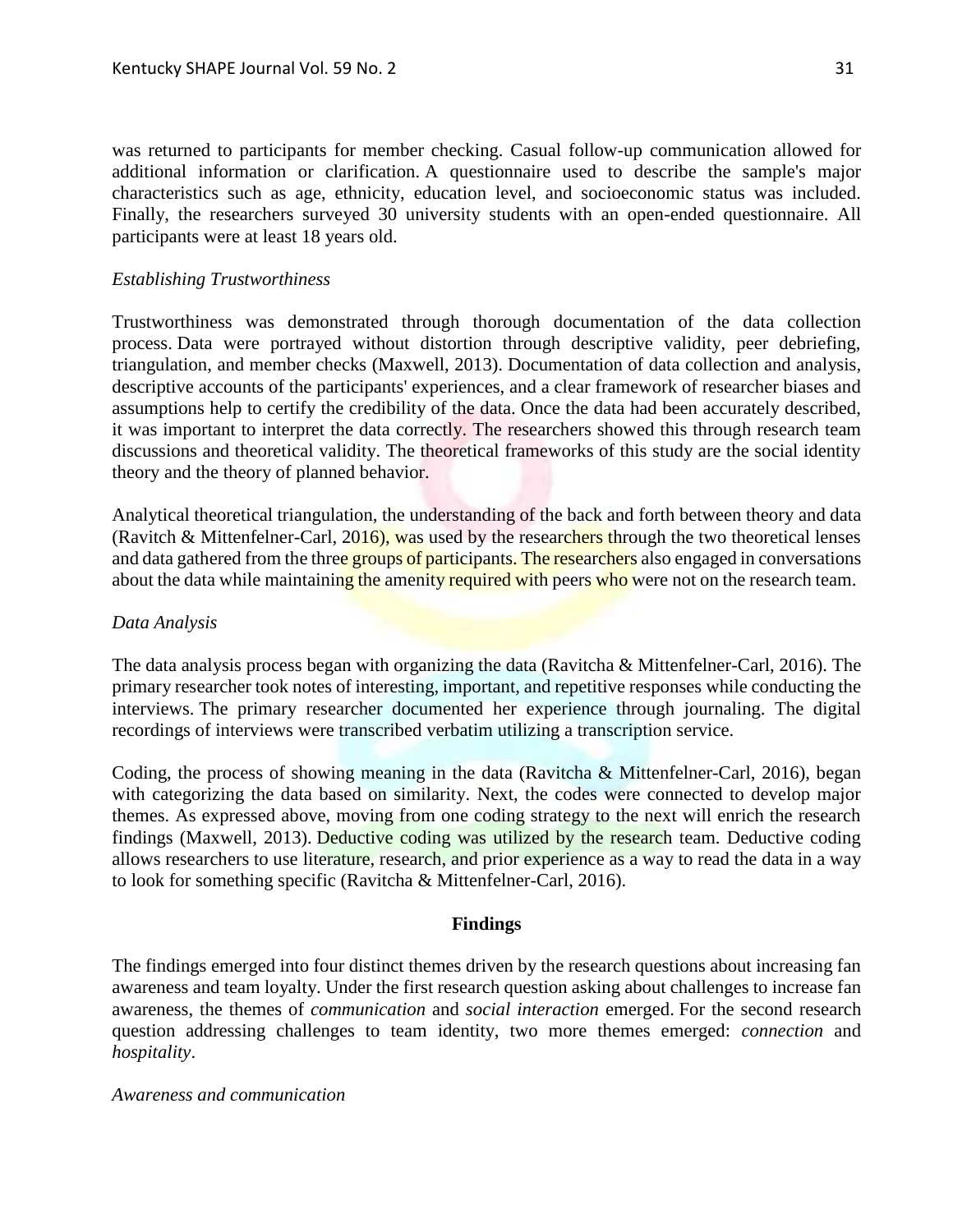Booster club members desire communication that brings them closer to the team, including newsletters and customizable information, and more of a personal touch. Students expressed a lack of knowledge of men's tennis matches and a desire to be informed through email, word of mouth, social media, and fliers/posters. Students and boosters noted social media was a preferred way to market the matches. One booster club member, Mary Lou, stated she liked Instagram because "it's not pushy."

Carrie pointed out how she loved to receive reminders from the team about upcoming matches. She said,

I love it when somebody from the team or a secretary or somebody sends out a quick little reminder on Wednesday saying, "Don't forget the match on Friday and Sunday. The men are playing [a conference team]. It's going to be a great match. [They are ranked top 20]. Should be a great match. We have a chance to really improve our ranking.

Ken commented on the difficulty of finding match information, not knowing how he or his family would have known about the matches to begin with. He stated,

I know that if I'm looking at another sport that I just want to go see or something, I have to dig and find out where it is, so I really can't remember specifically how we learned about it. My wife might have looked it up.

Tracy, similar to Ken, did not know anything about tennis at University X. She described a method commonly known as word of mouth communication as her primary source of information about men's tennis on campus. She said,

The only way I know anything about tennis is through [a tennis club in town] or if I have a personal friend who is on the board, and again I can't remember who it was or at the time who the President was that said, "join the booster club."

Alan, unlike Ken and Tracy, expressed very little issue in finding information about upcoming men's tennis matches at University X. He stated, "I've got a schedule in my office that I look at every day."

# *Social Interaction*

Tennis matches were described as social, family, and community events. Both boosters and students expressed a desire for a social environment. Sophie said "a student section [or] hype [area] for the team" would increase her interest in attending a men's tennis match at University X. There is a clear preference for active promotions, such as kids' activities and t-shirt throws, versus passive promotions, such as t-shirts given at the entrance. Emma expressed an interest in an interactive social experience through naming promotions she enjoys, including "[the school mascot], music, [and] games with the crowd."

PM spoke of the importance of personalized promotions. How changing one aspect of one promotion could change it from something passive and impersonal to something interactive. He said, This is just top of my head thinking right now. But I wonder, rather than doing t-shirt toss, do like a marked ball toss. And then go to the booth, because one, whenever you get to the booth, now you get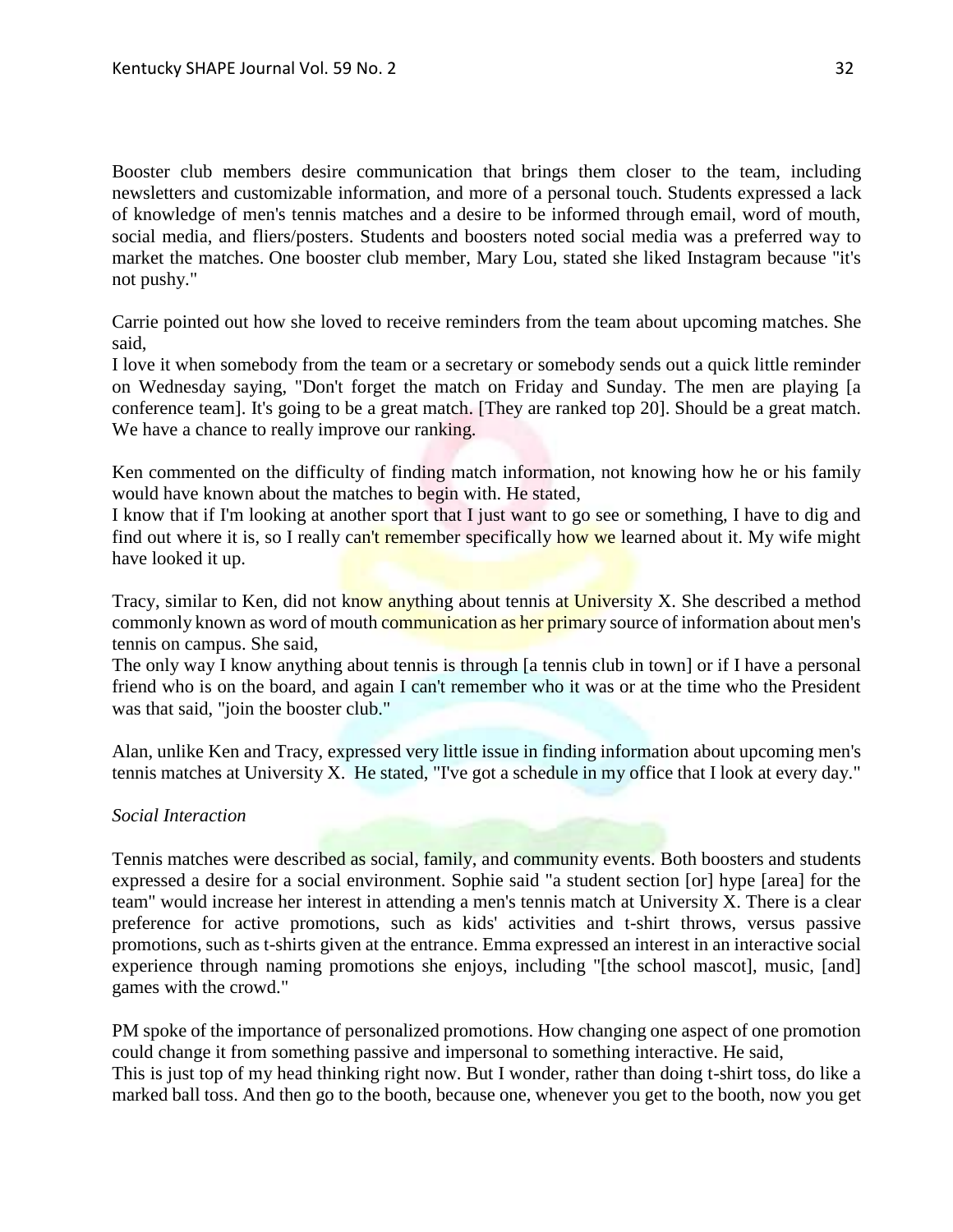to exchange it for your gift of choice, whatever t-shirt of your size, but you also make sure you give them the magnets, the schedule, the letters and so on. And it's an opportunity to connect face-to-face.

Ken agreed with PM's importance of a social atmosphere saying, "I think that anything that we can do that can promptly promote that social community, family kinds of things, I think it would be really, really good." He also brought up the importance of including team-fan engagement and acknowledged an understanding for weighing fan interaction desires with player needs. Ken explicitly stated,

I know some teams and stuff have, like, an after the match greeting and stuff. Well I know it's tough out there. They just worked their rear ends off, and it's a big victory, they want to celebrate. It's a tough loss, they want to kind of just go lick their wounds, if you will, so I understand that. And I know they do some kind of events with the players, but for the casual fan, they're not going to those special events or coming out. And I know that in the past there's been certain player days where there's a button or information about them. I think that could be really kind of taken up a level, if you will, where you have matches that are about certain players, more information pushed out, and maybe somehow communicating more information. Have that player, maybe, just somehow interact with the fans before or after in some fashion.

# *Team Identity and Connection*

Booster club members want a relationship with the team. Students and boosters alike indicated the importance of connecting with the team. For example, Anne, who has never attended a men's tennis match at University X, would be more interested in attending one "if [she] knew the person playing.'

Alan revealed team involvement or "getting involved with the team and getting to know them personally" was one way he supports the tennis team. He also expressed the importance of connection and its consistency. Specifically, he said,

I think there are times when the men do a great job, but it's not consistent. That's what we need, we need consistency. At first, it's gonna be chipping at the block. At first you're gonna get a little off, then more, and then more, and then more. But I think involvement with the tennis community is paramount. You have to have it. As I said before, this is not a top sport in the United States. It's considered a country club sport for the most part. We're trying to break down those walls and get more people to realize that anybody can play this sport, and we have great public facilities, and you can get out and use them. But its still, football is the number one sport ... American football, not even the real football. But American football, the number one sport in America. Soccer, number one sport in the world. And the number two sport is basketball, believe it or not, in the world. And then I forget what's number three, but number four as far as people following it and participating, is tennis. But in the United States, it doesn't make the top 10. So, I think involvement with the community is paramount, and that's something that the girls had tried to do on a consistent basis for so many years. So, the guys do it one season, don't do it the next season. Do it one season, don't do it the next season. Consistency is what we need to have in that respect.

Mrs. Marla talked about the difficulties of connecting with tennis in a place that prefers football. She stated, "We seem to be more football oriented as a state." Tracy discussed challenges as a female connecting with a men's team. Tracy did not feel a strong connection to the men's tennis team. She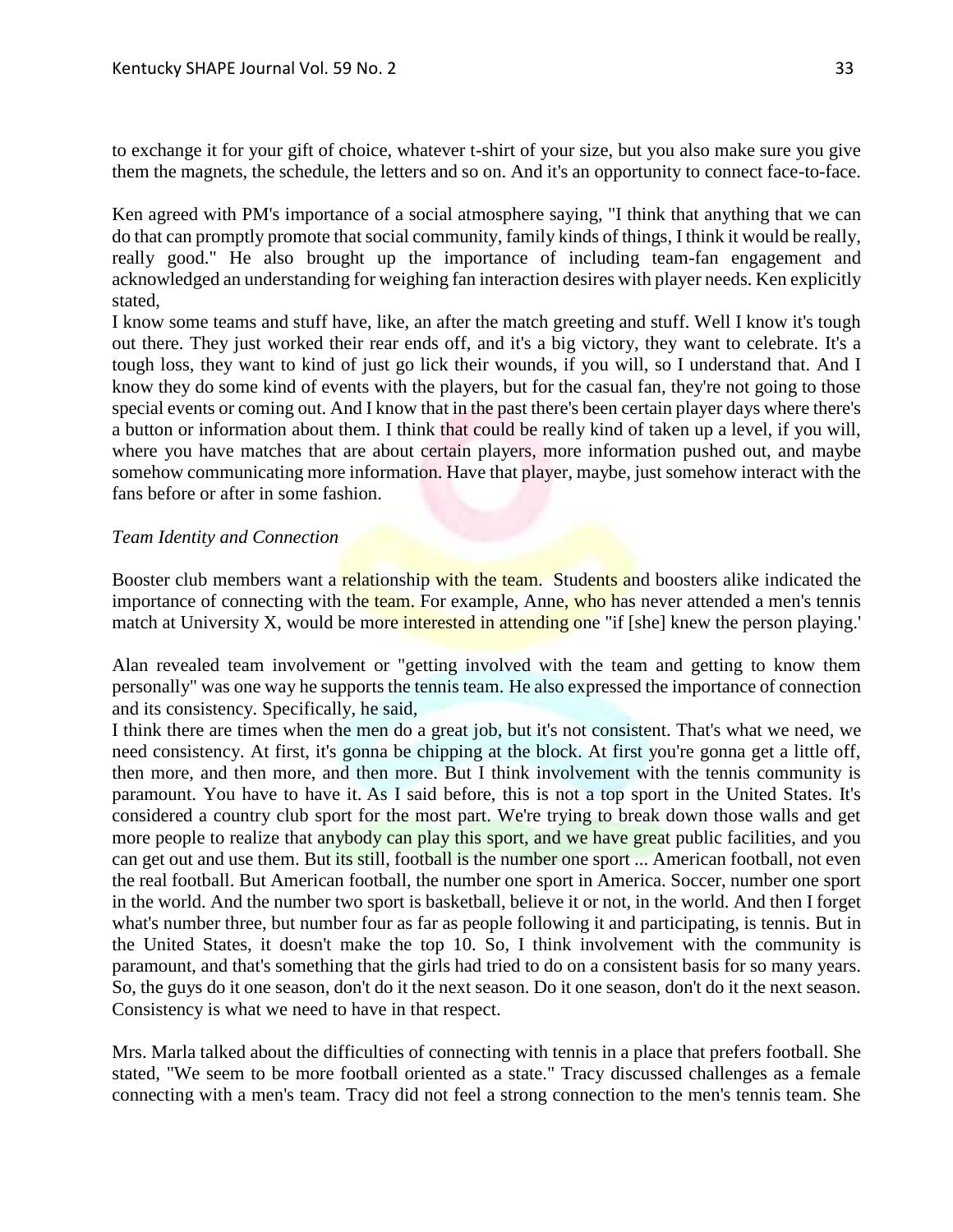said, "The men I've never really connected with or I don't even … I don't know if I've been to that many of the men's matches … Maybe a couple." Specifically stating,

I mean, I think I sometimes feel like I have a stronger connection to my nieces than I do my own boys. Because you just … it's just different … I don't think they're doing anything wrong. I don't think they're doing anything right. It's just the way it is and I don't know who would connect. I don't know, you know?

Katheryn further addressed the importance boosters placed on getting to know the team and expressed a clear desire to have a personal connection with the players. She said, "The nice thing about the tennis teams are the teams are small enough that you can get to know the players." She went on to compare the differences she perceived in tennis booster club membership to other sports. She said, The basketball team has a huge booster organization. Even softball has a really big booster

organization. So it's harder as an individual to get to know the players, but we get to interact with the players in mixers and events. They come to our Meet, Greet, and Eat every year, so it's just a nice way to know the people who are playing for the team.

# *Hospitality*

Booster members repeatedly mentioned that they were a part of the booster club to help the players. Carrie notes how the players express gratitude for the hospitality the booster club members show the team. She said,

You know, for a long time I think the girls did a better job of that, but the guys have gotten so much better at that. I don't know if George is coaching them, but after a match they'll come up to you and they'll tell you that now. It's really sweet to see that. Yeah, they do. They express that. I'll get notes in the mail, "Thank you for your snacks. Thank you for coming." So, they do express that.

Ken, similar to Carrie, mentioned "making sure the college athletes feel like there are people in their corner" as a major reason for being a booster club member. Mary Lou talked about how the staff is always helpful and welcoming, making volunteering an important aspect of her membership. She further stated,

Honestly, the staff of the tennis courts … the tennis programs, they work hard. Both the men's and the women's and so just being a volunteer for them … It just made me want to work harder for them because they work so hard. **[We]** have been through a lot of different coaches and all of them have been so encouraging and fun.

Katheryn talked about a yearly event for members of a local tennis association, known as "TTA Day," where members "would come out and somebody from the board would do the first serve." The first serve is a popular tennis promotion at University X and is similar to the first pitch often seen in baseball. Katheryn felt this welcomed the TTA and acknowledged their effort to grow tennis in the area. She further explained the event saying,

That was incredibly popular. We had more TTA members come out for that because they could have beer and a glass of wine and some snacks and have a meal. I mean, I was really surprised at how much people wanted to come out…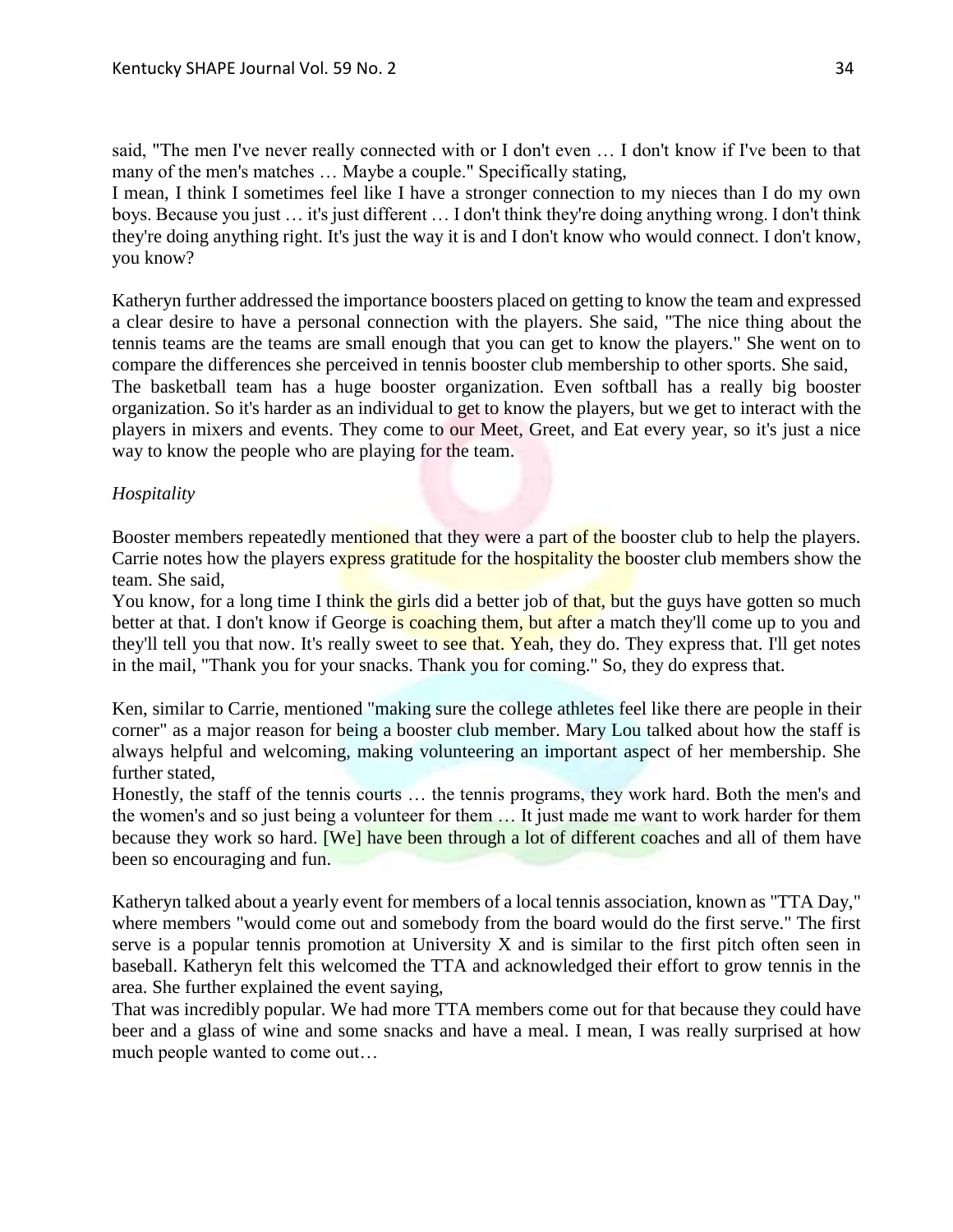Similarly, John attended a match for an engineering night. He said, "I thought it was fun and fast paced, but I had a difficult time knowing where I should focus my attention." This suggests people without tennis backgrounds might require guidance from either seasoned fans or team staff to maximize their experience.

# **Discussion**

This research examined fan awareness and team loyalty challenges associated with marketing a nonrevenue generating men's tennis team within the NCAA Division I Power Five Conference. The findings help illustrate that communication and social interaction are required to raise awareness. Further, the opportunity to provide connection and hospitality increased team identity within the current fanbase. This section discusses communication, social interaction, connection, and hospitality, along with their practical implications in greater detail.

Through increased communication, the men's team has the ability to bring more spectators to the stands. Existing fans are willing to proactively look up match information because they already have a connection with the players and coach. However, as expected, potential fans need more direct marketing. This study found the best way to reach or communicate with potential new fans is through email, word of mouth, social media, and fliers/posters. Students mentioned the importance of wordof-mouth marketing, the marketing tactic where those who are interested in the event share with friends. Word of mouth is directly tied to the subjective norms or social expectations a person has to attend the tennis matches. This supports previous research on the theory of planned behavior and perceived behavioral control, the perception of difficulty in performing a behavior (Choi, 2016; Cunningham & Kwon, 2003). Without proper marketing of tennis matches, students are required to look up the information on their own, limiting awareness and providing a reason to accept a perceived difficulty of match attendance. Through the utilization of social media to attract potential fans to matches, even more fans will choose to attend the matches.

The desire for a social, interactive experience was expressed by booster club members and students. A major emphasis was placed on active promotions where fans must compete with one another for prizes over passive promotions such as freebies given at the entrance. The active promotions allow for increased sociability in the stands. This finding is consistent with Melnick's (1993) findings that the promotion of social possibilities helps satisfy society's desire for sociability. Creating community and family events leads to more people in the stands. The social interactions allowed by these events relate to social identity research. According to Lock and Heere (2017), individuals seek group membership with others who are consistent with their self-concept. Community and family-friendly events are deemed as positive by the booster club members. This is consistent with Tsiotsou (2007), where intangible motives exceed tangible motives in athletic donation or booster club membership.

Booster club members expressed a clear interest in emotionally connecting with the team, showing an investment in their social identity. They have ongoing relationships with the team. This is consistent with prior research on relationship marketing, promoting the retention of consumers through long-term mutual satisfaction (Abeza et al., 2013). The importance of relationship marketing for athletic donors is also expressed by Tsiotsou (2007), suggesting athletic marketers must motivate donors, build trust, enhance loyalty, and increase donor involvement. Athletic donors give the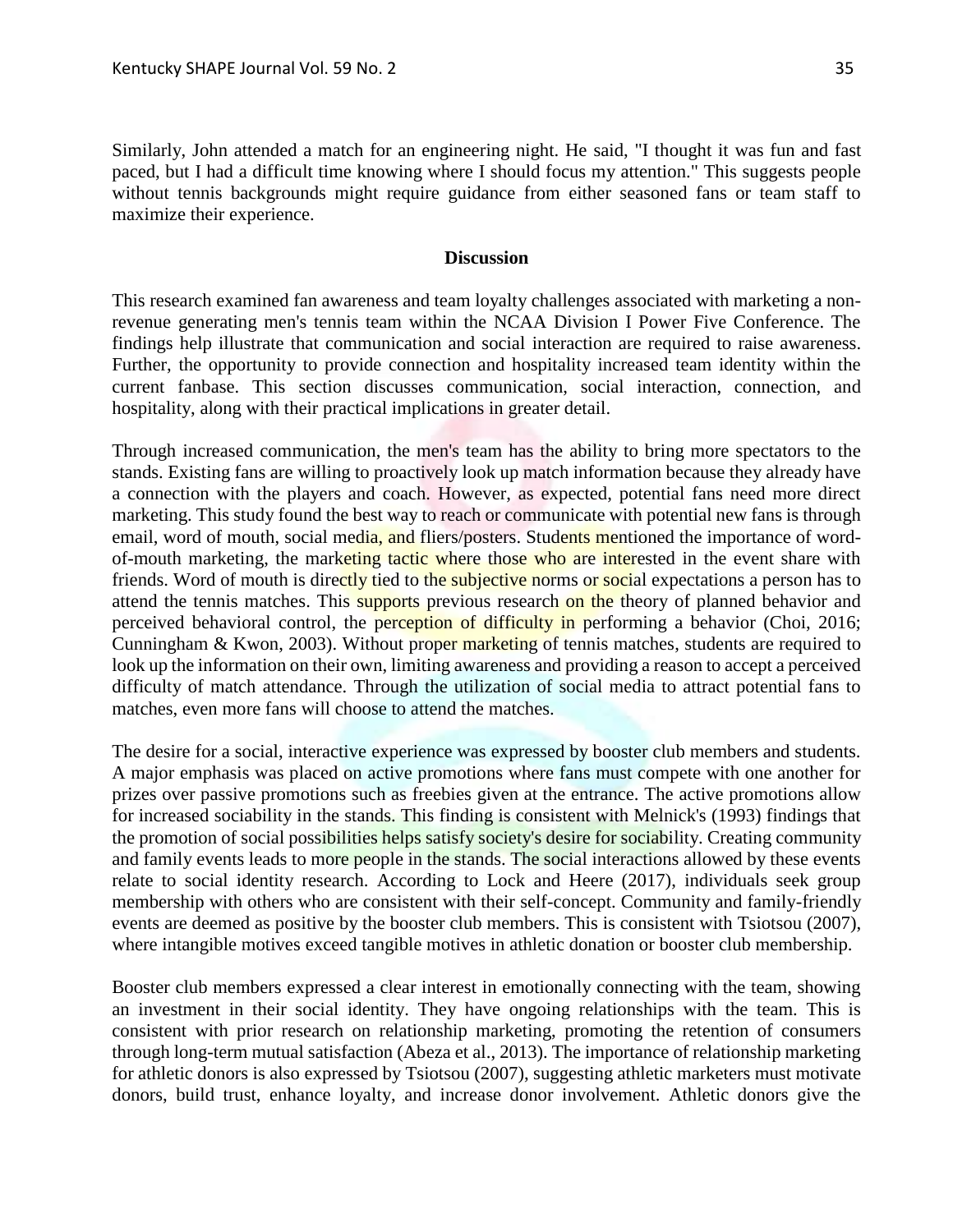required monetary amount to receive tangible benefits (Stinson & Howard, 2010). Relationship marketing can be used as a tool to increase athletic donations; as one study found (Stinson & Howard, 2010), the donors contributing more money have preexisting relationships with teams and institutions.

Booster club members wanted to be hospitably and make the team feel welcome in the community. Tennis teams at Division I Power Five institutions often include players from multiple countries, and the booster club at University X wanted the college athletes who may be far from home to know they have support in the area. Each booster participant had a different way of making the college athletes feel welcome, but they all expressed the importance of hospitality. Booster club members stated that the main reason for joining the club was to support the team, shown both physically and emotionally. Physically, all boosters donate money each year. Some bake the team goodies, while others practice with the team. Emotionally, the boosters attend the majority of matches throughout the season, learn the players' names and nicknames, and cheer for them from the stands. Ko et al. (2014) found growth was a strong psychometric property of donor motivation. Growth includes philanthropy, illustrated in the current study through providing hospitality to the team.

# *Implications*

The current marketing plan for the men's tennis team is similar to the majority of teams that do not generate revenue at the university. There has been little to no research conducted to understand the challenges of generating awareness for the team. While the marketing strategy is currently passive, however, to attract new fans, the marketing must be active.

The booster club members are the primary fans of the tennis team. The booster club helps the team generate fan interest through events such as the booster club barbeque. In order to keep events like this happening, it is important to continue to grow the booster club. The promotion of the booster club must be active, which is similar to attracting potential new fans, and provide opportunities to connect with the team and other booster members.

Students are not attending matches because they do not know about them, limiting the behavioral control held by students. Even when students do come once, they do not continue attending. The stands need to be socially active and exciting. Students stated interest in interactive competitions instead of freebies by the entrance. As such, applying Ajzen's (1991) theory of planned behavior, student attitudes would likely show a positive interest in attending the matches. There have been a decent amount of freebies at the gate but limited opportunities for interactive competition. This can be adjusted to allow students a desire to come back to win something, rather than everyone receiving it at the gate.

# *Future Research and Conclusions*

This study is limited to one university, one booster club, one coach, and 30 students. Apart from the one booster club, the participants in the study were highly homogenous and only represented boosters that were highly involved with the team. As such, this limits the transferability of the findings. All booster club members invest financially; however, only members with higher levels of involvement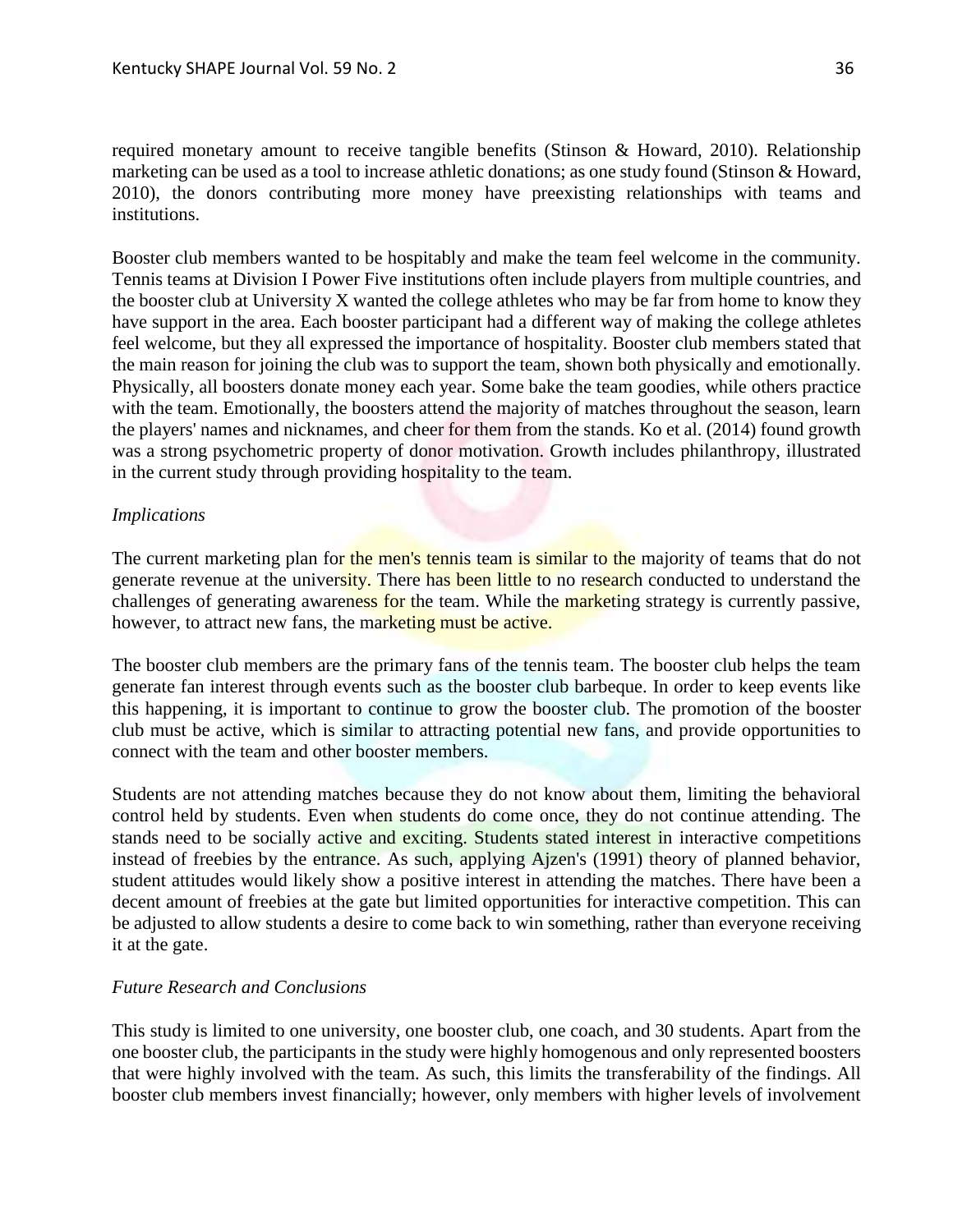invest time. Future research should include all levels of involvement in booster club membership, with only financial investment being the lowest level of involvement. Furthermore, further research should be done to compare boosters of a women's tennis team and team loyalty after a successful season to the findings from this study. Future studies should examine a larger participant pool, including tennis booster clubs and students from a large sample of universities. Additional work should be done to examine race within booster clubs of non-revenue generating teams. A quantitative study on booster club membership would be beneficial to allow a generalizable understanding of booster club membership. A future follow-up study should be completed at the same university to analyze if the recommended changes are successful.

Research should be conducted that is solely interested in student attendance in non-revenue generating sports, such as tennis. Students are an inherent part of college campuses. However, this research showed the lack of awareness surrounding tennis among the student participants. As such, future research should be conducted to examine awareness and motivation to attend tennis matches within a larger sample of the student body. These studies would help raise academic understanding of non-revenue generating sports fandom and a practical purpose for sport marketers in the field.

When marketing for the men's tennis team at University X, one must remember the importance of communication through email, social media, word of mouth, and posters/flyers around campus. Social interaction helps create positive attitudes and subjective norms to increase attendance from the target market. Boosters desire a connection to the team, and based on the social identity theory, a stronger connection with the players will create a stronger bond to the team. The importance of hospitality shows boosters want to help the players. The boosters identify as the team's booster club, and they show it through giving back to the players.

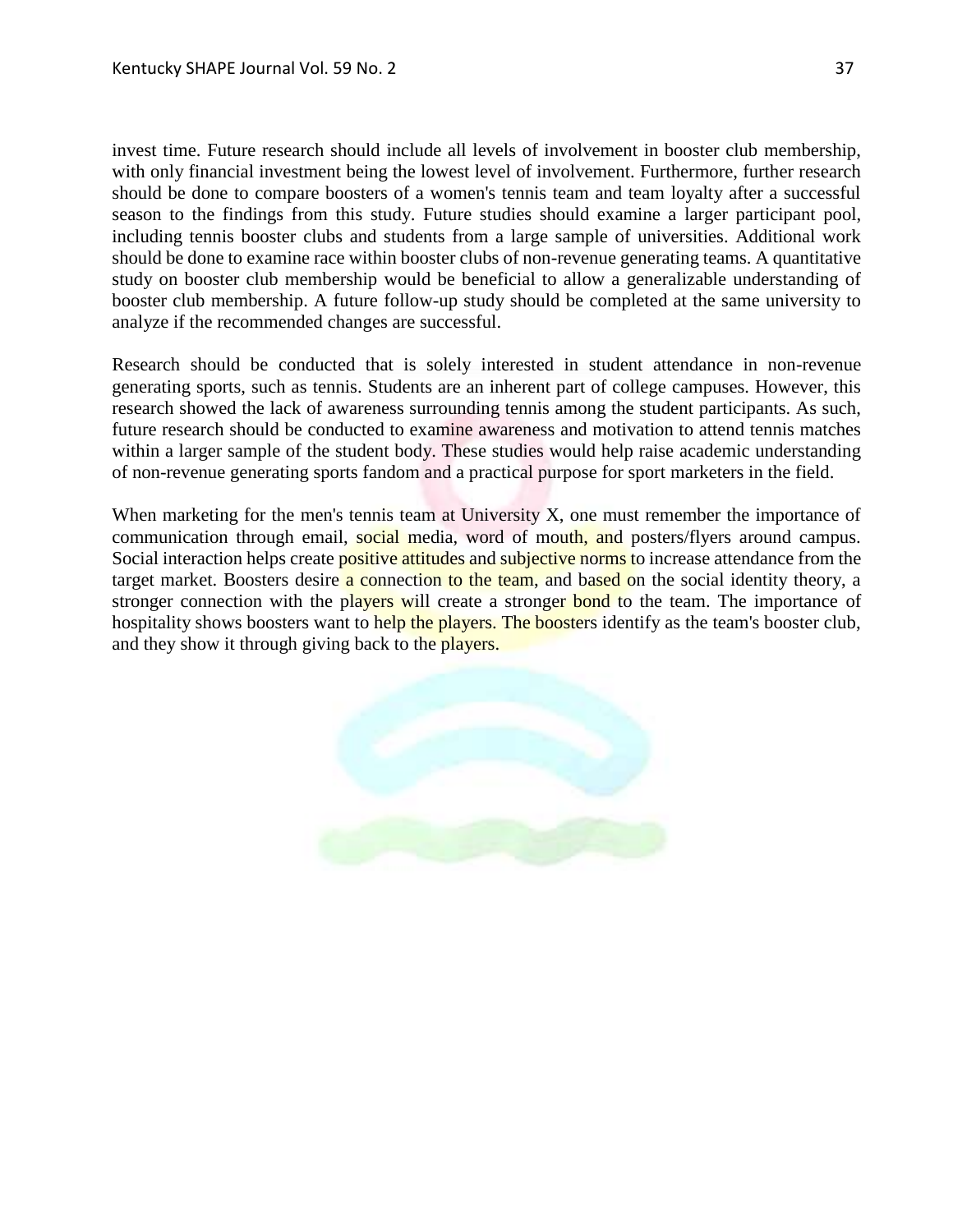# **References**

- Abeza, G., O'Reilly, N., & Reid, I. (2013). Relationship marketing and social media in sport. *International Journal of Sport Communication, 6*(2), 120–142.
- Ajzen, I. (1991). The theory of planned behavior. *Organizational behavior and human decision processes*, *50*(2), 179-211.
- Ajzen, I. (2011). The theory of planned behaviour: Reactions and reflections. *Psychology & Health, 26*(9), 1113-1127.
- Avourdiadou, S., & Theodorakis, N. D. (2014). The development of loyalty among novice and experienced customers of sport and fitness centers. *Sport Management Review, 17*(4), 419- 431.
- Benedek, J. J. (2021). *Strategic Marketing in Intercollegiate Athletics: An Analysis of the Football Marketing Directors in the Big Ten Conference* [Doctoral dissertation, Indiana University]. ProQuest Dissertations & Theses Global. http://lynx.lib.usm.edu/dissertationstheses/strategic-marketing-intercollegiate-athletics/docview/2489557237/se-2?accountid=13946
- Billing, J. E., Hoh, D., & Smith, J. (1985). *Athletic fund-raising: Exploring the motives behind donations*. University of North Carolina Press.
- Bodet, G., & Bernache-Assollant, I. (2011). Consumer loyalty in sport spectatorship services: The relationships with consumer satisfaction and team identification. *Psychology and Marketing, 28*, 781–802
- Boyle, B. A., & Magnusson, P. (2007). Social identity and brand equity formation: A comparative study of collegiate sports fans. *Journal of Sport Management, 21*(4), 497-520.
- Chalip, L. (1992). The construction and use of polysomic structures: Olympic lessons for sport marketing. *Journal of Sport Management, 6*(2), 82-98.
- Choi, W. (2016). *The influence of the cognitive learning process in relation to sport rules and fans' associations with sport: Examining the relationship between sport fans' behaviors, enjoyment, and future consumption* [Doctoral dissertation, Indiana University]. ProQuest Dissertations & Theses Global. http://lynx.lib.usm.edu/dissertations-theses/influence-cognitive-learningprocess-relation/docview/1842739533/se-2?accountid=13946
- Creswell, J. W., & Poth, C. N. (2018). *Qualitative inquiry and research design: Choosing among five approaches*. Sage Publications.
- Cunningham, G. B., & Kwon, H. (2003). The theory of planned behaviour and intentions to attend a sport event. *Sport Management Review, 6*(2), 127-145.
- Delia, E. B., & James, J. D. (2018). The meaning of team in team identification. *Sport Management Review, 21*(4), 416-429.
- Dixon, Martinez, J. M., & Martin, C. L. L. (2015). Employing social media as a marketing strategy in college sport: an examination of perceived effectiveness in accomplishing organizational objectives. *International Review on Public and Nonprofit Marketing, 12*(2), 97–113.
- Earnheardt, A. C. (2010). Exploring sports television viewers' judgments of athletes' antisocial behaviors. *International Journal of Sport Communication, 3*,167–189.
- Funk, D. C., & James, J. (2001). The psychological continuum model: A conceptual framework for understanding an individual's psychological connection to sport. *Sport Management Review, 4*(2), 119-150.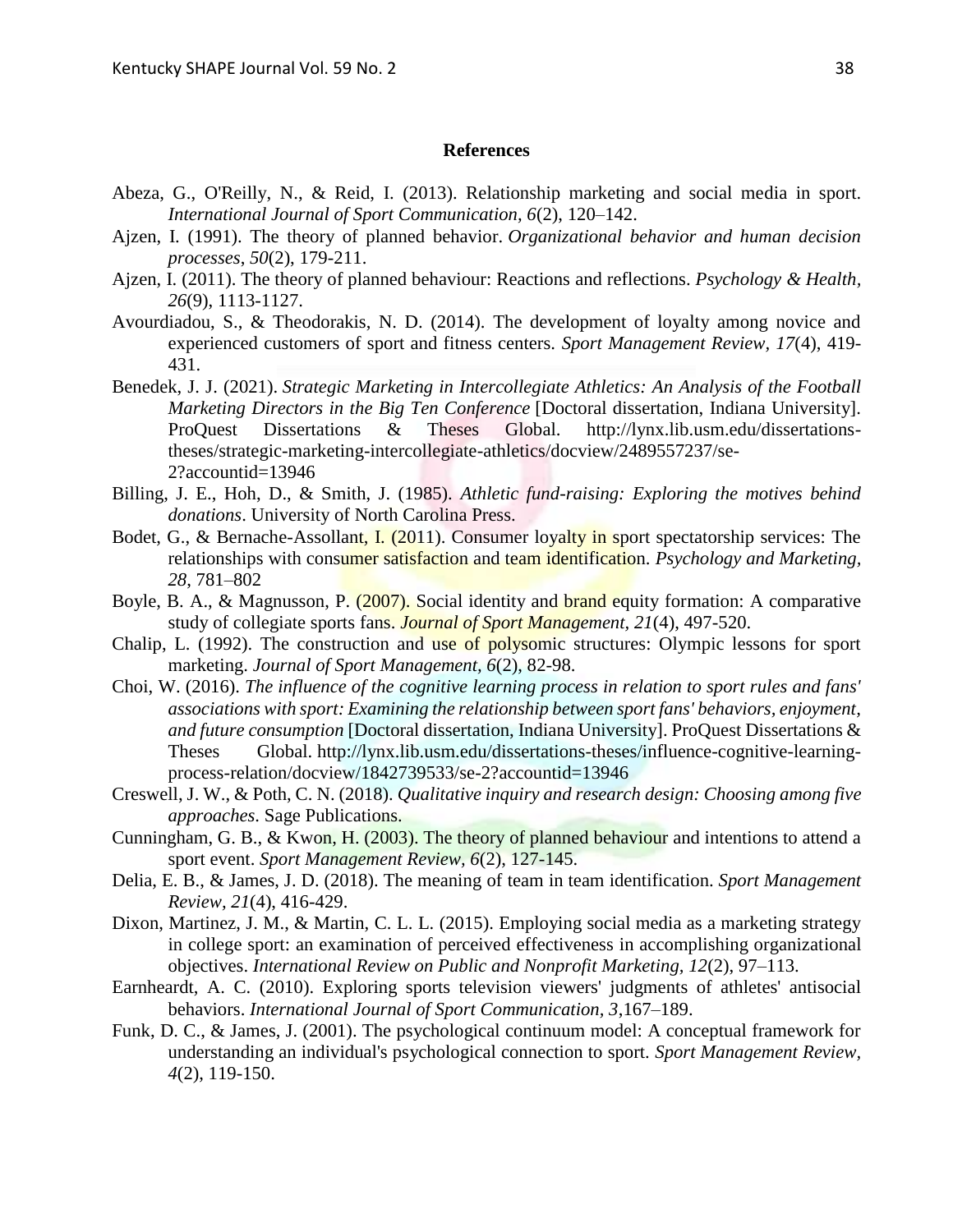- Gladden, J., Mahony, D., & Apostolopoulou, A. (2005). Toward a better understanding of college athletic donors: What are the primary motives? *Sport Marketing Quarterly, 14*(1), 18-30.
- Heere, B., & James, J. D. (2007). Stepping outside the lines: Developing a multi-dimensional team identity scale based on social identity theory. *Sport Management Review, 10*(1), 65-91.
- Hunt, K. A., Bristol, T., & Bashaw, R. E. (1999). A conceptual approach to classifying sports fans. *Journal of Services Marketing, 13*,439–452.
- Ko, Y. J., Rhee, Y. C., Walker, M., & Lee, J. (2014). What motivates donors to athletic programs: A new model of donor behavior. *Nonprofit and Voluntary Sector Quarterly, 43*(3), 523-546.
- Koesters, T., Brown, M. T., & Grady, J. (2015). You agreed to what? Implications of past agreements between donors and athletic support groups. *Sport Marketing Quarterly, 24*(1), 67-69.
- Lock, D., & Heere, B. (2017). Identity crisis: A theoretical analysis of 'team identification' research. *European Sport Management Quarterly, 17*, 413–435.
- Maxwell, J. A. (2013). *A realist approach for qualitative research*. SAGE.
- Melnick, M. J. (1993). Searching for sociability in the stands: A theory of sports spectating. *Journal of Sport Management, 7*(1), 44-60.
- Melnick, M., & Wann, D. L. (2011). An examination of sport fandom in Australia: Socialization, team identification, and fan behavior. *International Review for the Sociology of Sport, 46*,456–470.
- Morgan, R. M., & Hunt, S. D. (1994). The commitment-trust theory of relationship marketing. *Journal of Marketing, 58*(3), 20–38.
- Outside income bolsters coaches' bottom lines (2010, Sept. 20). *Talkbusiness.net*. Retrieved November 17, 2021 from https://talkbusiness.net/2010/09/ outside-income-bolsters-uacoaches-bottom-lines/
- Prince, R. A., & File, K. M. (1994). *The seven faces of philanthropy: A new approach to cultivating major donors*. Josey Bass Publishers.
- Ratten, V. (2011). Sport-based entrepreneurship: Towards a new theory of entrepreneurship and sport management. *International Entrepreneurship and Management Journal. 7*(1), 57-69.
- Ratten, V. (2016). The dynamics of sport marketing. *Marketing Intelligence & Planning, 34*(2), 162- 168.
- Ravitch, S. M., & Mittenfelner-Carl, N. C. (2016). *Qualitative research: Bridging the conceptual, theoretical, and methodological*. Sage Publications.
- Stinson, J., & Howard, D. (2004). Scoreboards vs. mortarboards: Major donor behavior and intercollegiate athletics. *Sport Marketing Quarterly, 13*(3), 129-140.
- Stinson, J., & Howard, D. (2010). Athletic giving and academic giving: Exploring the value of SPLIT donors. *Journal of Sport Management, 24*(6), 744-768
- Tajfel, H. (1982). Social psychology of intergroup relations. *Annual Review of Psychology, 33*, 1–39.
- Tajfel, H., & Turner, J. C. (1979). An integrative theory of intergroup conflict. In W. G. Austin, & S.

Worchel (Eds.). *The social psychology of intergroup relations*. 33–47. Monterey, CA: Brooks/Cole.

- Toder-Alon, A., Icekson, T., & Shuv-Ami, A. (2018). Team identification and sports fandom as predictors of fan aggression: The moderating role of ageing. *Sport Management Review*. Advance online publication.
- Trail, G. T., & James, J. D. (2001). The motivation scale for sport consumption: Assessment of the scale's psychometric properties. *Journal of Sport Behavior, 24*(1), 108–108.
- Trail, G. T., Robinson, M. J., Dick, R. J., & Gillentine, A. J. (2003). Motives and points of attachment: Fans versus spectators in intercollegiate athletics. *Sport Marketing Quarterly, 12*, 217–227.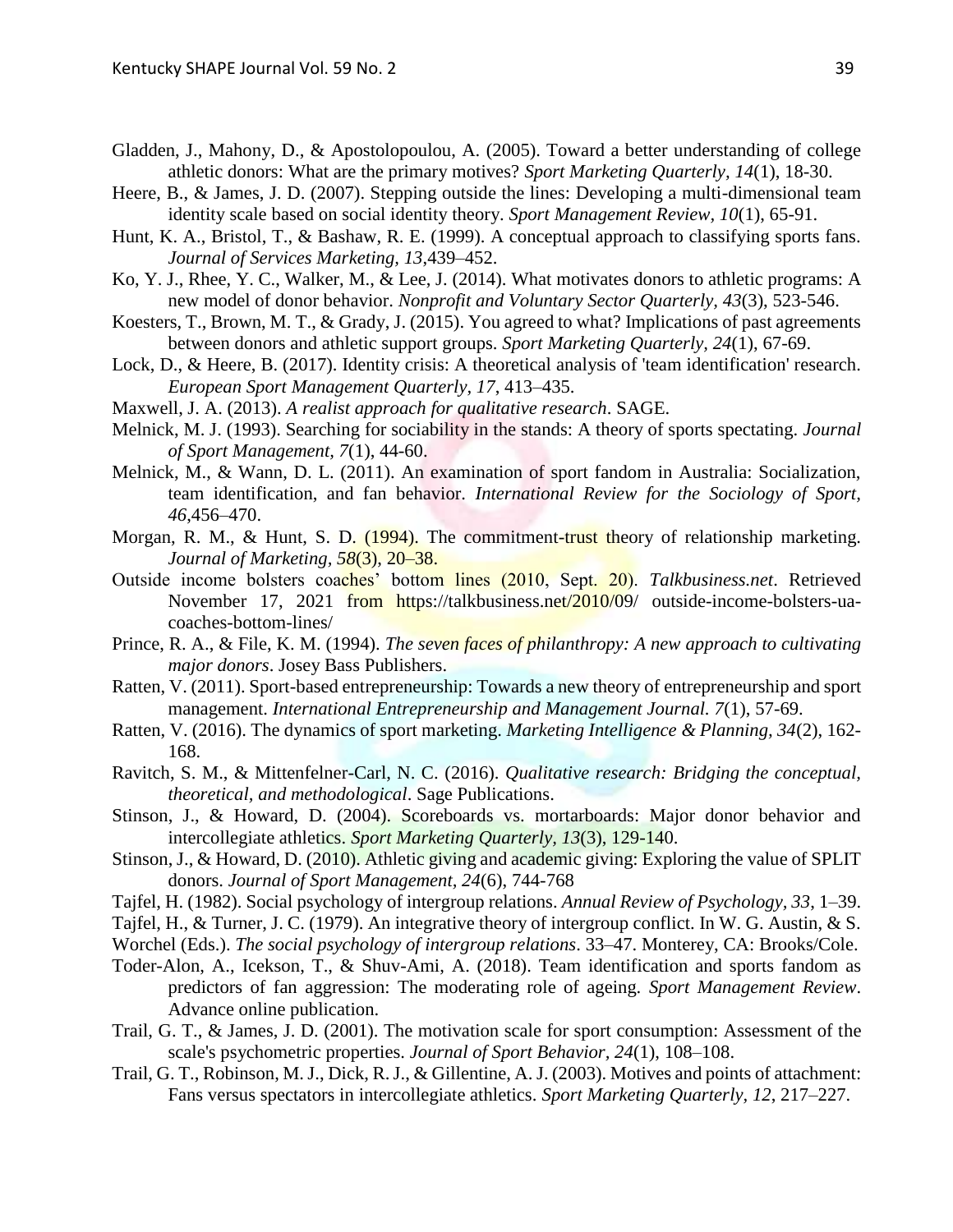- Tsiotsou, R. (2007). An empirically based typology of intercollegiate athletic donors: High and low motivation scenarios. *Journal of Targeting, Measurement and Analysis for Marketing, 15*(2), 79-92
- Vilona, B. (2013, Aug. 8). Area college booster clubs hosting preseason events. *Pensacola News Journal*.
- Wann, D. L. (1995). Preliminary Validation of the Sport Fan Motivation Scale. *Journal of Sport and Social Issues, 19*(4), 377–396.
- Weiner, B. (1985). An attributional theory of achievement motivation and emotion. *Psychological Review, 92*(4), 548-573.
- Weiner, B. (2000). Attributional thoughts about consumer behavior. *Journal of Consumer Research, 27*(3), 382-387.
- Yim, B., & Byon, K. (2018). The influence of emotions on game and service satisfaction and behavioral intention in winning and losing situations: Moderating effect of identification with the team. *Sport Marketing Quarterly, 27*(2), 93-107.

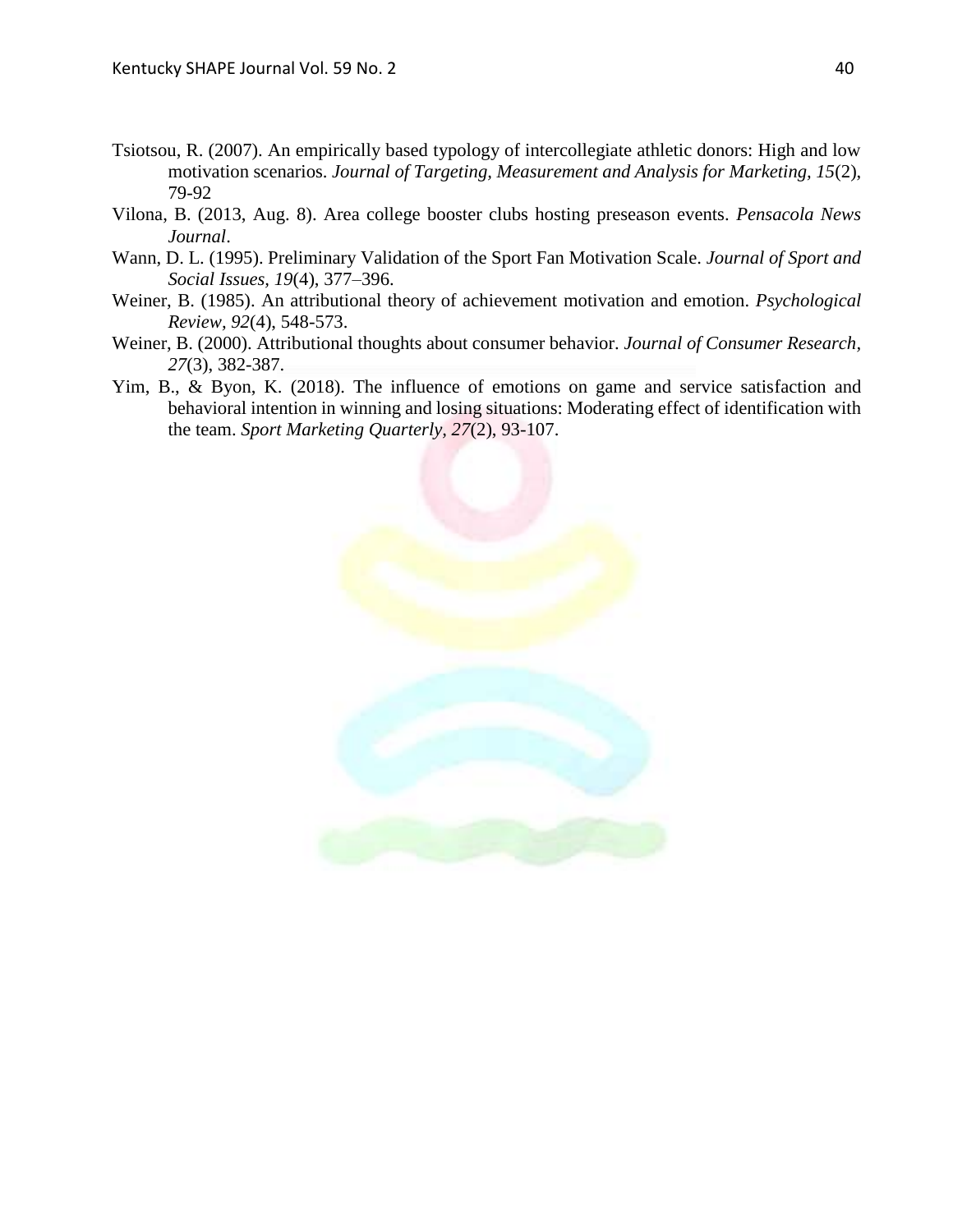# **Sport Official Motivation and Retention in a Rural Athletic Association**

*Kaycee Scott, Western Kentucky University Tricia Jordan, Western Kentucky University*

# **Abstract**

Sport officials play an important role in both the quality of sport programming and competition level. To help identify potential areas high school athletic associations could emphasize as part of recruitment and retention efforts, the current investigation sought to understand the level of satisfaction of individuals certified to officiate high school athletics. Three-hundred ninety-four officials completed an online survey composed of items from the Referee Retention Scale (RRS) and the Michigan Organization Assessment Questionnaire Job Satisfaction Subscale (MOAQ-JJS). Research findings indicated the officials were motived intrinsically to officiate because of a love of sports and competition. Renumeration was not a primary driver of their desire to officiate as the money earned was mainly seen as extra income. Mentoring is an important component of recruitment and retention efforts as results suggest individuals we encourage to officiate by a friend or mentor. Overall, officials felt the association considered their needs but agreed that favoritism or politics played in a role in game assignments. Based on the findings of the study, associations should consider emphasizing those aspect of officiating that intrinsically motivate potential officials. Additionally, associations should work to engage current officials in both recruitment and retention efforts as peer mentors. Finally, the results indicate the recruitment of more female officials may help with current official shortages.

*Key Words:* Officiating, Motivation, Retention, Recruitment, Shortage.

# **Introduction**

In the spring of 2020, the National Association of Sports Officials (NASO) released the findings of an industry wide survey giving over 17,000 sport officials an opportunity to share their thoughts (Referee, 2020). Female officials made up only 6.43% of respondents whose average age was 53.29. Those respondents officiating track & field, tennis, and swimming reported the highest average age at 58.74, 58.04, and 57.87 respectively. The lowest average age by sport was hockey where respondents average age was reported as 48.41. Of those officials participating in the survey, 57.02% believe sportsmanship is getting worse while 15.89% believe it is getting better and the remaining 27.09% do not believe it has changed. Respondents noted parents, followed by coaches, were associated with most of the sportsmanship problems (Referee, 2020).

By the fall of 2021, several states were reporting a shortage of sport officials. Keilman (2021) reported sport officials in the Chicago area reported a combination of the COVID-19 pandemic concerns, lack of appreciation, behavior officials encountered as part of their role, pay, and the toll officiating takes on a body were leading officials to quit. As a result, both high school associations and youth sport programs were struggling to find qualified officials. Like its counterparts in Illinois, the Kentucky High School Athletic Association (KHSAA) shared they faced a shortage of 100-125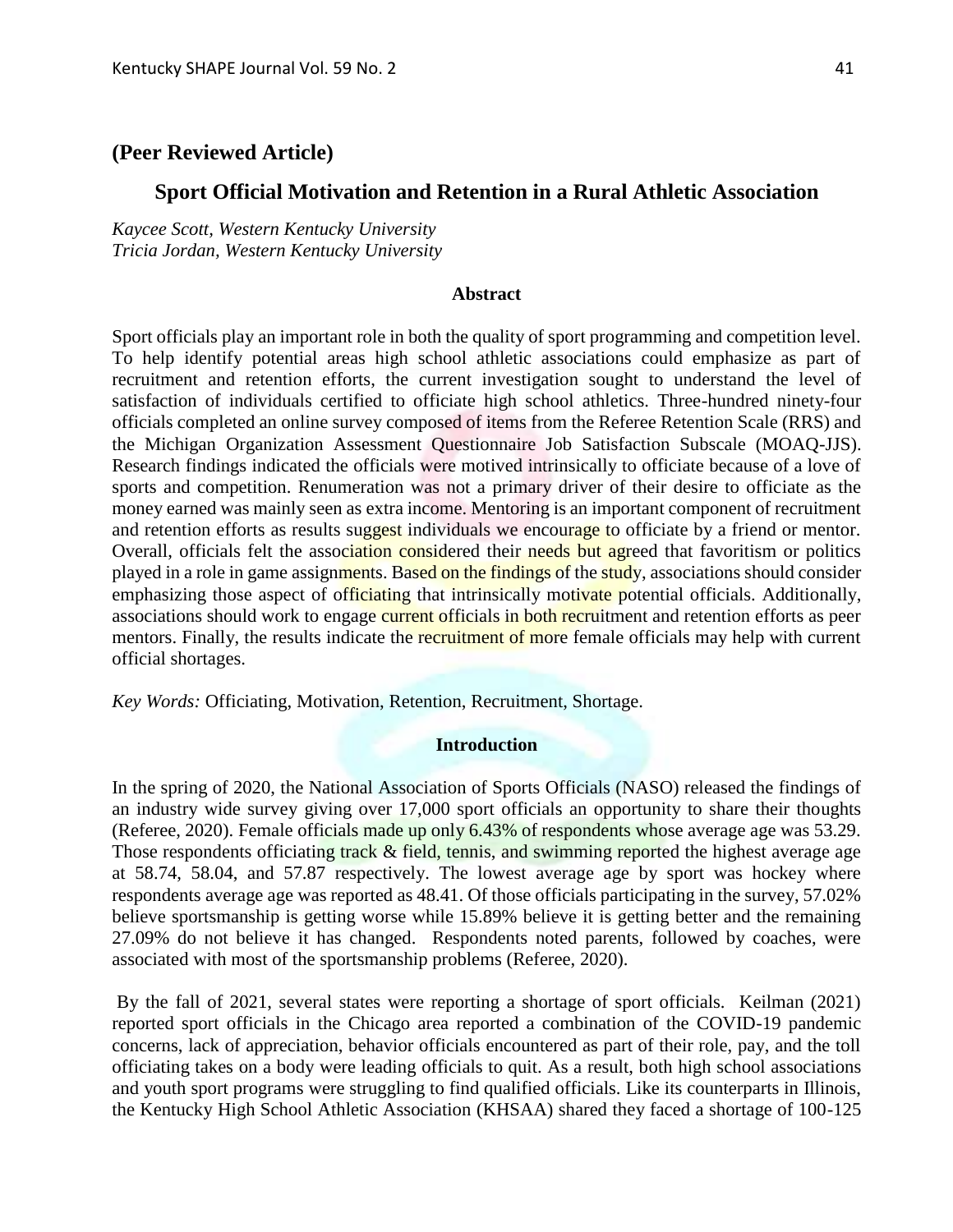football officials and 75 soccer referees that fall (Austin, 2021). Similarly, contributing factors leading to the shortage included an aging official pool who sought retirement and the abuse experienced by those officiating. The reported official shortages are not a new phenomenon (Steers, 2018; Theisen, 2017; Mathison, 2017). Sport officials play an integral role in the quality of programming and competition at every level in sport (Cuskelly & Hoye, 2013). As a result, when sport administrators struggle in recruitment, training, and retention of quality officials', researchers began to investigate factors that motivate individuals to officiate (Jordan et al, 2019, Fowler et al., 2019; Hancock et al., 2015; Ridinger, 2015; Phillips & Fairley, 2014; Warner et al. 2013; Bernal & Nix, 2012), stressors (Voight, 2009; Dorsche & Paskevich, 2006, Folkesson et al., 2002; Rainey, 1994; Rainey, 1995; Rainey & Hardy, 1999), abuse of officials (Kellett & Shilbury, 2007; Folkesson et al., 2002), strategies for coping with stress (Warner et al., 2013; Voight, 2009; Wolfson & Neave, 2007), and retention (Jordan et al., 2019; Forbes & Livingston, 2013; Gray & Wilson, 2008; Sabaini 2001). In practice, this research potentially serves to help sport administrators address potential concerns with an eye toward official recruitment and retention. The current investigation sought to understand the level of satisfaction of individuals certified to officiate high school athletics. The insights gained from the investigation could aid those working at state associations, local high schools, and officials in the field recruit and retain certified officials.

# **Review of Literature**

# *Motivation to Officiate*

Understanding what motivates an individual to begin officiating a sport may aid sport officials in their efforts to recruit new officials for their programs. Bernal and Fix (2012) found those officiating sought their roles and continued officiating because of their passion for sports and love of the game. Warner et al. (2013) concurred that a strong desire to continue being part of sports, competition, and the challenge motivated individuals to officiate. The researchers' also found officials were motivated by the social experiences of officiating. Ridinger (2015) confirmed social aspects, continued involvement and love of sport contributed to an individual's involvement in youth sports. Ridinger also found that support given through training, mentoring, and administrators also aided continued involvement as a youth sport official.

Seeking to further our understanding, Hancock et al. (2015) wanted to know if the characteristic of the contest impacted and individual's desire to officiate. Specially, does the level of interaction with contestants and number of contest cues officials' monitor and react to, as part of their role, impact the desire to begin and continue officiating? The results indicate that, regardless of activities involved in officiating, those who began, and continued, to officiate shared common motivation (Hancock et al., 2015). Individuals began officiating their selected sport for intrinsic reasons. Hancock et al. confirmed findings of earlier research results (Phillips & Fairley, 2014; Gray & Wilson, 2008) indicating that the social interactions associated with officiating were important to individuals continuing their role as an official. Hancock et al. also found the difference in reasons to stop officiating was found based on activities associated with officiating. In sports that required individuals to monitor more contests cues and required more interactions with contestants', officials cited "disrespect or lack of respect" as a reason to stop more often than their counterparts' officiating sports that did not require the same level of each activity (Hancock et al.,2015).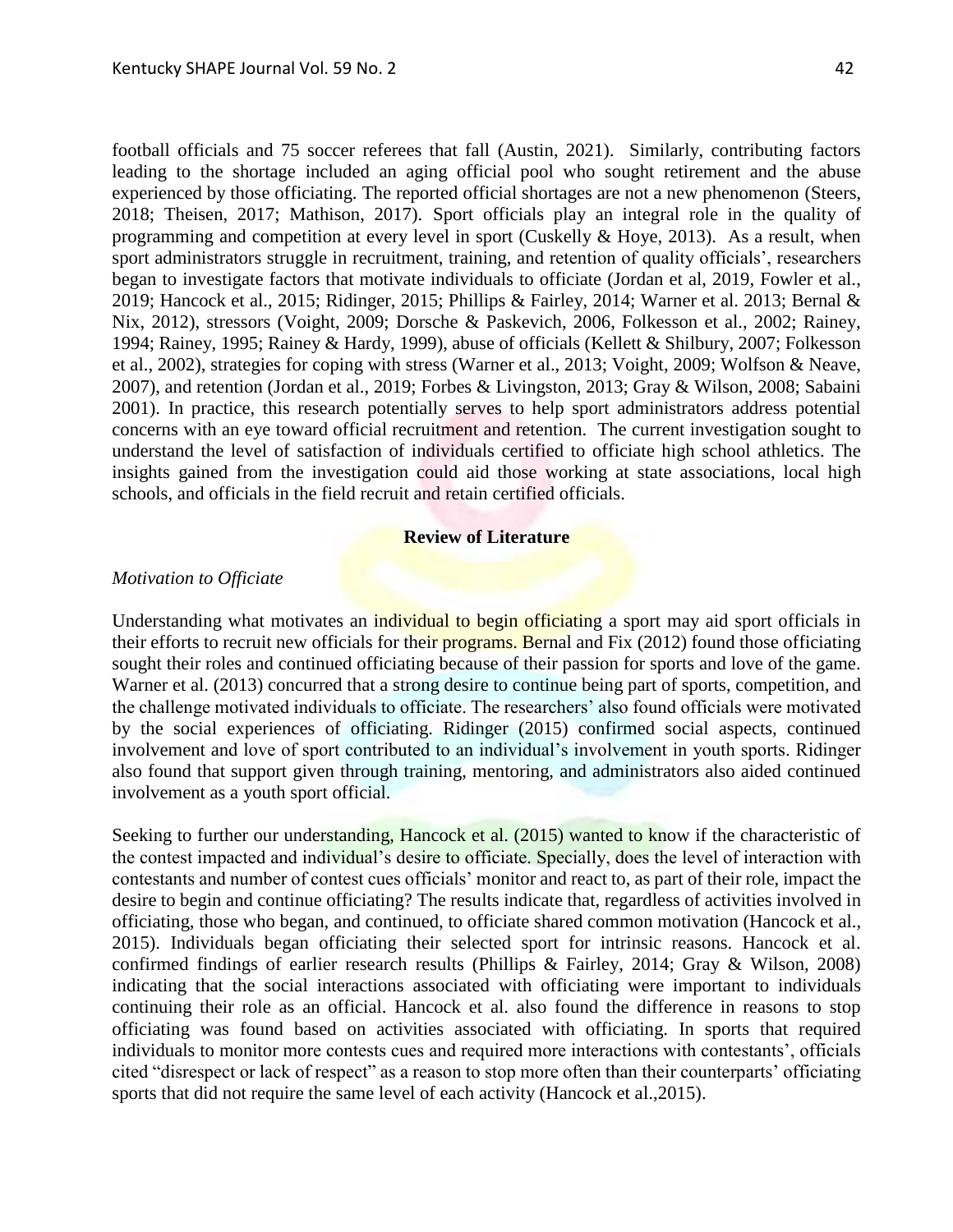Jordan et al. (2019) found that, in addition to continued involvement with sport, rural official's desire to give back to the sport they loved while helping younger athletes learn the game motivated individuals to officiate. Hasko (2021) confirmed the desire to stay affiliated with sports along with a desire to give back (e.g., act of service) and physical benefits officiating soccer provided. While Fowler et al. (2019) found a family connection to officiating lead individuals to officiate. Specifically, hockey officials began officiating because a family member had officiated. This factor also kept the individual officiating. The researchers also uncovered a desire to participate in the game from a new perspective. In this instance a former player or coach sought to officiate. Research findings also confirming what other researchers noted as the social aspect of officiating motivated individuals to officiate. Within many of the investigations, remuneration received for officiating was seen as an extra source of income (Hasko, 2021; Jordan et al., 2019; Ridinger, 2015; Kellett, & Warner, 2011).

# *Stress of Officiating*

Across a wide variety of sports researchers began to examine the reasons why officials discontinued their involvement with sports. These researchers focused on those factors that lead to burnout and intention to continue in baseball and softball (Rainey, 1994; Rainey 1995), rugby (Rainey & Hardy, 1999), basketball (Rainey & Carrol, 1999), volleyball (Stewart & Ellery, 1998); U.S. soccer (Voight, 2009), and hockey (Dorsche & Paskevich, 2007). With an increase in reported violence directed at sport officials this work also examined incidents of abuse of sport officials (Kellett & Shilbury, 2007; Folkesson et al., 2002). Across sports, officials reported little to moderate amounts of stress associated with their role (Rainey, 1994; Rainey 1995, Rainey & Hardy, 1999; Rainey & Carroll, 1999). Factors behind the stress experienced by officials included such things as fear of failure, performance concerns, fear of potential physical harm, time pressure, and interpersonal conflict (Dorsche & Paskevich, 2007; Rainey & Hardy, 1999; Rainey & Carroll, 1999; Stewart & Ellery, 1998; Rainey, 1995).

Relationships found among stress, burnout, and intention to quit (Rainey & Carrol, 1999; Raney & Hardy, 1999) lead to the examination of how officials cope with the stress associated with their role (Warner et al., 2013; Kellett & Warner, 2011; Voight, 2009; Wolfson & Neave, 2007). Research findings indicate one of the predominate reasons for continuing to officiate, a sense of community or comradery, also provides a means to help officials deal with the stressors or abuse experiences (Jordan et al., 2019; Warner et al., 2013; Kellett & Warner, 2011; Voight, 2009; Wolfson & Neave, 2007). Across a variety of sports researchers found the community of fellow officials provides those officiating with an opportunity to share experiences, seek constructive advice, and develop skills essential to an official's role (Warner et al., 2013; Kellett & Warner, 2011; Voight, 2009; Wolfson & Neave, 2007). While the community of officials provides beneficial support, Voight (2009) also found that the associations that train and certify officials may also play a role in coping with stress. Specifically, these associations could provide the tools to help officials deal with stressors proactively using reframing, self-talk, and other techniques to help build an officials mental coping skill.

The relationships among stress, burnout, and intention to stop officiating also lead to recommendations to help sport official retention (Jordan et al., 2019; Forbes & Livingston, 2013; Gray & Wilson, 2008; Sabaini 2001). Ideas to aid retention of officials ranged from developing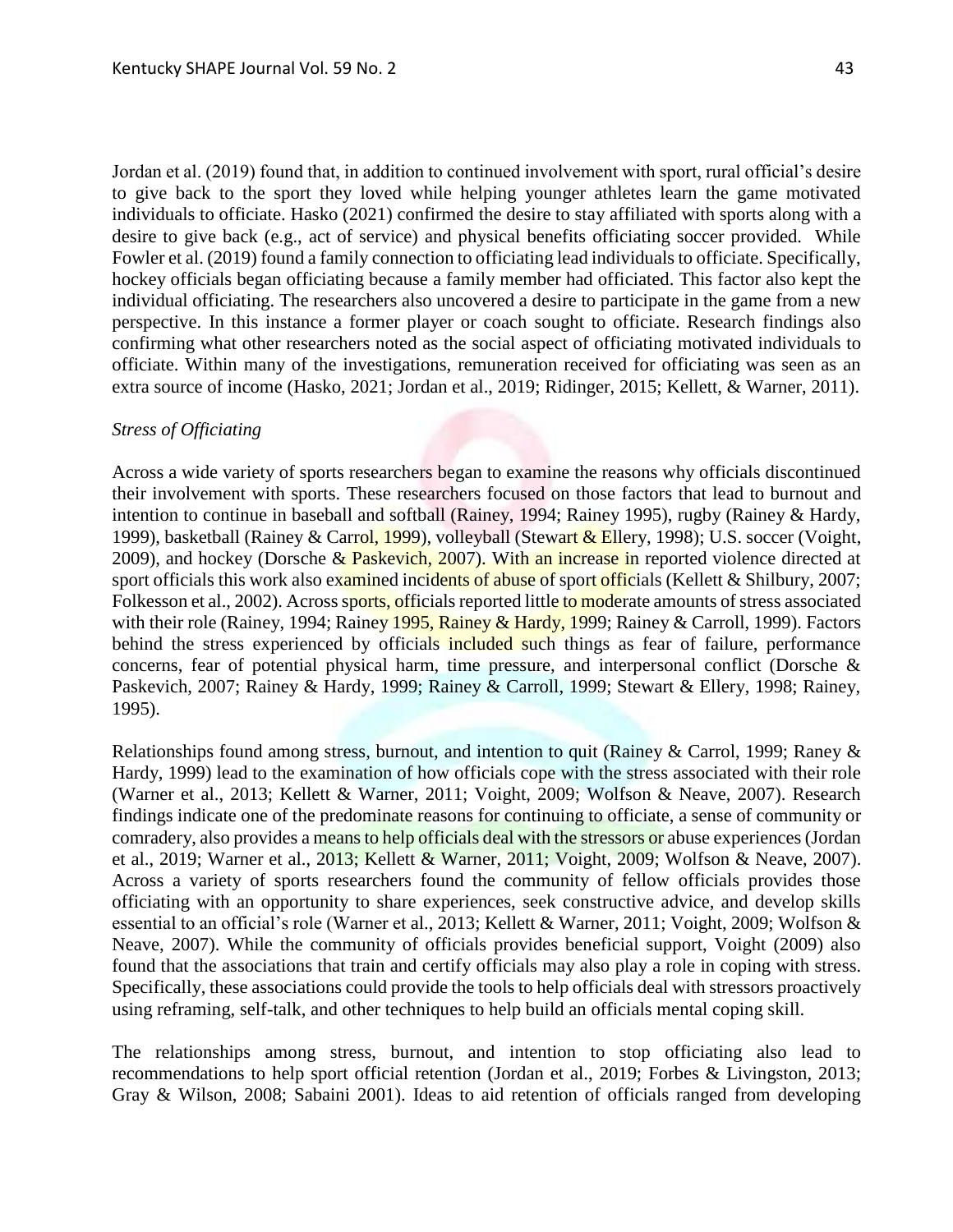standardized certification and licensure processes (Warner et al.,2013) to acknowledging the importance of recognizing and rewarding officials (Forbes & Livingston, 2013). The emphasis officials place on the intrinsic value of their role lead Hancock et al. (2015) to suggest recruitment activities highlighting the intrinsic rewards of officiating. While the reported sense of community and social aspects that lead individuals to continue officiate lead Phillips and Fairley (2014) to conclude that the social aspects of officiating were important to learning and support for officials. While Tingle et al. (2014) found this lack of social support provided through access to a mentor, or role model, was a key factor in the shortage of female sport officials. To further support officials and build community Jordan et al. (2019) suggested the use of peer mentoring programs.

Ridinger et al. (2017) later compiled the factors found within research associated with sport official satisfaction into a referee retention scale (RRS). This instrument serves as a valuable tool to aid in understanding the factors that potentially retain sport officials. Ridinger et al. (2017) suggest the data garnered from utilization of the RRS will help sport administrators better manage sport officials by highlighting areas needing improvement and strengthening areas that aid retention. The current investigation uses the RRS to examine the satisfaction of sport officials for the purpose of aiding those working at state associations, local high schools, and officials in the field recruit and retain certified officials

# **Methods**

# *Participants*

Officials certified by a state athletic association were the focus of this investigation. Using a convenience sample, the researcher recruited potential participants with permission of the association's commissioner. Potential participants included both male and female officials certified to officiate either one or multiple sports. These sports included baseball, softball, boys & girls basketball, volleyball, football, archery, and track. Individuals may have been newly certified or have years of officiating experiences.

#### *Instrument*

An electronic survey was created using two existing scales. The first, the Referee Retention Scale (RRS) was developed to predict referee satisfaction and intention to continue (Ridnger et al., 2017). The scale measures sport official satisfaction using seven factors predicted to contribute to an official's satisfaction and intention to continue officiating (Ridnger et al., 2017). A 4-point Likert scale measures satisfaction within each factor. For instance, one question assessing administration consideration is "administrators in my official's association are considerate of my needs" (Ridnger et al., 2017, p. 519). Cronbach Coefficients for the seven factors ranged from .72 to .90. All Cronbach's Coefficient alphas for the factors associated with the RRS were all above acceptable levels (Administration Consideration  $\alpha = .911$ , Intrinsic Motivation  $\alpha = .855$ , Mentoring  $\alpha = .907$ , Remuneration  $\alpha = .734$ , Sense of Community  $\alpha = .907$ , Lack of Stress  $\alpha = .783$ , and Continuing Education  $\alpha = .816$ ).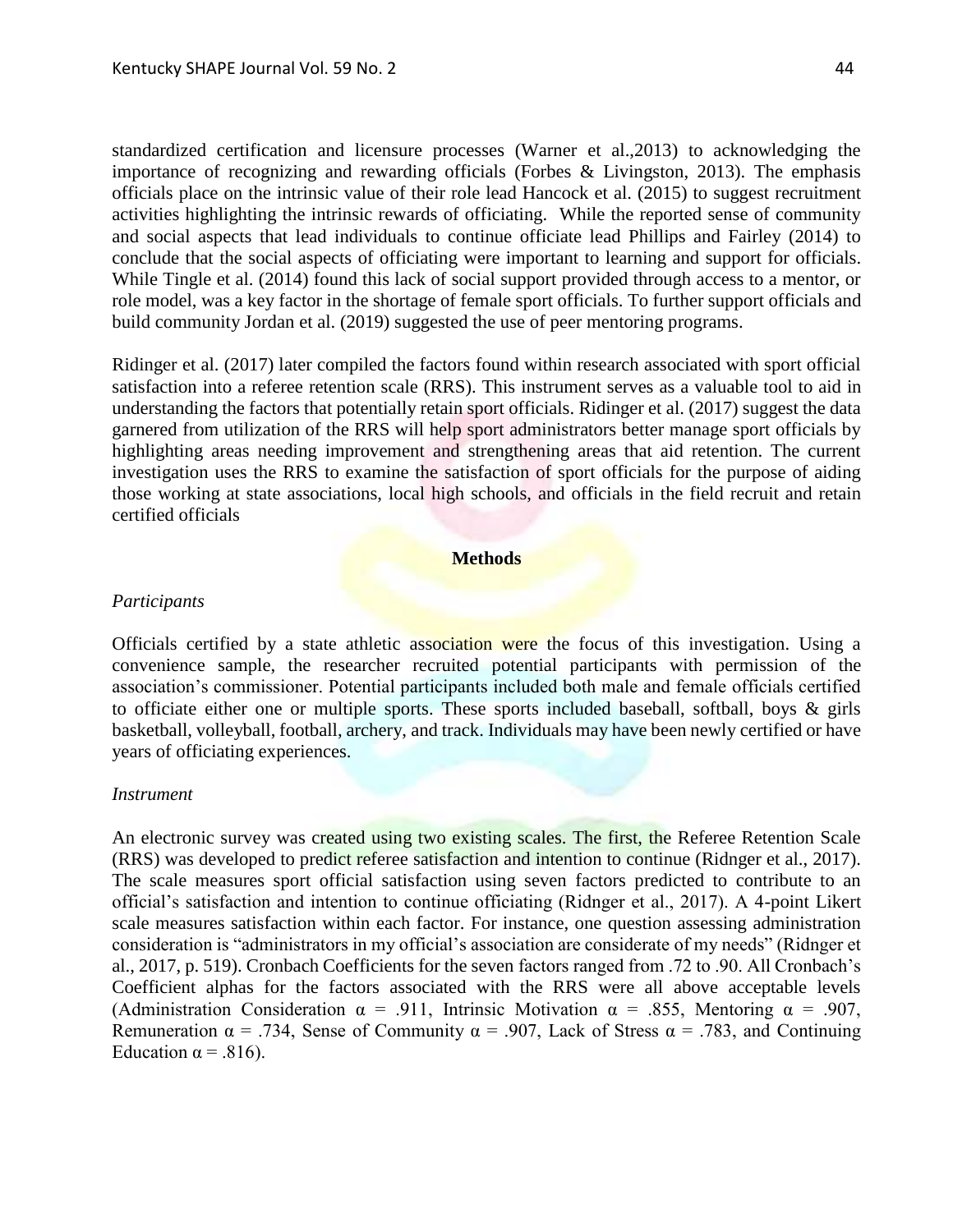The second, the Michigan Organization Assessment Questionnaire Job Satisfaction Subscale (MOAQ-JJS) uses three questions to assess job satisfaction. Questions include "All in all I am satisfied with my job", "In general, I don't like my job (r)", and "In general, I like working here" (Cammann et al., 1983; Bowling & Hammond, 2008, p. 64). The scale uses a 5-point Likert scale ranging from strongly disagree to strongly agree (Allen, 2001). For this sample the Cronbach's Coefficient alpha for the factors were all above acceptable levels (MOAQ-JJS  $\alpha$  = .838).

# *Procedures*

Upon Institutional Review Board (IRB) approval, the electronic survey was distributed using Qualtrics (Qualtrics, 2022). To recruit participants an email was sent to Assigning Sectaries for each sport across the state. This email contained a request to share the attached survey with those officials they assigned within their respective sports. Assigning sectaries then forwarded the Qualtrics survey link to their officials via email. Data collection occurred at two times during 2019. The first was conducted in May-June 2019 and the second in November-December 2019. Each time the survey was available for 6 weeks. To increase participation, reminder emails were sent at week three and the final week of the survey. Additionally, those who completed the survey were given the opportunity to opt into a drawing for a gift certificate.

Data was analyzed first to evaluate participant engagement. Of the 566 completed responses, 172 were removed due to several missing responses and 394 cases were retained for full analysis. Descriptive statistics for quantitative items were calculated using the Statistical Package for the Social Sciences (SPSS) version 26.

# **Results**

Only 9.8 % of those completing the survey were female officials. Fifty-one percent (51%) of participants had 11 or more years of officiating experience, 30.1% of the sample had 2-10 years of officiating experience, and 7% of participants were in their first year of officiating. The top five sports, among officials completing the survey, included girls' basketball (47.1%), boys' basketball (44.6%), softball (32.59%), volleyball (31.5%), and football (27.9%). Archery, bowling, bass fishing, competitive cheer, swimming/diving, and tennis did not have representation in the sample. Most officials completing the survey indicated they would continue officiating (93.9%).

Officials participating in the investigation were satisfied with their referee positions. Table 1 summarizes the results of participant satisfaction within the seven areas constructs of the referee retention scale.

| Construct                                                                | Mean | -SD  |
|--------------------------------------------------------------------------|------|------|
| <b>Administrative Consideration</b>                                      |      |      |
| Administration in my officials' association are considerate of my needs. | 3.12 | .88  |
| Decisions related to game assignment are fair.                           | 2.81 | .97  |
| Game assignments are distributed based on "who you know." (r)            | 2.53 | 1.03 |
| Officiating assignments are based on favoritism and politics. (r)        | 2.55 | 1.07 |

*Table 1. Referee Retention Scale (RRS) Question Results*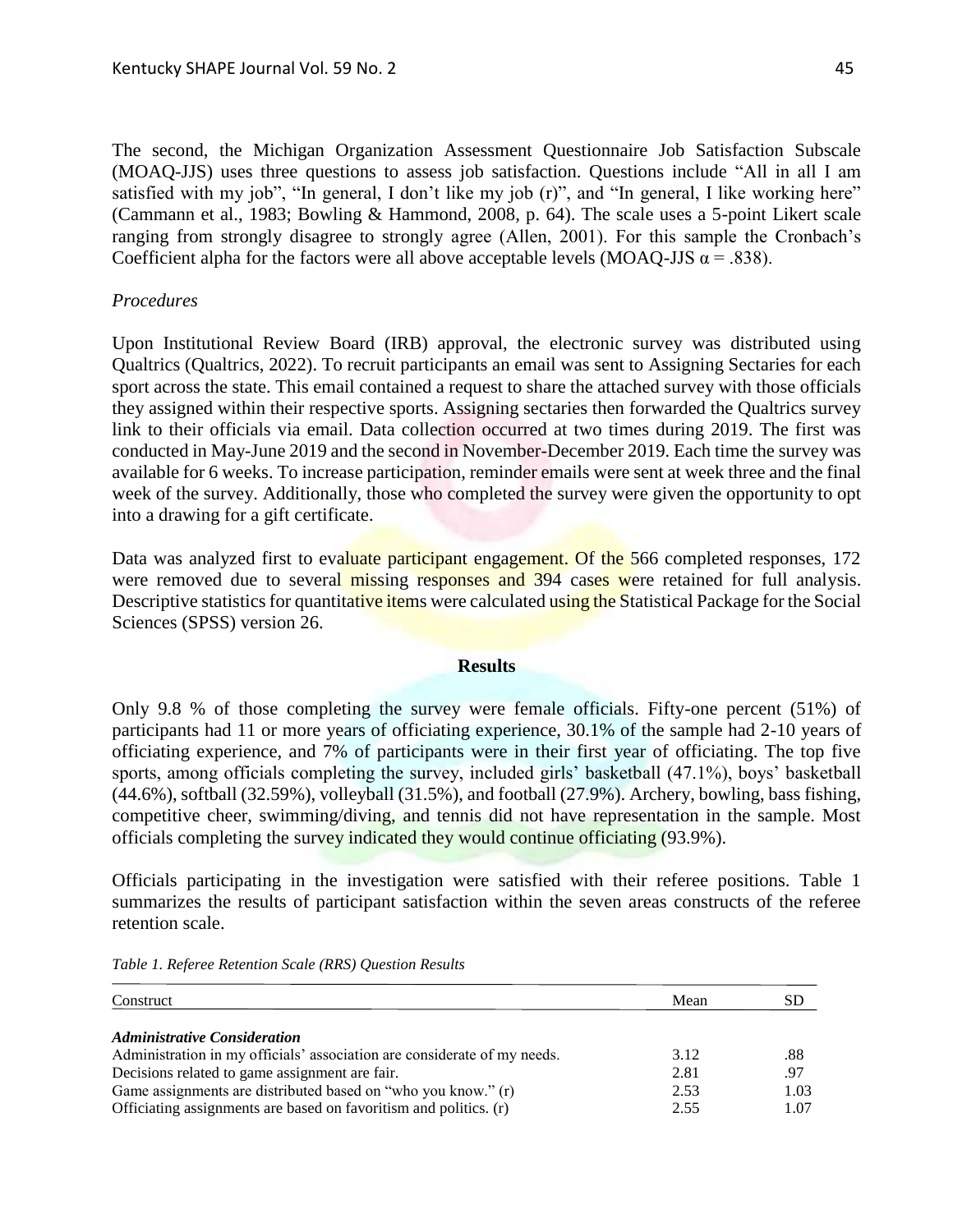| Administrators in my officials" association show favoritism. (r)                                | 2.59 | 1.05 |
|-------------------------------------------------------------------------------------------------|------|------|
| <b>Intrinsic Motivation</b>                                                                     |      |      |
| I officiate as a way to stay involved with the sport.                                           | 3.61 | .65  |
| I enjoy officiating because it allows me to stay connected to my sport.                         | 3.58 | .67  |
| I love the competitive nature of sports.                                                        | 3.77 | .46  |
| I like that officiating allows me to be part of competitive events.                             | 3.68 | .56  |
| I like the challenge of officiating.                                                            | 3.71 | .53  |
| Officiating allows me to give back to the sport.                                                | 3.65 | .63  |
| <b>Mentoring</b>                                                                                |      |      |
| A mentor assisted my integration into the officiating community.                                | 2.89 | 1.07 |
| Having a mentor to support me as an official was an initial attraction to the role.             | 2.56 | 1.09 |
| A mentor helped me to feel welcome in the officiating community.                                | 2.91 | 1.04 |
| A mentor or friend encouraged me to officiate.                                                  | 3.01 | 1.05 |
|                                                                                                 |      |      |
| <b>Remuneration</b>                                                                             |      |      |
| My main motivation for officiating is financial reward.                                         | 1.90 | .87  |
| Pay was an important factor in my decision to start officiating.                                | 2.14 | 1.00 |
| Officiating is a good source of supplementary income.                                           | 3.13 | .87  |
| Money is not the primary reason I officiate. (r)                                                | 1.75 | .95  |
|                                                                                                 |      |      |
| <b>Sense of Community</b>                                                                       |      |      |
| A strong sense of community among officials exists for me.                                      | 3.17 | .82  |
| I feel included in the officiating community.                                                   | 3.24 | .80  |
| I belong to a strong officiating community.                                                     | 3.21 | .84  |
| <b>Lack of Stress</b>                                                                           | 2.70 | .99  |
| I often feel abuse while officiating. (r)                                                       | 2.66 | .97  |
| I often encounter hostile interactions with coaches and/or spectators while<br>officiating. (r) |      |      |
| I often feel a lot of stress while officiating. (r)                                             | 2.92 | .87  |
|                                                                                                 |      |      |
| <b>Continuing Education</b>                                                                     |      |      |
| I received adequate training each year to stay current on officiating mechanics                 | 3.33 | .80  |
| and rules of the game.                                                                          |      |      |
| Because of the continuing education provided by my association, I feel prepared to              | 3.30 | .82  |
| officiate my sport.                                                                             |      |      |
| Training prepared me for interactions with coaches, players, and fans.                          | 2.85 | .98  |
|                                                                                                 |      |      |

*N = 394*

Officials participating in the investigation reported a high level of satisfaction associated with their work as an official. Table 2 provides the mean score and standard deviation for MOAQ-JJS questions.

|  |  | Table 2. Overall Sport Official Job Satisfaction |
|--|--|--------------------------------------------------|
|  |  |                                                  |

| <b>Question</b>                                                            | <b>Mean</b>  | <b>SD</b>  |
|----------------------------------------------------------------------------|--------------|------------|
| All in all, I am satisfied with my job.                                    | 4.12         | .83        |
| In general, I like working here.<br>In general, I don't like my job. $(r)$ | 4.17<br>4.27 | .78<br>.90 |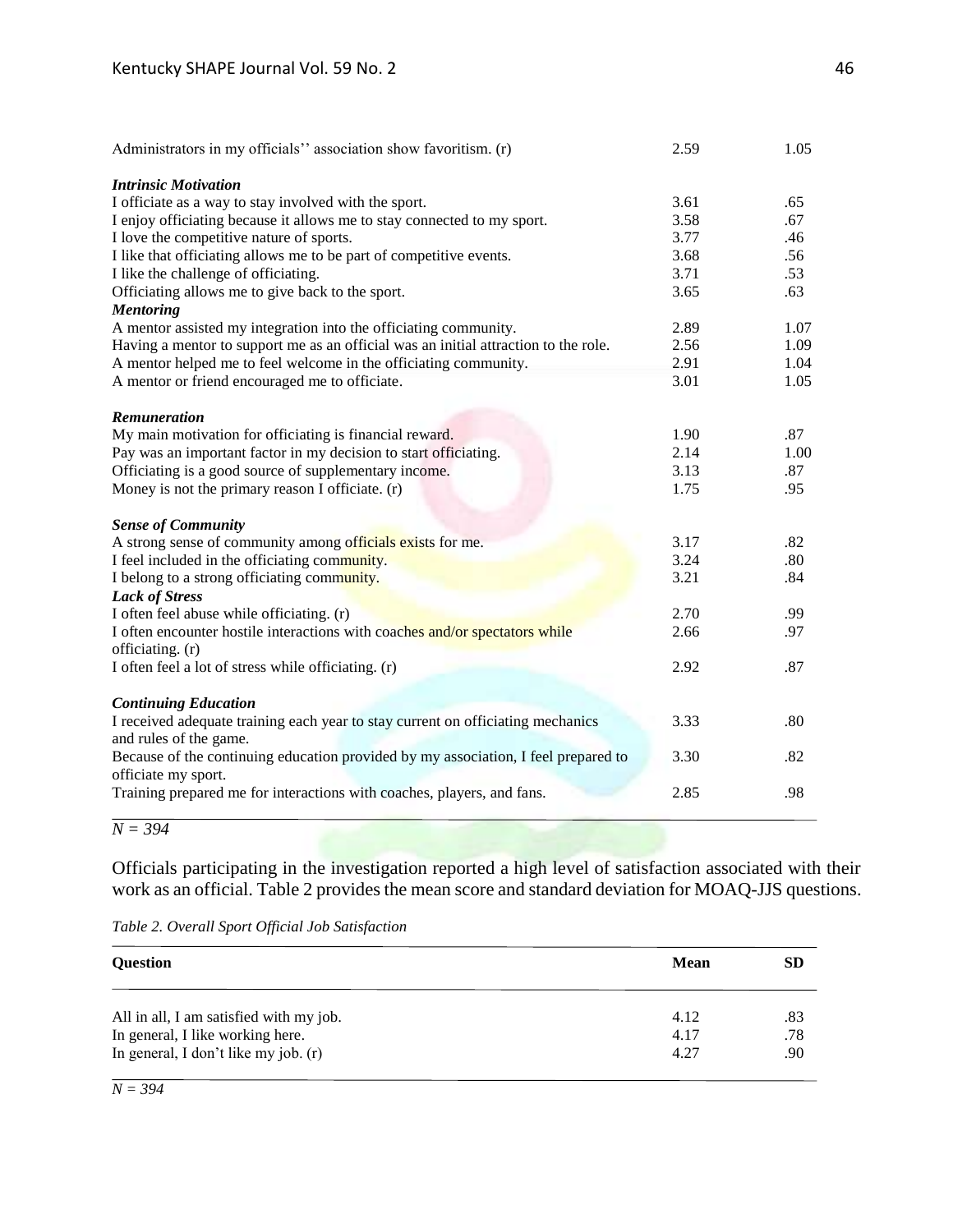Supporting the works of others seeking to understand what motivates individuals to officiate (Jordan et al, 2019, Fowler et al., 2019; Hancock et al., 2015; Ridigner, 2015; Bernal & Nix, 2012), the results indicated that officials were intrinsically motivated to officiate their sports. Respondents shared this as a love of the competitive nature of sports, the challenge associated with officiating, being part of competitive events, and a way to stay involved in sports. A sense of community is another important component to the officiating culture. Respondents reported they felt included and belonged to a strong culture supporting the importance of building community (Jordan et al., 2019; Ridigner 2015; Hancock et al., 2015; Phillips & Fairley,2014; Warner et al. 2013; Gray & Wilson, 2008). Finally, in this investigation renumeration was seen as a good source of supplemental income. However, financial reward was not the main reason individuals officiated. This is also consistent with findings from other investigations of sport official motivation and intention to continue (Jordan et al., 2019; Ridinger, 2015; Kellett, & Warner, 2011).

Overall, officials believe the association's administration is considerate of an individual's needs and decisions are made fairly. However, there is some concern associated with whether favoritism or politics plays into assignments. Officials believe they receive adequate training to begin each year and they feel prepared to officiate their sport. Mentoring is occurring providing and a feeling of being welcomed and supported as an official. This finding supports Ridigner's (2015) finding that support of association, or league administration, is a contributing factor to an individual's participation in youth sports as an official. The findings also confirm other researchers' findings that careful scheduling decisions, training, and evaluation of officials is an important administrative consideration (Jordan et al., 2019).

Questions focusing on the respondents' feelings of stress associated with abuse from spectators or coaches were reverse coded. Means for the three questions ranged from 2.66 to 2.92. The question, "*I often feel a lot of stress while officiating",* had the highest mean of 2.92. The question, "*I feel abuse while officiating",* had a mean of 2.70. This would suggest the officials do feel some stress associated with officiating. They also agreed this stress came from coaches and spectators as the question, "*I often encounter hostile interactions with coaches and/or spectators while officiating*", had a mean of 2.66. These results confirm earlier findings that officials experience little to moderate stress while fulling their roles with the contests they officiate (Rainey, 1994; Rainey 1995, Rainey & Hardy, 1999; Rainey & Carroll, 1999).

#### **Recommendations for Retention**

Demographic results indicate the association should focus recruitment effort on increasing the number of female officials and new officials overall. First, only 8.9% of the officials completing the survey were female. This result is consistent with NASO sport officials' survey participation of only 6.43% female and 53.29% male (Referee, 2020). The small percentage of female officials provides a potential pool to recruit and potentially retain new officials. A focus on recruiting female officials could help aid opportunities for former athletes to stay connected with their sports while helping to address the fact that only 7% of the officials participating in this investigation reported being a firstyear official. Additionally, increasing the number of first year officials the association should be part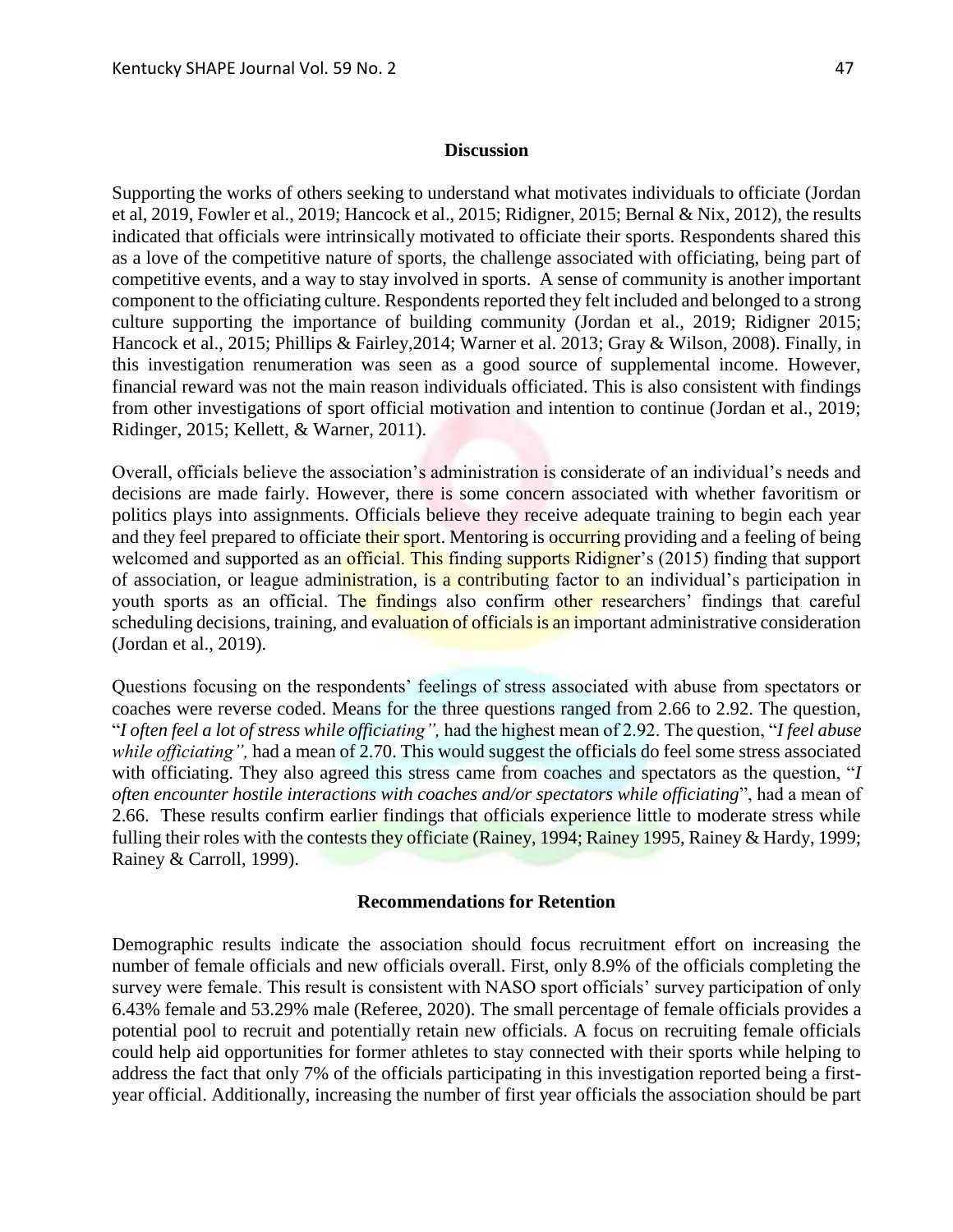of the association's overall recruitment efforts. These efforts could focus on recent high school or college graduates. This recruitment could emphasize an opportunity to stay connected with a sport the individuals loved, and love of the competitive nature of sport while earning extra money. Understanding that mentoring opportunities are important for all officials it would be important to ensure new officials are mentored during the first few years they officiate.

In addition to a lack of new officials, the association is facing the challenge of officials retiring as 51% of the study reported officiating 11 or more years and 30.1% reported officiating 2-10 years. Within the next 5-10 years if there are not more individuals becoming certified officials the association will continue face a shortage. This would not only negatively impact those assigning officials to competitions it would also negatively impact junior and senior high school student athletes. Increasing overall recruitment efforts would help a potential loss of officials associated with retirement.

Because social connections play an important part of a sport officials desire to continue, officiating recruitment and retention efforts should involve current officials. This could involve current officials recruiting individuals they know and then serving as mentors during the first few years the new officials officiate. This mentoring process would not only build social connections but provide an opportunity for new officials to build skills that will aid in coping with the stressors associated with officiating.

Finally, as respondents shared administrative considerations related to favoritism or politics played a role in assigning games. The association should clearly explain to new and current officials the process associated with game assignment. This would be important for all games but perhaps be even more important as officials sought to move from different competition levels or sought opportunities to officiate high stake games such as district, regional, or state championship contests. This information may be equally important when officiating a contest requires extensive travel distance since officiating provided a source of supplemental income.

# *Limitations and Future Research*

The current investigation is not without limitations. The use of a convenience sample of officials from one state associations provides important information for the state's association but limits generalizability to other athletic associations. Additionally, a sample consisting of officials who are 93.5% of those are returning to officiating provides valuable insight into the reason those officials continue it is also important to understand why officials leave. Finally, the questionnaire sought participant's age but did not seek participant's ethnicity. Future research could provide opportunities for officials who discontinue officiating to share their experiences. This information may provide additional ideas to aid recruitment activities, resolve potential administrative concerns, or provide opportunities to address additional challenges or concerns keeping some from officiating or causing others to stop officiating. Since female officials only represented 9.8 % of those participating in the study, researchers may seek to identify more effective ways to encourage former female athletes to become certified officials. Future research could focus on ways to continue to address stress associated with officiating. Finally, future research could replicate the study to see if COVID-19 impacted current findings. Overall, officials who participated in the investigation agreed with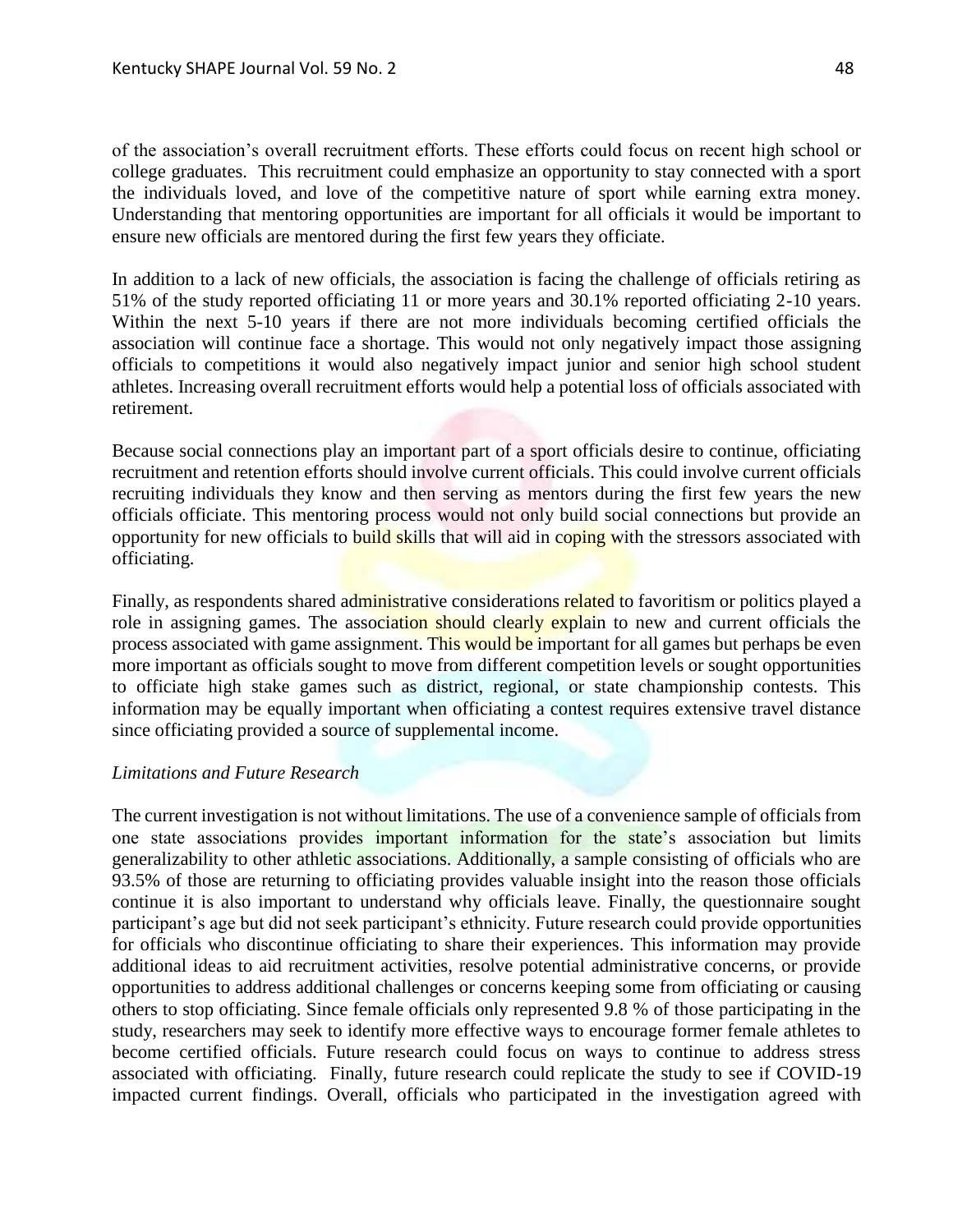statements associated with stress experienced while officiating. This stress stemmed from abuse felt from coaches and fans. Future research could investigate ways to help officials manage this stress and encourage a more respectful behavior from coaches and fans.

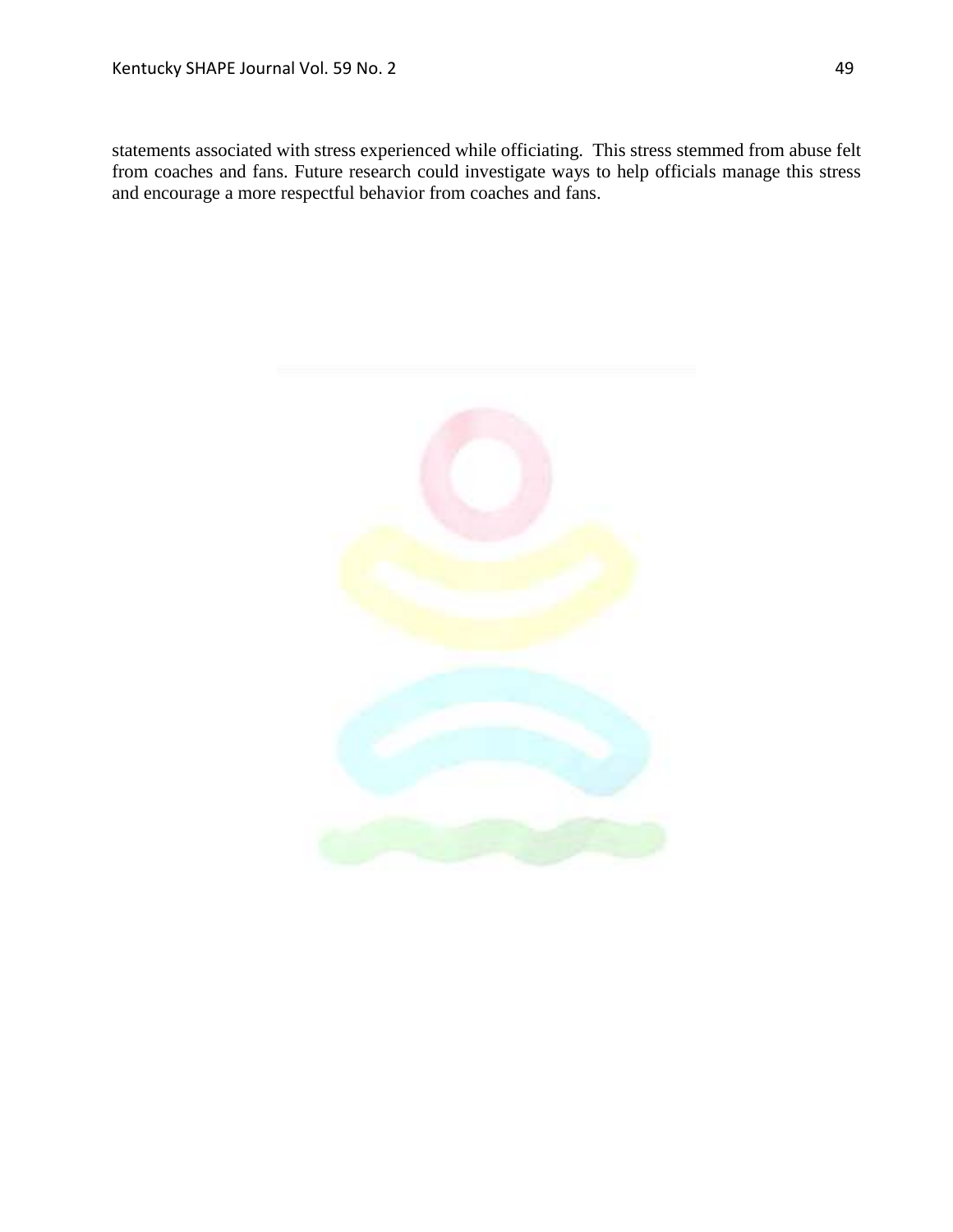# **References**

- Allen, T.D. (2001). Family-supportive work environments. The role of organizational perceptions. *Journal of Vocational Behavior, 58*, 414-435.
- Austin, S. (2021, November 5). KHSAA dealing with referee shortage. *Tristate HOMEPAGE.com*. https://www.tristatehomepage.com/news/kentucky-news/khsaa-dealing-with-refereeshortage/
- Bowling, N.A., & Hammon, G.D. (2008). A meta-analytic examination of the construct validity of the Michigan Organizational Assessment Questionnaire Job Satisfaction Subscale. *Journal of Vocational Behavior, 73*, 63-77.
- Cammann, C., Fichman, M., Jenkins, G.D., & Klesh, J (1983). Michigan Organizational Assessment Questionnaire. In S.E. Seashore, E. E. Lawler, P.H. Mirvis, & C. Cammann (Eds). Assessing organizational change: A guide to methods, measures, and practices (pp 71-138). Wiley-Interscience.
- Cuskelly, G. & Hoye, R. (2013). Sport officials' intention to continue. *Sport Management Review, 16*, 451-464.
- Dorsch, K.D., & Paskevich, D.M. (2006). Stressful experiences among six certification levels of ice hockey officials. *Psychology of Sport and Exercise, 8*, 585-593.
- Folkesson, P., Nyberg, C., Archer, T., & Norlander, T. (2002). Soccer referees' experience of threat and aggression: Effects of age, experience, and life orientation on outcomes of coping strategies. *Aggressive Behaviors, 28*, 317-327.
- Forbes, S.OL. & Livingston, L.A. (2013). Changing the call: Rethinking attrition and retention in the ice hockey officiating ranks. *Sport in Society, 16*(3), 295-309.
- Fowler, B., Smith, J., Nordstrom, H., & Ferguson, T. (2019). Ice hockey officiating retention: A qualitative understanding of junior ice hockey officials' motivation in Canada. *Managing Sport and Leisure, 24*(1-3), 18-31.
- Gray, C.E. & Wilson, P.M. (2008). The relationship between organizational commitment, perceived relatedness, and intentions to continue in Canadian Track and Field Officials. *Journal of Sport Behavior, 30*(3) 44-63.
- Hancock, D.J., Dawson, D.J., & Auger, D. (2015). Why ref? Understanding sport officials' motivation to begin, continue, and quit. *Movement & Sport Sciences, 87*, 31-39.
- Hasko, D. (2021). An analysis of soccer referee demongrations and motivational factors in Western Kentucky Soccer Association. *Murray State Theses and Dissertation.* 214. [https://digitalcommons.murraystate.edu/etd/214.](https://digitalcommons.murraystate.edu/etd/214)
- Jordan, T., Upright, P., & Forsythe, S. (2019, Spring). Rural Kentucky sport officials' perspectives on recruitment, training, and retention. *KAHPERD Journal, 56*(2), 59-72. ISSN: 2333-7419 (Online Version/ISSN: 1071-2577(Printed Copy)
- Keilman, J. (2021, August, 10). Friday night slights: Referees, feeling unappreciated, underpaid and unnerved by COVID-19, are fleeing high school football and other youth sports. *Chicago Tribune*. https://www.chicagotribune.com/news/breaking/ct-high-school-sports-footballreferee-shortage-20210810-3m4x2cuhdnfujiewlckqj7i7ci-story.html
- Kellett, P., & Shilbury, D. (2007). Umpire participation: Is abuse really the issue? Sport *Management Review, 10*, 209-229.
- Kellett, P. & Warner, S. (2011). Creating communities that lead to retention: The social worlds and communities of umpires. *European Sport Management Quarterly, 11*(5), 471-494.